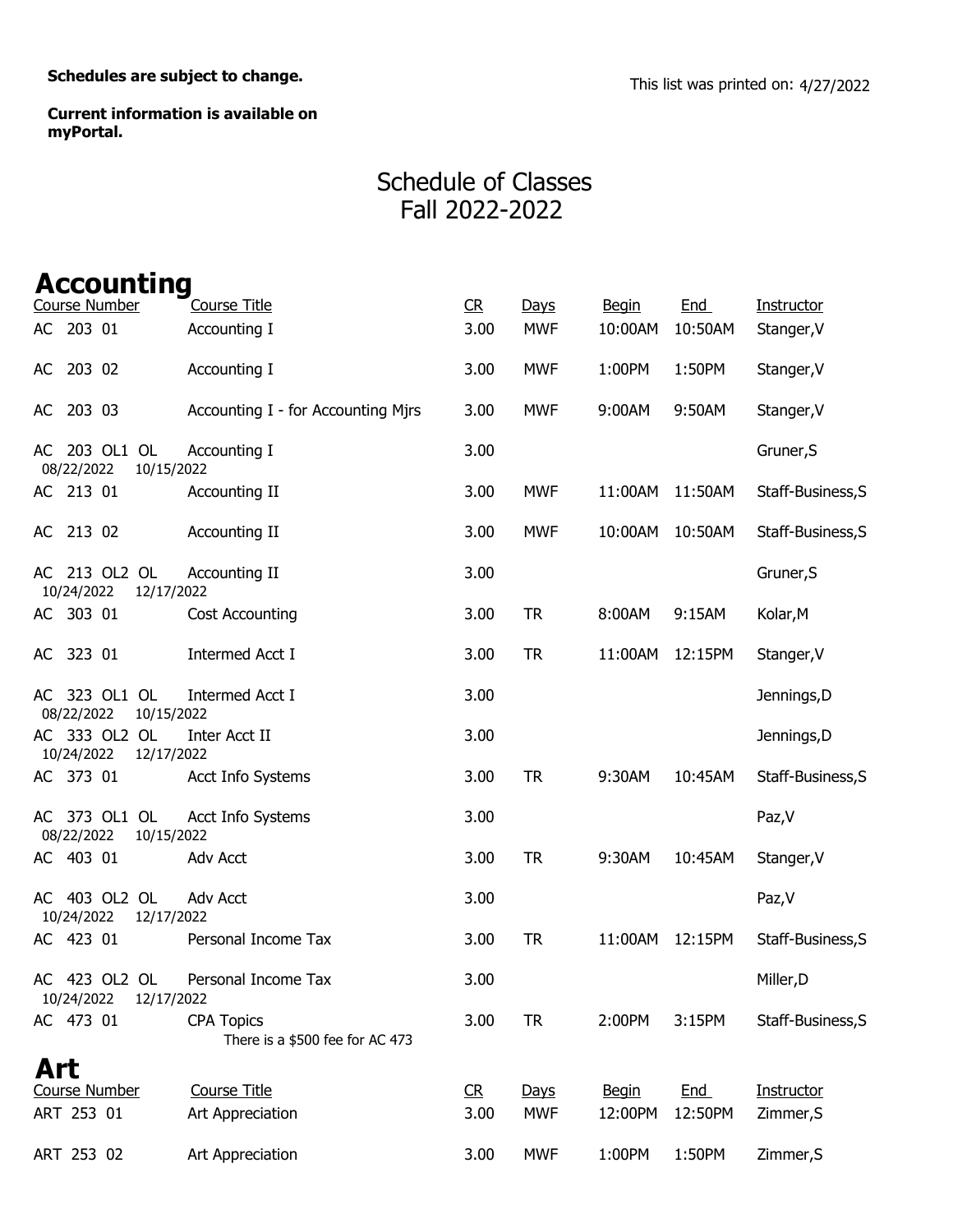## Air Science-ROTC

|           |            | Course Number                | <b>Course Title</b>                    | R    | Days        | <b>Begin</b> | <b>End</b> | Instructor        |
|-----------|------------|------------------------------|----------------------------------------|------|-------------|--------------|------------|-------------------|
| <b>AS</b> | 100 01     |                              | Rotc-Heritage & Values of the USAF     | 0    | Τ           | 5:31PM       | 7:30PM     | Jenkins, T        |
| AS        | 101 01     |                              | Rotc-Leadership Lab 1                  | 1.00 | $\top$      | 12:30PM      | 3:35PM     | Jenkins, T        |
| AS        | 200 01     |                              | Rotc-Team & Leadership Fundament       | 0    | $\top$      | 5:31PM       | 7:30PM     | Jenkins, T        |
| AS        | 201 01     |                              | Rotc-Leadership Lab 2                  | 1.00 | T           | 12:30PM      | 4:55PM     | Jenkins, T        |
| AS        | 300 01     |                              | Rotc-Leading People/Effective Comm     | 0    | $\mathsf T$ | 5:31PM       | 7:30PM     | Jenkins, T        |
|           | AS 303 01  |                              | Rotc-Leadership Lab 3                  | 3.00 | T           | 12:30PM      | 5:30PM     | Jenkins, T        |
| AS        | 400 01     |                              | Rotc-National Security Affairs/Prep    | 0    | T           | 5:30PM       | 7:30PM     | Jenkins, T        |
| AS        | 403 01     |                              | Rotc-Leadership Lab 4                  | 3.00 | $\top$      | 12:30PM      | 4:00PM     | Jenkins, T        |
|           |            | <b>Astronomy</b>             |                                        |      |             |              |            |                   |
|           |            | <b>Course Number</b>         | <b>Course Title</b>                    | CR   | Days        | <b>Begin</b> | End        | Instructor        |
|           | 08/22/2022 | AST 203 OL1 OL<br>10/15/2022 | Astronomy                              | 3.00 |             |              |            | Brown, D          |
|           |            |                              | <b>Business Administration</b>         |      |             |              |            |                   |
|           |            | <b>Course Number</b>         | <b>Course Title</b>                    | CR   | Days        | <b>Begin</b> | <b>End</b> | Instructor        |
|           | BA 101 01  |                              | Univ Experience Business               | 1.00 | W           | 2:00PM       | 2:50PM     | Benson, C         |
| BA        | 101 02     |                              | Univ Experience Business               | 1.00 | W           | 2:00PM       | 2:50PM     | Conley, L         |
|           | BA 101 03  |                              | Univ Experience Business               | 1.00 | W           | 2:00PM       | 2:50PM     | Cooper,L          |
|           | BA 101 04  |                              | Univ Experience Business               | 1.00 | W           | 2:00PM       | 2:50PM     | Podgorski, B      |
| BA        | 101 05     |                              | Univ Experience Business               | 1.00 | W           | 10:00AM      | 10:50AM    | Podgorski, B      |
|           | BA 113 01  |                              | <b>Business Applications</b>           | 3.00 | <b>TR</b>   | 11:00AM      | 12:15PM    | Hersel, T         |
|           | 08/22/2022 | BA 113 OL1 OL<br>10/15/2022  | <b>Business Applications</b>           | 3.00 |             |              |            | McFarland, B      |
|           | BA 123 01  |                              | <b>Business Concepts</b>               | 3.00 | <b>MWF</b>  | 10:00AM      | 10:50AM    | Snider, C         |
|           | BA 123 02  |                              | <b>Business Concepts</b>               | 3.00 | <b>MWF</b>  | 11:00AM      | 11:50AM    | Staff-Business, S |
|           | BA 123 03  |                              | <b>Business Concepts</b>               | 3.00 | <b>TR</b>   | 12:30PM      | 1:45PM     | Cooper, L         |
|           | BA 123 04  |                              | <b>Business Concepts</b>               | 3.00 | <b>MWF</b>  | 1:00PM       | 1:50PM     | Staff-Business, S |
|           | BA 123 05  |                              | <b>Business Concepts</b>               | 3.00 | <b>TR</b>   | 9:30AM       | 10:45AM    | Cooper, L         |
|           | BA 123 06  |                              | <b>Business Concepts-For Engineers</b> | 3.00 | <b>MWF</b>  | 1:00PM       | 1:50PM     | Hersel, A         |
|           | BA 123 07  |                              | <b>Business Concepts</b>               | 3.00 | <b>TR</b>   | 9:30AM       | 10:45AM    | Pejza, P          |
|           | BA 123 08  |                              | <b>Business Concepts</b>               | 3.00 | <b>MWF</b>  | 9:00AM       | 9:50AM     | Staff-Business, S |
|           | 08/22/2022 | BA 123 OL1 OL<br>10/15/2022  | <b>Business Concepts</b>               | 3.00 |             |              |            | Graham, T         |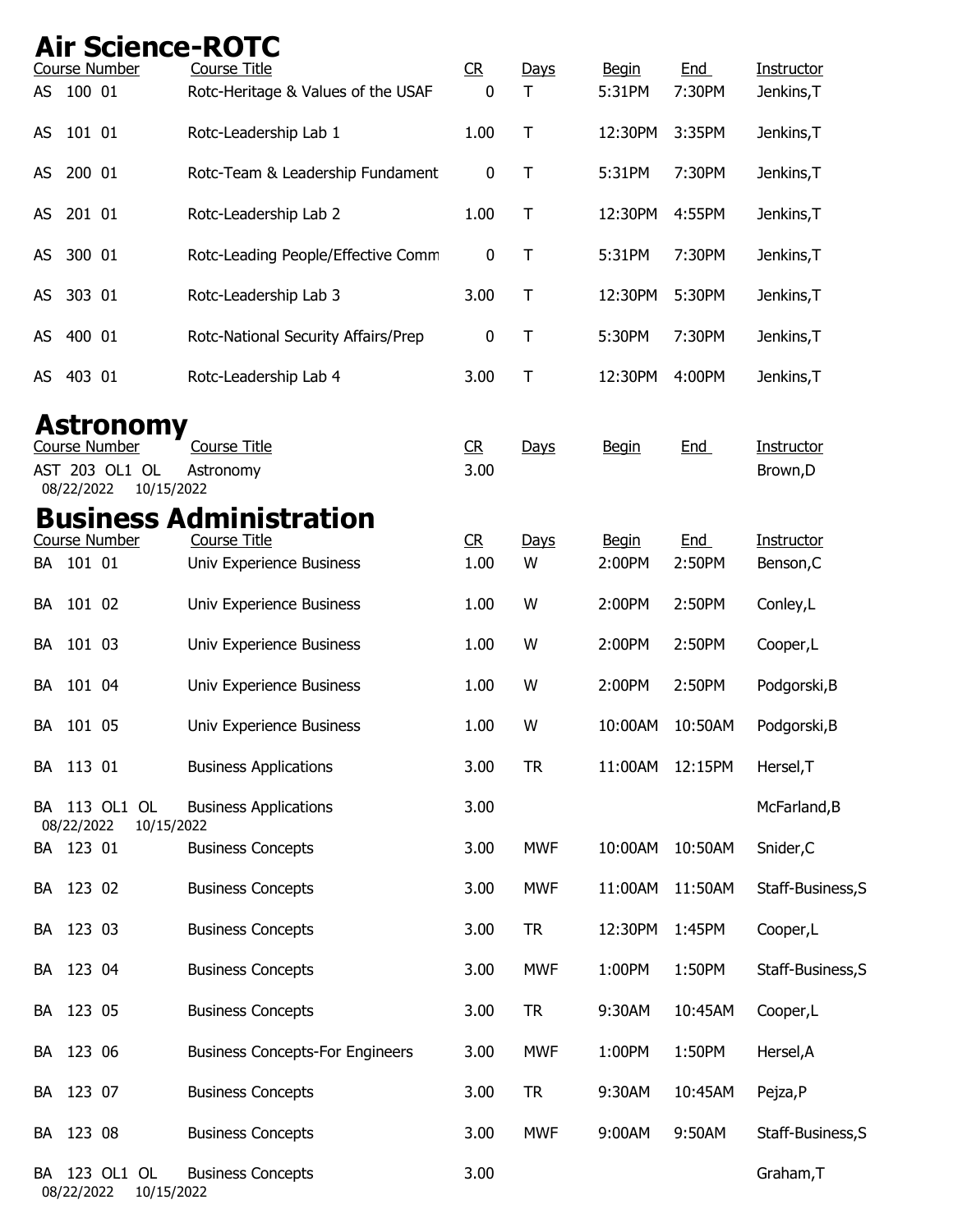| <b>Course Number</b>                        | <b>Business Administration</b><br><b>Course Title</b> | C <sub>R</sub> | Days         | <b>Begin</b> | End        | Instructor        |
|---------------------------------------------|-------------------------------------------------------|----------------|--------------|--------------|------------|-------------------|
| BA 123 OL2 OL<br>10/24/2022<br>12/17/2022   | <b>Business Concepts</b>                              | 3.00           |              |              |            | Ringer, C         |
| BA 201 01                                   | Profession Dev & Strategies                           | 1.00           | M            | 2:00PM       | 2:50PM     | Cooper,L          |
| BA 201 OL1 OL<br>08/22/2022<br>10/15/2022   | Profession Dev & Strategies                           | 1.00           |              |              |            | Downs, T          |
| BA 201 OL2 OL<br>10/24/2022<br>12/17/2022   | Profession Dev & Strategies                           | 1.00           |              |              |            | Ringer, C         |
| BA 213 01                                   | Adv Spreadsheets                                      | 3.00           | <b>TR</b>    | 11:00AM      | 12:15PM    | Hersel, T         |
| BA 213 02                                   | Adv Spreadsheets                                      | 3.00           | <b>TR</b>    | 12:30PM      | 1:45PM     | Hersel, T         |
| BA 213 OL2 OL<br>10/24/2022<br>12/17/2022   | Adv Spreadsheets                                      | 3.00           |              |              |            | McFarland, B      |
| BA 3113 01                                  | <b>Bus Internship</b>                                 | 3.00           |              |              |            | Benson, C         |
| BA 3113 02                                  | <b>Bus Internship</b>                                 | 3.00           |              |              |            | Kolar, M          |
| BA 311303                                   | <b>Bus Internship</b>                                 | 3.00           |              |              |            | Powell, D         |
| 3113 04<br>BA                               | <b>Bus Internship</b>                                 | 3.00           |              |              |            | Staff-Business, S |
| 3113 05<br>BA                               | <b>Bus Internship</b>                                 | 3.00           |              |              |            | Conley, L         |
| 3113 06<br>BA                               | <b>Bus Internship</b>                                 | 3.00           |              |              |            | Trusty, K         |
| 343 01<br>BA                                | <b>International Business</b>                         | 3.00           | <b>TR</b>    | 12:30PM      | 1:45PM     | Snider, C         |
| 4100 01<br>BA                               | Ehinger Fellows Leadership Dvlpmnt                    | 0              | $\mathsf{R}$ | 6:00PM       | 6:50PM     | Trusty, K         |
| 4101 01<br>BA                               | Ehinger Fellows Leadership Dvlpmnt                    | 1.00           | $\mathsf R$  | 6:00PM       | 6:50PM     | Trusty, K         |
| BA 433 01                                   | <b>Business Analytics</b>                             | 3.00           | <b>MWF</b>   | 2:00PM       | 2:50PM     | Staff-Business, S |
| BA 433 OL2 OL<br>10/24/2022<br>12/17/2022   | <b>Business Analytics</b>                             | 3.00           |              |              |            | Lizardi, J        |
| BA 453 OL1 OL<br>08/22/2022<br>10/15/2022   | Global Strategic Mgt                                  | 3.00           |              |              |            | Speith, B         |
| <b>Biology</b>                              |                                                       |                |              |              |            |                   |
| Course Number                               | <b>Course Title</b>                                   | R              | Days         | <b>Begin</b> | <u>End</u> | Instructor        |
| BIO 1003 01                                 | Plants and People                                     | 3.00           | <b>MWF</b>   | 9:00AM       | 9:50AM     | Drerup, S         |
| BIO 1003 02                                 | Plants and People                                     | 3.00           | <b>MWF</b>   | 10:00AM      | 10:50AM    | Messer, S         |
| BIO 1003 03                                 | Plants and People                                     | 3.00           | <b>MWF</b>   | 11:00AM      | 11:50AM    | Messer, S         |
| BIO 1003 OL1 OL<br>08/22/2022<br>10/15/2022 | Plants and People                                     | 3.00           |              |              |            | Staff, S          |
| BIO 114 01                                  | Principles Of Biology                                 | 4.00           | <b>MWF</b>   | 8:00AM       | 8:50AM     | Messer, S         |
| BIO 114 02                                  | Principles Of Biology                                 | 4.00           | <b>MWF</b>   | 11:00AM      | 11:50AM    | Glowinski, A      |
| BIO 114 03                                  | Principles Of Biology                                 | 4.00           | <b>MWF</b>   | 9:00AM       | 9:50AM     | Glowinski, A      |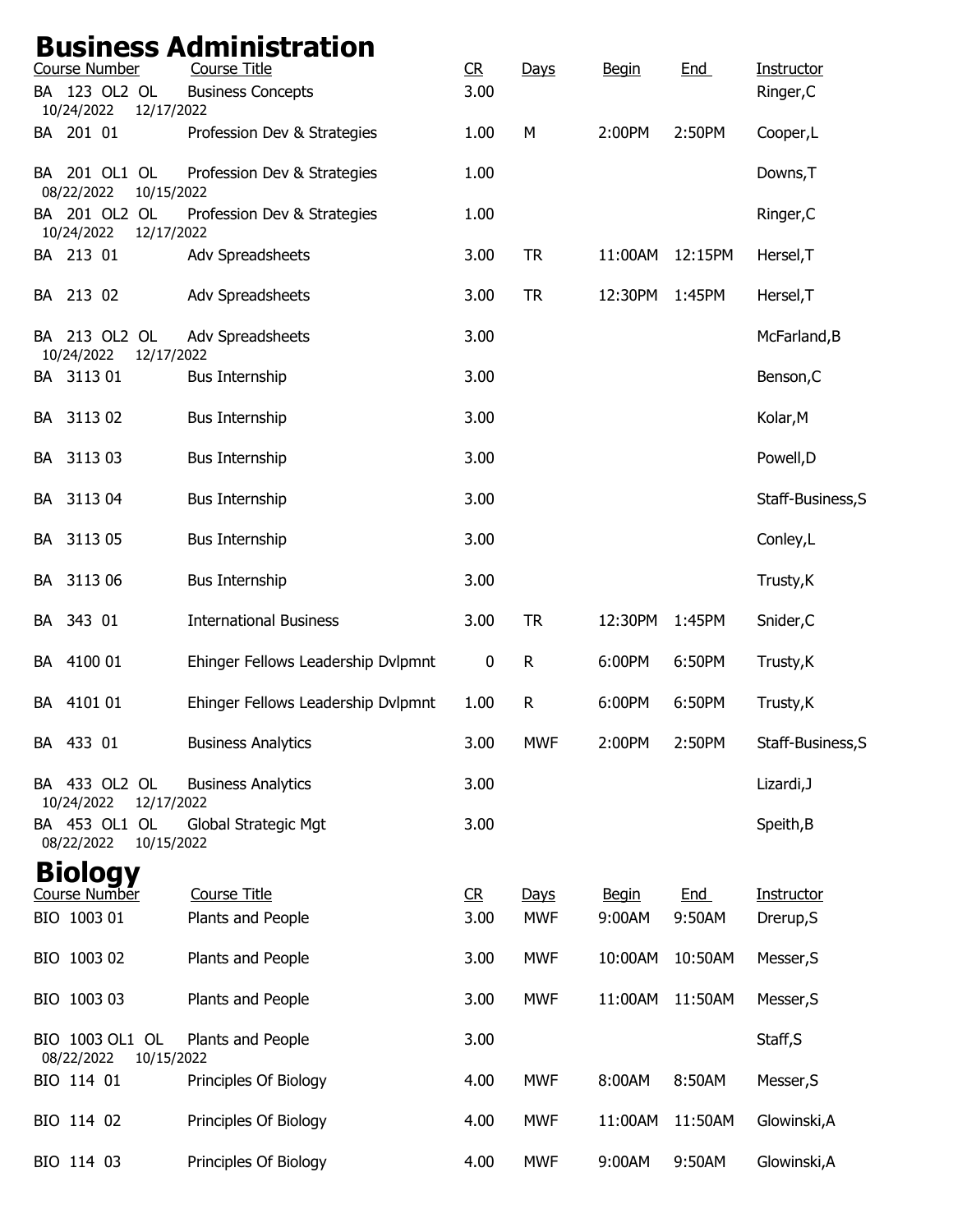| <b>Biology</b><br>Course Number            |                                              |                        |                    |                        |               |                            |
|--------------------------------------------|----------------------------------------------|------------------------|--------------------|------------------------|---------------|----------------------------|
| BIO 114 04                                 | <b>Course Title</b><br>Principles Of Biology | C <sub>R</sub><br>4.00 | Days<br><b>MWF</b> | <b>Begin</b><br>8:00AM | End<br>8:50AM | Instructor<br>Glowinski, A |
| BIO 114L 01                                | Principles Bio Lab                           | $\pmb{0}$              | Τ                  | 9:00AM                 | 10:50AM       | Staff-Science, S           |
| BIO 114L 02                                | Principles Bio Lab                           | $\pmb{0}$              | Τ                  | 11:00AM                | 12:50PM       | Staff-Science, S           |
| BIO 114L 03                                | Principles Bio Lab                           | $\pmb{0}$              | Τ                  | 1:00PM                 | 2:50PM        | Staff-Science, S           |
| BIO 114L 04                                | Principles Bio Lab                           | 0                      | W                  | 2:00PM                 | 3:50PM        | Staff-Science, S           |
| BIO 114L 05                                | Principles Bio Lab                           | $\pmb{0}$              | ${\sf R}$          | 9:00AM                 | 10:50AM       | Staff-Science, S           |
| BIO 114L 06                                | Principles Bio Lab                           | $\pmb{0}$              | $\mathsf{R}$       | 11:00AM                | 12:50PM       | Staff-Science, S           |
| BIO 114L 07                                | Principles Bio Lab                           | 0                      | R                  | 1:00PM                 | 2:50PM        | Staff-Science, S           |
| BIO 124 01                                 | Princ of Biology II                          | 4.00                   | <b>MWF</b>         | 12:00PM                | 12:50PM       | Messer, S                  |
| BIO 124L 01                                | Princ Bio Lab II                             | $\pmb{0}$              | F                  | 2:00PM                 | 3:50PM        | Messer, S                  |
| BIO 154 01                                 | Human Body Systems                           | 4.00                   | <b>TR</b>          | 11:00AM                | 12:15PM       | Winn, B                    |
| BIO 154L 01                                | Human Body Systems Lab                       | $\mathbf 0$            | $\mathsf{R}$       | 2:00PM                 | 3:50PM        | Winn, B                    |
| BIO 163 OL1 OL<br>08/22/2022<br>10/15/2022 | <b>Medical Terminology</b>                   | 3.00                   |                    |                        |               | Bojrab, A                  |
| BIO 163 OL2 OL<br>10/24/2022<br>12/17/2022 | <b>Medical Terminology</b>                   | 3.00                   |                    |                        |               | Bojrab, A                  |
| BIO 273 01                                 | Analysis of Biological Data                  | 3.00                   | <b>TR</b>          | 11:00AM                | 12:15PM       | Drerup, S                  |
| BIO 274 01                                 | General Ecology                              | 4.00                   | <b>TR</b>          | 9:30AM                 | 10:45AM       | Drerup, S                  |
| BIO 274L 01                                | General Ecology Lab                          | $\pmb{0}$              | М                  | 12:00PM                | 2:50PM        | Drerup, S                  |
| BIO 274L 02                                | General Ecology Lab                          | 0                      | M                  | 3:30PM                 | 6:20PM        | Drerup, S                  |
| BIO 302 01                                 | Prof Practice in Science                     | 2.00                   | <b>TR</b>          | 9:30AM                 | 10:20AM       | Glowinski, A               |
| BIO 302 02                                 | Prof Practice in Science                     | 2.00                   | <b>TR</b>          | 11:00AM                | 11:50AM       | Staude, J                  |
| BIO 302 03                                 | Prof Practice in Science                     | 2.00                   | <b>TR</b>          | 11:00AM                | 11:50AM       | Staude, M                  |
| BIO 324 01                                 | Microbiology                                 | 4.00                   | <b>MWF</b>         | 12:00PM                | 12:50PM       | Park, H                    |
| BIO 324L 01                                | Microbiology-Lab                             | $\pmb{0}$              | W                  | 1:00PM                 | 3:50PM        | Glowinski, A               |
| BIO 324L 02                                | Microbiology-Lab                             | 0                      | $\mathsf R$        | 1:00PM                 | 3:50PM        | Glowinski, A               |
| BIO 374 01                                 | Forensic Biology                             | 4.00                   | <b>MWF</b>         | 9:00AM                 | 9:50AM        | Park, H                    |
| BIO 374L 01                                | Forensic Biology Lab                         | $\pmb{0}$              | W                  | 1:00PM                 | 3:50PM        | Park, H                    |
| BIO 384 01                                 | Anatomy & Physiology I                       | 4.00                   | <b>MWF</b>         | 8:00AM                 | 8:50AM        | Bojrab, A                  |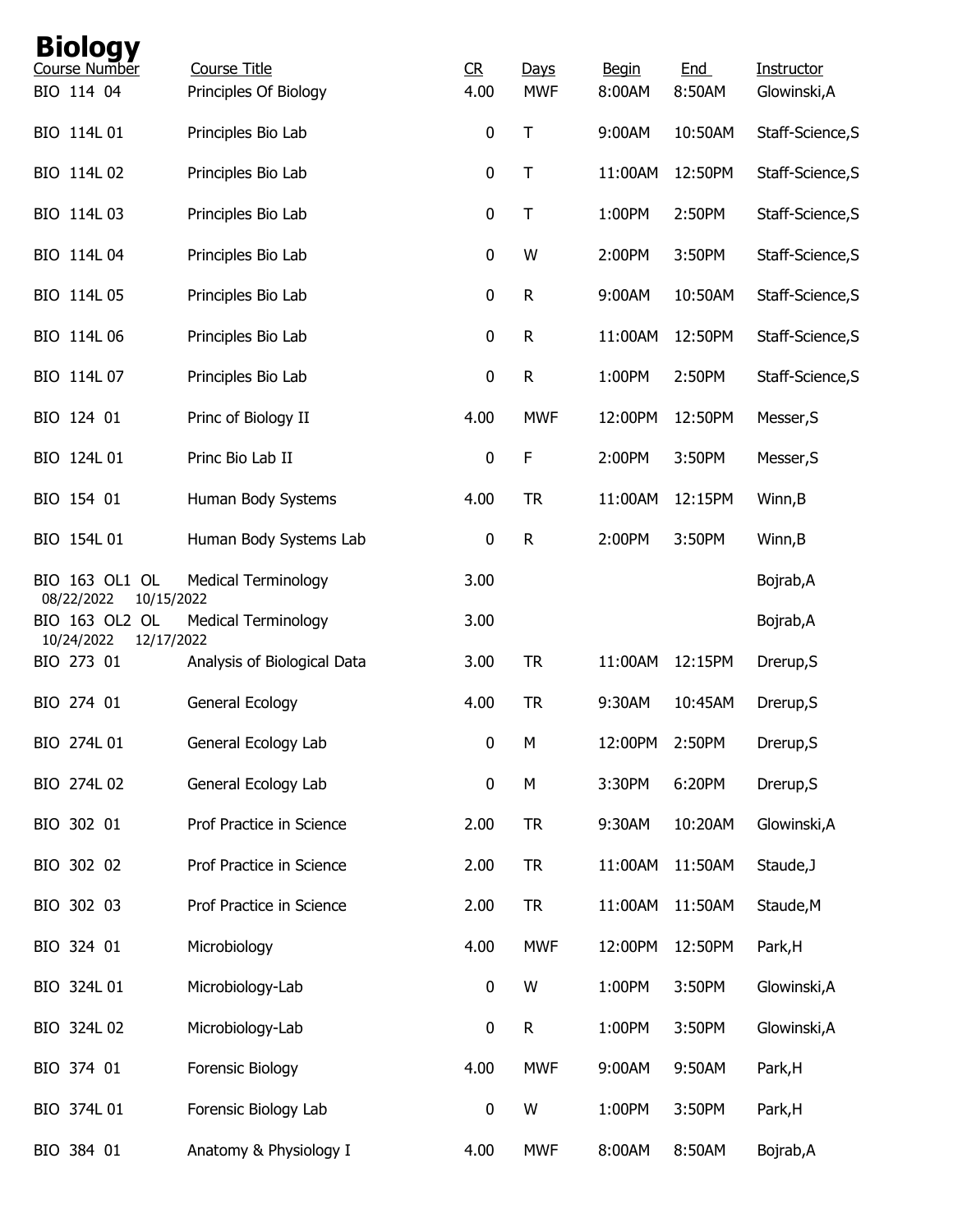| <b>Biology</b><br>Course Number | <b>Course Title</b>                  | R         | Days         | <b>Begin</b>            | End            | Instructor            |
|---------------------------------|--------------------------------------|-----------|--------------|-------------------------|----------------|-----------------------|
| BIO 384 02                      | Anatomy & Physiology I               | 4.00      | <b>MWF</b>   | 9:00AM                  | 9:50AM         | Bojrab, A             |
| BIO 384 03                      | Anatomy & Physiology I               | 4.00      | <b>MWF</b>   | 10:00AM                 | 10:50AM        | Bojrab, A             |
| BIO 384 04                      | Anatomy & Physiology I               | 4.00      | <b>MWF</b>   | 11:00AM                 | 11:50AM        | Bojrab, A             |
| BIO 384L 01                     | Anatomy & Physiology I Lab           | $\pmb{0}$ | $\mathsf T$  | 1:00PM                  | 2:50PM         | Winn, B               |
| BIO 384L 02                     | Anatomy & Physiology I Lab           | 0         | $\sf T$      | 3:00PM                  | 4:50PM         | Winn, B               |
| BIO 384L 03                     | Anatomy & Physiology I Lab           | $\pmb{0}$ | W            | 1:00PM                  | 2:50PM         | Winn, B               |
| BIO 384L 04                     | Anatomy & Physiology I Lab           | 0         | W            | 3:00PM                  | 4:50PM         | Winn, B               |
| BIO 414 01                      | Genetics                             | 4.00      | <b>TR</b>    | 8:00AM                  | 9:15AM         | Park, H               |
| BIO 414L 01                     | Genetics Lab                         | 0         | F            | 1:00PM                  | 1:50PM         | Park, H               |
| BIO 414L 02                     | Genetics Lab                         | 0         | $\mathsf F$  | 2:00PM                  | 2:50PM         | Park, H               |
| BIO 434 01                      | Biochemistry I                       | 4.00      | <b>MWF</b>   | 8:00AM                  | 8:50AM         | Jones, I              |
| BIO 434 02                      | Biochemistry I                       | 4.00      | <b>MWF</b>   | 11:00AM                 | 11:50AM        | Staude, M             |
| BIO 434L 01                     | Biochemistry I-Lab                   | $\pmb{0}$ | $\sf T$      | 1:00PM                  | 3:50PM         | Staude, M             |
| BIO 434L 02                     | Biochemistry I-Lab                   | 0         | $\mathsf T$  | 1:00PM                  | 3:50PM         | Jones, I              |
| BIO 434L 03                     | Biochemistry I-Lab                   | 0         | $\mathsf{R}$ | 1:00PM                  | 3:50PM         | Staude, M             |
| BIO 434L 04                     | Biochemistry I-Lab                   | $\pmb{0}$ | ${\sf R}$    | 1:00PM                  | 3:50PM         | Jones, I              |
| BIO 443 01                      | Pathology                            | 3.00      | М            | 1:00PM                  | 3:30PM         | Bojrab, A             |
|                                 | <b>Biomedical Engineering</b>        |           |              |                         |                |                       |
| Course Number<br>BME 2401 01    | Course Title<br>BME Design & Mfg Lab | R<br>1.00 | Days<br>T    | <b>Begin</b><br>10:30AM | End<br>12:20PM | Instructor<br>Gong, M |
| BME 2401 02                     | BME Design & Mfg Lab                 | 1.00      | R            | 10:30AM                 | 12:20PM        | Gong, M               |
| BME 2402 01                     | <b>BME Design &amp; Mfg</b>          | 2.00      | <b>TR</b>    | 9:30AM                  | 10:20AM        | Gong, M               |
| BME 3003 01                     | Musculoskeletal Biomechanics         | 3.00      | <b>TR</b>    | 12:30PM                 | 1:45PM         | Kelly, K              |
| BME 3103 01                     | <b>Intro Biomaterials</b>            | 3.00      | <b>TR</b>    | 9:30AM                  | 10:45AM        | Gerschutz, M          |
| BME 3212 01                     | BME Research Techniques Lab          | 2.00      | W            | 1:00PM                  | 2:50PM         | Kelly, K              |
| BME 3212 02                     | BME Research Techniques Lab          | 2.00      | F            | 1:00PM                  | 2:50PM         | Kelly, K              |
| BME 3212 03                     | BME Research Techniques Lab          | 2.00      | R            | 2:00PM                  | 3:50PM         | Gong, M               |
| BME 3212R01                     | BME Resrch Techniq Lab Recit         | 0         | М            | 1:00PM                  | 1:50PM         | Kelly, K              |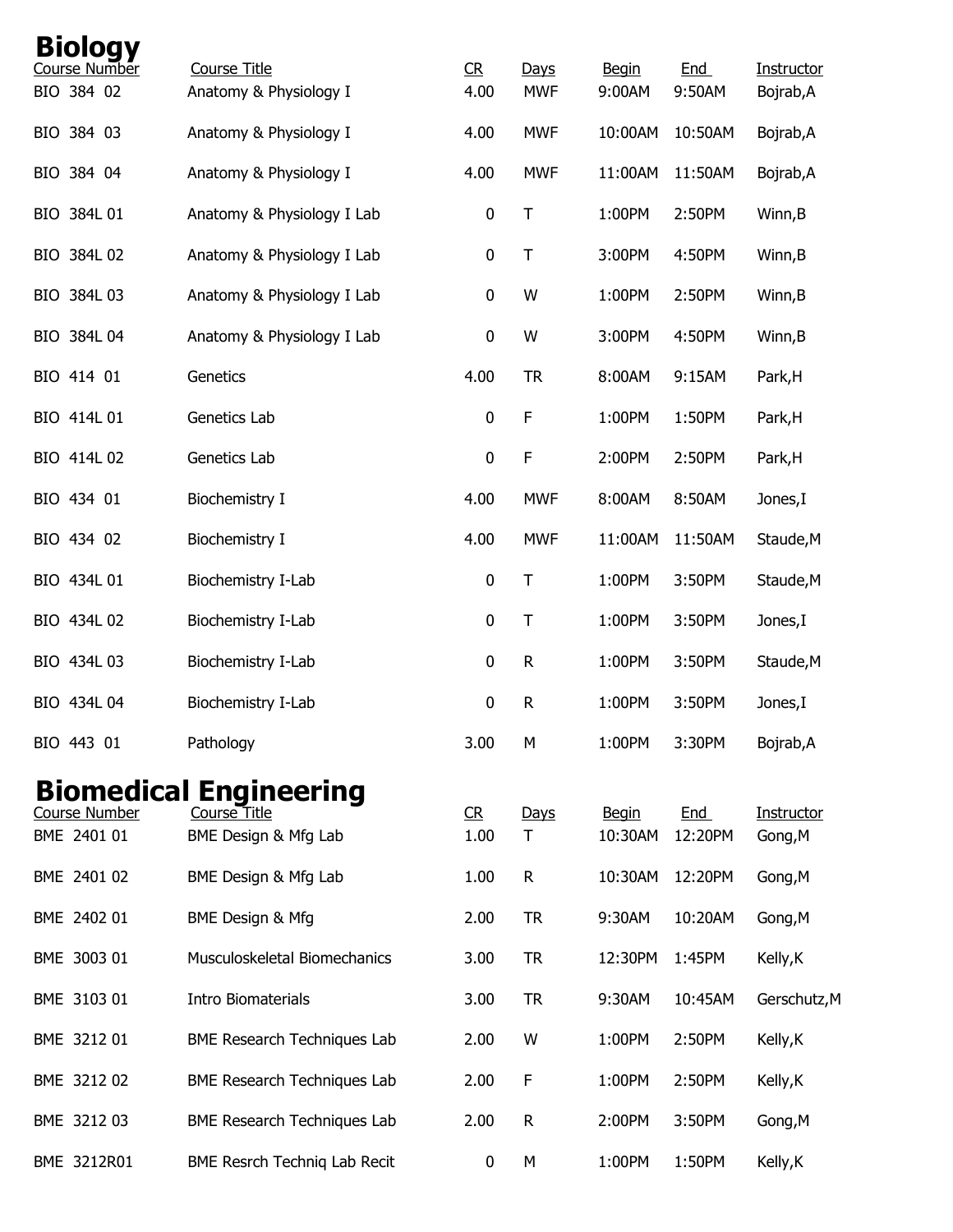|           |                                     | <b>Biomedical Engineering</b>                |                        |                    |                        |                      |                         |
|-----------|-------------------------------------|----------------------------------------------|------------------------|--------------------|------------------------|----------------------|-------------------------|
|           | <b>Course Number</b><br>BME 3212R02 | Course Title<br>BME Resrch Techniq Lab Recit | CR<br>0                | Days<br>M          | <b>Begin</b><br>1:00PM | <b>End</b><br>1:50PM | Instructor<br>Gong, M   |
|           | BME 4403 01                         | <b>Biomedical Engr Meas/Instr</b>            | 3.00                   | <b>TR</b>          | 8:00AM                 | 8:50AM               | Gerschutz, M            |
|           | BME 4403L01                         | <b>BME Meas/Instr Lab</b>                    | 0                      | F                  | 8:00AM                 | 9:50AM               | Gerschutz, M            |
|           | BME 4403L02                         | <b>BME Meas/Instr Lab</b>                    | 0                      | F                  | 10:00AM                | 11:50AM              | Gerschutz, M            |
|           | BME 4503 01                         | <b>Tissue Engineering</b>                    | 3.00                   | <b>MWF</b>         | 10:00AM                | 10:50AM              | Patton, J               |
|           | BME 4503 02                         | <b>Tissue Engineering</b>                    | 3.00                   | <b>MWF</b>         | 11:00AM                | 11:50AM              | Patton, J               |
|           | BME 4613 01                         | Bio Mass & Energy Transport                  | 3.00                   | <b>TR</b>          | 11:00AM                | 12:15PM              | Watson, M               |
|           | BME 4853 01                         | <b>BME</b> Design I                          | 3.00                   | <b>TR</b>          | 8:00AM                 | 9:15AM               | Watson, M               |
|           | BME 4853 02                         | <b>BME Design I</b>                          | 3.00                   | <b>TR</b>          | 8:00AM                 | 9:15AM               | Patton, J               |
|           | <b>Civil Engineering</b>            |                                              |                        |                    |                        |                      |                         |
| CE.       | <b>Course Number</b><br>1023 01     | Course Title<br><b>Engineering Math</b>      | C <sub>R</sub><br>3.00 | Days<br><b>MWF</b> | <b>Begin</b><br>9:00AM | <b>End</b><br>9:50AM | Instructor<br>Murphy, T |
| <b>CE</b> | 2001 01                             | Surveying Lab                                | 1.00                   | T                  | 2:00PM                 | 3:59PM               | Mohammed, H             |
| <b>CE</b> | 2001 02                             | Surveying Lab                                | 1.00                   | W                  | 2:00PM                 | 3:59PM               | Mohammed, H             |
| CE        | 2001 03                             | Surveying Lab                                | 1.00                   | R                  | 2:00PM                 | 3:59PM               | Mohammed, H             |
| <b>CE</b> | 2003 01                             | <b>Basic Surveying</b>                       | 3.00                   | <b>TR</b>          | 9:30AM                 | 10:45AM              | Mohammed, H             |
| <b>CE</b> | 2003 02                             | <b>Basic Surveying</b>                       | 3.00                   | TR                 | 11:00AM                | 12:15PM              | Mohammed, H             |
| <b>CE</b> | 3201 01                             | CE Materials Lab                             | 1.00                   | Τ                  | 2:00PM                 | 3:59PM               | Greene, G               |
| <b>CE</b> | 3201 02                             | CE Materials Lab                             | 1.00                   | ${\sf R}$          | 2:00PM                 | 3:59PM               | Greene, G               |
| <b>CE</b> | 3203 01                             | <b>CE Materials</b>                          | 3.00                   | <b>TR</b>          | 8:00AM                 | 9:15AM               | Greene, G               |
| <b>CE</b> | 3501 01                             | Structural Analysis Lab                      | 1.00                   | W                  | 2:00PM                 | 3:59PM               | Barry, W                |
| CE.       | 3503 01                             | Structural Analysis I                        | 3.00                   | <b>MWF</b>         | 10:00AM                | 10:50AM              | Barry, W                |
| <b>CE</b> | 3701 01                             | Soil Mechanics Lab                           | 1.00                   | T                  | 2:00PM                 | 3:59PM               | Tyler, T                |
| <b>CE</b> | 3701 02                             | Soil Mechanics Lab                           | 1.00                   | ${\sf R}$          | 2:00PM                 | 3:59PM               | Tyler, T                |
| <b>CE</b> | 3703 01                             | Soil Mechanics                               | 3.00                   | <b>TR</b>          | 9:30AM                 | 10:45AM              | Tyler, T                |
| <b>CE</b> | 3703 02                             | Soil Mechanics                               | 3.00                   | <b>TR</b>          | 11:00AM                | 12:15PM              | Tyler, T                |
| <b>CE</b> | 4103 01                             | Pollution Control Technologies               | 3.00                   | <b>MWF</b>         | 11:00AM                | 11:50AM              | Rentz, J                |
| CE.       | 4303 01                             | Open Channel Hydraulics                      | 3.00                   | <b>TR</b>          | 11:00AM                | 12:15PM              | Murphy, T               |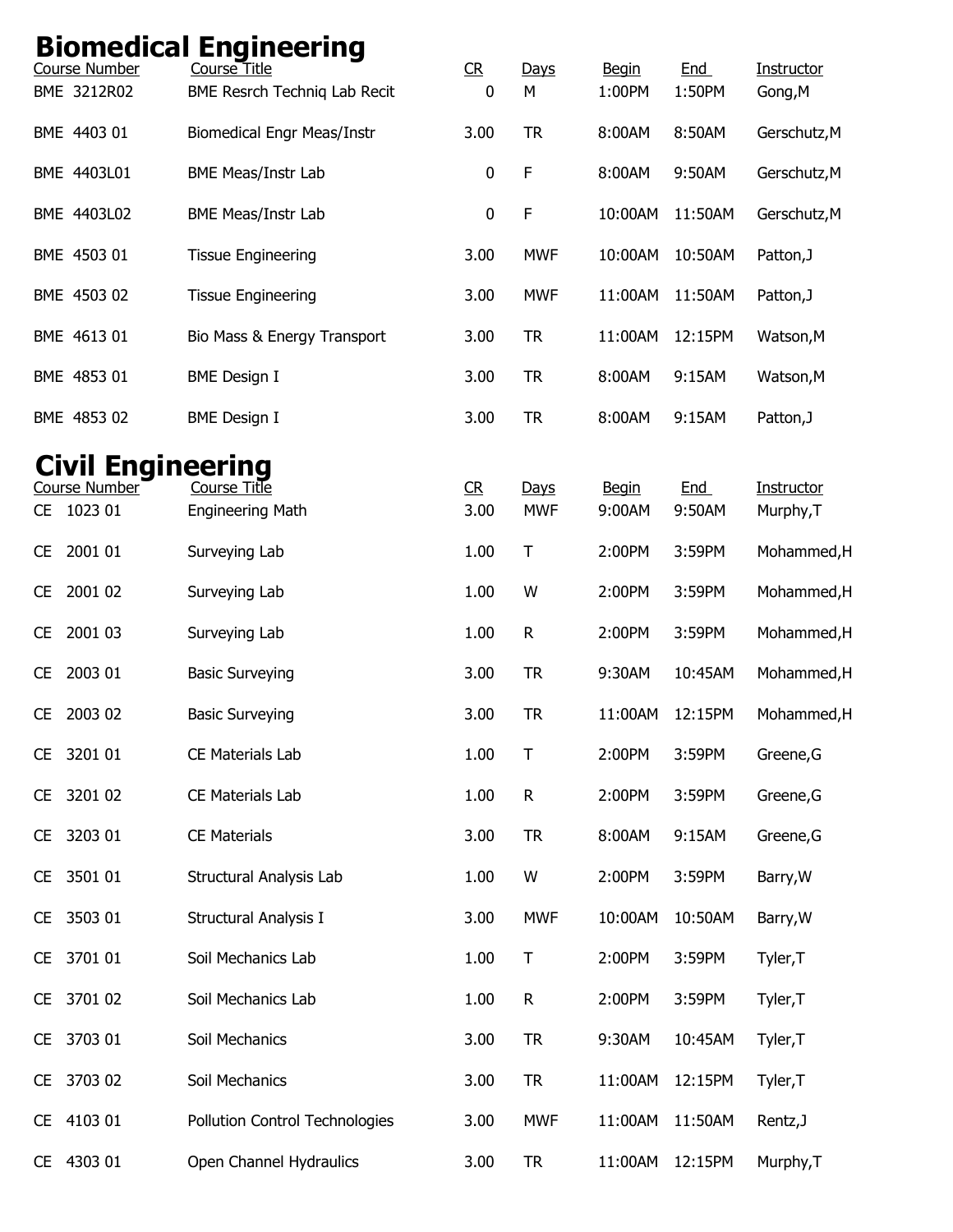| <b>Civil Engineering</b>                                         |                                                         |                        |                    |                         |                       |                         |
|------------------------------------------------------------------|---------------------------------------------------------|------------------------|--------------------|-------------------------|-----------------------|-------------------------|
| Course Number<br>CE 4523 01                                      | Course Title<br>Structural Design II                    | C <sub>R</sub><br>3.00 | Days<br><b>MWF</b> | <b>Begin</b><br>12:00PM | <b>End</b><br>12:50PM | Instructor<br>Greene, G |
| 4603 01<br><b>CE</b>                                             | Highway Geometric Desgn                                 | 3.00                   | <b>MWF</b>         | 10:00AM                 | 10:50AM               | Mohammed, H             |
| 4723 01<br><b>CE</b>                                             | Pavement Design                                         | 3.00                   | <b>MWF</b>         | 8:00AM                  | 8:50AM                | Tyler, T                |
| 4911 01<br><b>CE</b>                                             | Civil & Environ Engr Des Sem Wkshp                      | 1.00                   | M                  | 3:00PM                  | 3:50PM                | Murphy, T               |
| 4912 01<br><b>CE</b>                                             | CE/Env Engr Desgn Sem                                   | 2.00                   | <b>TR</b>          | 12:30PM                 | 1:20PM                | Rentz, J                |
| 4913 01<br><b>CE</b>                                             | CE/Env Engr Design                                      | 3.00                   | <b>MWF</b>         | 1:00PM                  | 1:50PM                | Rentz, J                |
| <b>Chemistry</b><br><b>Course Number</b><br>1003 01<br><b>CH</b> | <b>Course Title</b><br><b>Fundamentals of Chemistry</b> | C <sub>R</sub><br>3.00 | Days<br><b>MWF</b> | <b>Begin</b><br>10:00AM | <u>End</u><br>10:50AM | Instructor<br>Quist, D  |
| 104 01<br><b>CH</b>                                              | Gen Chemistry I                                         | 4.00                   | <b>MWF</b>         | 8:00AM                  | 8:50AM                | Myers, S                |
| 104 02<br><b>CH</b>                                              | Gen Chemistry I                                         | 4.00                   | <b>MWF</b>         | 9:00AM                  | 9:50AM                | Staude, J               |
| 104 03<br><b>CH</b>                                              | Gen Chemistry I                                         | 4.00                   | <b>MWF</b>         | 9:00AM                  | 9:50AM                | Dulaney, S              |
| 104 04<br><b>CH</b>                                              | Gen Chemistry I                                         | 4.00                   | <b>MWF</b>         | 10:00AM                 | 10:50AM               | Myers, S                |
| 104 05<br><b>CH</b>                                              | Gen Chemistry I                                         | 4.00                   | <b>MWF</b>         | 11:00AM                 | 11:50AM               | Dulaney, S              |
| 104 06<br><b>CH</b>                                              | Gen Chemistry I                                         | 4.00                   | <b>MWF</b>         | 12:00PM                 | 12:50PM               | Myers, S                |
| 104 07<br><b>CH</b>                                              | Gen Chemistry I                                         | 4.00                   | <b>TR</b>          | 9:30AM                  | 10:45AM               | Staude, J               |
| 104L 01<br><b>CH</b>                                             | Gen Chemistry I-Lab                                     | $\pmb{0}$              | M                  | 9:00AM                  | 10:50AM               | Staff-Science, S        |
| 104L 02<br><b>CH</b>                                             | Gen Chemistry I-Lab                                     | $\pmb{0}$              | М                  | 2:00PM                  | 3:50PM                | Staff-Science, S        |
| 104L 03<br><b>CH</b>                                             | Gen Chemistry I-Lab                                     | $\pmb{0}$              | T                  | 11:00AM                 | 12:50PM               | Staff-Science, S        |
| 104L 04<br><b>CH</b>                                             | Gen Chemistry I-Lab                                     | $\pmb{0}$              | $\top$             | 2:00PM                  | 3:50PM                | Staff-Science, S        |
| 104L 05<br><b>CH</b>                                             | Gen Chemistry I-Lab                                     | $\boldsymbol{0}$       | W                  | 10:00AM                 | 11:50AM               | Staff-Science, S        |
| 104L 06<br><b>CH</b>                                             | Gen Chemistry I-Lab                                     | $\pmb{0}$              | W                  | 1:00PM                  | 2:50PM                | Staff-Science, S        |
| 104L 07<br><b>CH</b>                                             | Gen Chemistry I-Lab                                     | $\pmb{0}$              | ${\sf R}$          | 11:00AM                 | 12:50PM               | Staff-Science, S        |
| 104L 08<br><b>CH</b>                                             | Gen Chemistry I-Lab                                     | $\pmb{0}$              | ${\sf R}$          | 2:00PM                  | 3:50PM                | Staff-Science, S        |
| 104L 09<br><b>CH</b>                                             | Gen Chemistry I-Lab                                     | $\pmb{0}$              | $\mathsf F$        | 2:00PM                  | 3:50PM                | Staff-Science, S        |
| 114 01<br><b>CH</b>                                              | Gen Chemistry II                                        | 4.00                   | <b>MWF</b>         | 8:00AM                  | 8:50AM                | Staude, M               |
| 114 02<br><b>CH</b>                                              | Gen Chemistry II                                        | 4.00                   | <b>MWF</b>         | 9:00AM                  | 9:50AM                | Staude, M               |
| 114L 01<br>CH.                                                   | Gen Chem II-Lab                                         | $\pmb{0}$              | R                  | 1:00PM                  | 3:50PM                | Myers, S                |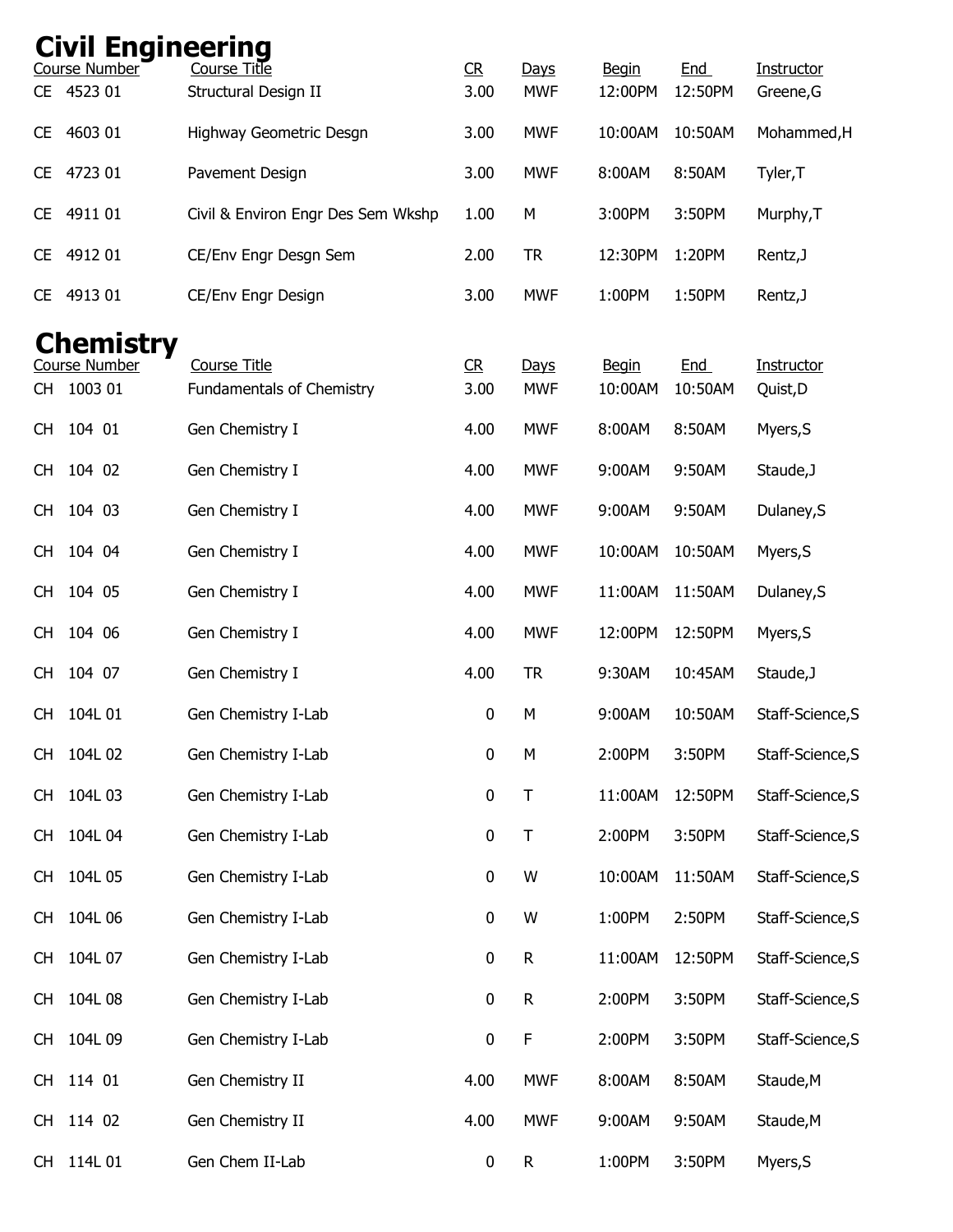|           | <b>Chemistry</b>                |                                        |                             |              |                        |               |                        |
|-----------|---------------------------------|----------------------------------------|-----------------------------|--------------|------------------------|---------------|------------------------|
| <b>CH</b> | <b>Course Number</b><br>114L 02 | <b>Course Title</b><br>Gen Chem II-Lab | C <sub>R</sub><br>$\pmb{0}$ | Days<br>F    | <b>Begin</b><br>1:00PM | End<br>3:50PM | Instructor<br>Myers, S |
| <b>CH</b> | 155H 01                         | Adv Honors Gen Chem                    | 5.00                        | <b>TR</b>    | 9:30AM                 | 10:20AM       | Layson, A              |
| CH.       | 155H 01                         | Adv Honors Gen Chem                    | 5.00                        | MF           | 9:00AM                 | 9:50AM        | Layson, A              |
| <b>CH</b> | 155L 01                         | Adv Hnr General Chem Lab               | $\pmb{0}$                   | T            | 1:00PM                 | 3:50PM        | Layson, A              |
| CH.       | 155L 02                         | Adv Hnr General Chem Lab               | 0                           | W            | 1:00PM                 | 3:50PM        | Quist, D               |
| CH.       | 204 01                          | Organic Chemistry I                    | 4.00                        | <b>MWF</b>   | 8:00AM                 | 8:50AM        | Quist, D               |
| <b>CH</b> | 204 02                          | Organic Chemistry I                    | 4.00                        | <b>MWF</b>   | 10:00AM                | 10:50AM       | Staude, J              |
| <b>CH</b> | 204L 01                         | Organic Chem I Lab                     | $\pmb{0}$                   | M            | 1:00PM                 | 3:50PM        | Quist, D               |
| CH.       | 204L 02                         | Organic Chem I Lab                     | $\pmb{0}$                   | T            | 1:00PM                 | 3:50PM        | Staude, J              |
| CH.       | 204L 03                         | Organic Chem I Lab                     | $\pmb{0}$                   | W            | 1:00PM                 | 3:50PM        | Staude, J              |
| <b>CH</b> | 204L 04                         | Organic Chem I Lab                     | $\pmb{0}$                   | $\mathsf{R}$ | 1:00PM                 | 3:50PM        | Quist, D               |
| <b>CH</b> | 214 01                          | Organic Chemistry II                   | 4.00                        | <b>MWF</b>   | 12:00PM                | 12:50PM       | Dulaney, S             |
| <b>CH</b> | 214L 01                         | Organic Chemistry II Lab               | $\pmb{0}$                   | Τ            | 1:00PM                 | 3:50PM        | Dulaney, S             |
| <b>CH</b> | 214L 02                         | Organic Chemistry II Lab               | $\pmb{0}$                   | $\mathsf R$  | 1:00PM                 | 3:50PM        | Dulaney, S             |
| CH.       | 234 01                          | Quantitative Chemical Analysis         | 4.00                        | <b>MWF</b>   | 11:00AM                | 11:50AM       | Layson, A              |
| <b>CH</b> | 234L 01                         | Quant Chem Anal Lab                    | $\pmb{0}$                   | W            | 1:00PM                 | 3:50PM        | Layson, A              |
| <b>CH</b> | 234L 02                         | Quant Chem Anal Lab                    | $\pmb{0}$                   | ${\sf R}$    | 1:00PM                 | 3:50PM        | Layson, A              |
| CH.       | 302 01                          | Prof Practice in Science               | 2.00                        | <b>TR</b>    | 9:30AM                 | 10:20AM       | Glowinski, A           |
| <b>CH</b> | 302 02                          | Prof Practice in Science               | 2.00                        | <b>TR</b>    | 11:00AM                | 11:50AM       | Staude, J              |
| <b>CH</b> | 302 03                          | Prof Practice in Science               | 2.00                        | <b>TR</b>    | 11:00AM                | 11:50AM       | Staude, M              |
| CH.       | 351 01                          | Phys Chem I Lab                        | 1.00                        | R            | 1:00PM                 | 3:50PM        | Moravec, V             |
| CH.       | 354 01                          | Physical Chem I                        | 4.00                        | <b>MWF</b>   | 10:00AM                | 10:50AM       | Moravec, V             |
| CH        | 354L 01                         | Phys Chem I Lab                        | $\pmb{0}$                   | $\sf T$      | 1:00PM                 | 3:50PM        | Moravec, V             |
| CH        | 354L 02                         | Phys Chem I Lab                        | 0                           | ${\sf R}$    | 1:00PM                 | 3:50PM        | Moravec, V             |
| CH.       | 434 01                          | Biochemistry I                         | 4.00                        | <b>MWF</b>   | 8:00AM                 | 8:50AM        | Jones, I               |
| CH.       | 434 02                          | Biochemistry I                         | 4.00                        | <b>MWF</b>   | 11:00AM                | 11:50AM       | Staude, M              |
| <b>CH</b> | 434L 01                         | Biochemistry I Lab                     | $\pmb{0}$                   | Τ            | 1:00PM                 | 3:50PM        | Staude, M              |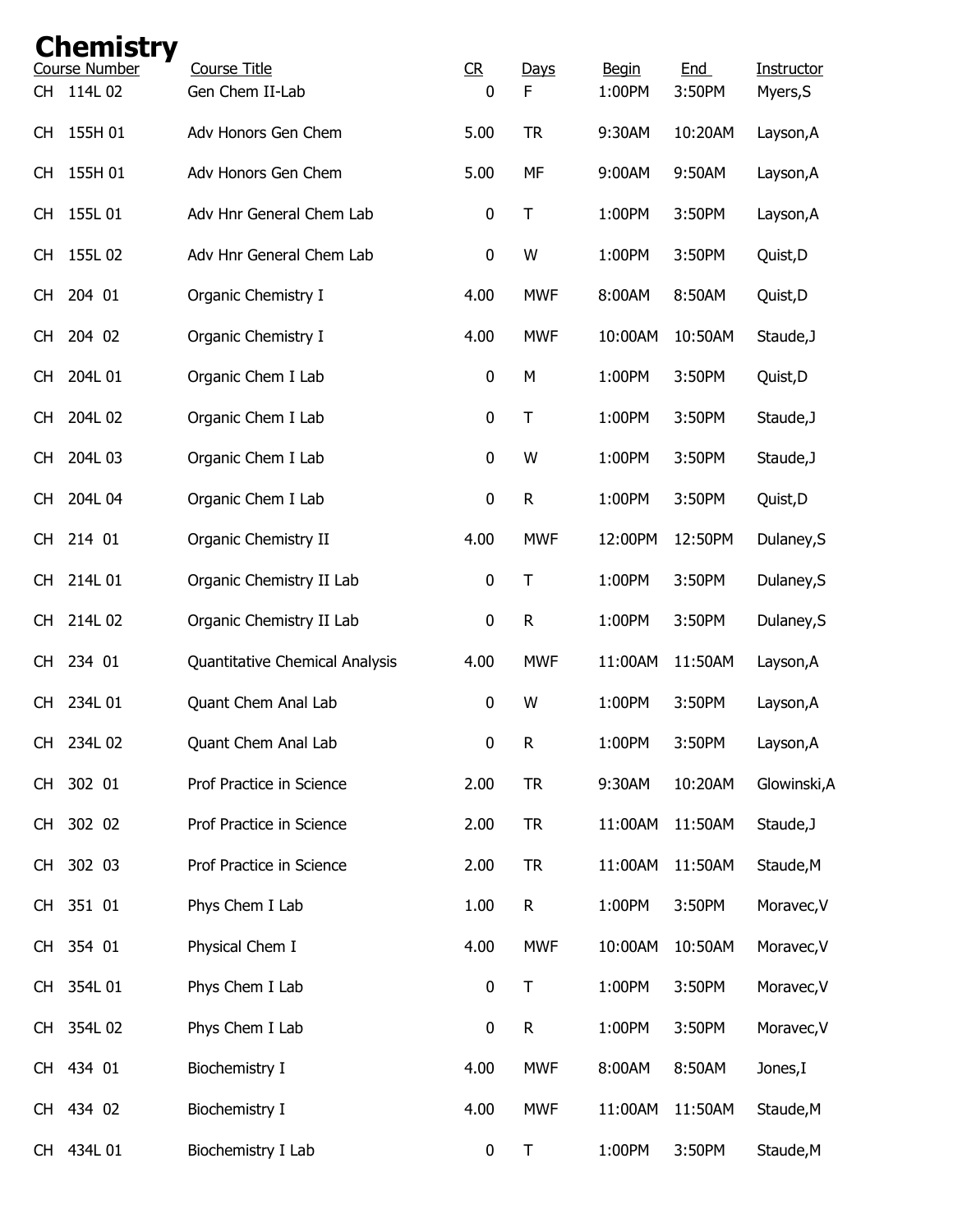| <b>Chemistry</b>                       |                                                                          |                     |                   |                         |                |                          |
|----------------------------------------|--------------------------------------------------------------------------|---------------------|-------------------|-------------------------|----------------|--------------------------|
| <b>Course Number</b><br>434L 02<br>CH. | Course Title<br>Biochemistry I Lab                                       | CR<br>0             | Days<br>T         | <b>Begin</b><br>1:00PM  | End<br>3:50PM  | Instructor<br>Jones,I    |
| 434L 03<br>CH.                         | Biochemistry I Lab                                                       | 0                   | $\mathsf R$       | 1:00PM                  | 3:50PM         | Staude, M                |
| 434L 04<br>CH.                         | Biochemistry I Lab                                                       | $\mathbf 0$         | $\mathsf{R}$      | 1:00PM                  | 3:50PM         | Jones,I                  |
|                                        |                                                                          |                     |                   |                         |                |                          |
| 474 01<br>CH.                          | Forensic Chemistry                                                       | 4.00                | <b>MWF</b>        | 12:00PM                 | 12:50PM        | Jones,I                  |
| 474L 01<br>CH.                         | Forensic Chem-Lab                                                        | 0                   | W                 | 2:00PM                  | 4:50PM         | Jones,I                  |
| <b>Course Number</b><br>CHE 122 01     | <b>Chemical Engineering</b><br>Course Title<br>Intro ChE/Bio Engineering | R<br>2.00           | <u>Days</u><br>WF | <b>Begin</b><br>12:00PM | End<br>12:50PM | Instructor<br>Malefyt, A |
| CHE 203 01                             | <b>Material Balances</b>                                                 | 3.00                | <b>MWF</b>        | 9:00AM                  | 9:50AM         | Wagner, J                |
| CHE 222 01                             | Sustainability & Process Measure Lab                                     | 2.00                | M                 | 1:00PM                  | 3:59PM         | Malefyt, A               |
| CHE 252 01                             | Intro Stats/Compute Meth in ChE                                          | 2.00                | <b>TR</b>         | 9:30AM                  | 10:45AM        | Wagner, J                |
| CHE 303 01                             | Chem Engr Fluid Dynamics                                                 | 3.00                | <b>MWF</b>        | 9:00AM                  | 9:50AM         | Malefyt, A               |
| CHE 313 01                             | CHE Thermo I                                                             | 3.00                | <b>TR</b>         | 11:00AM                 | 12:15PM        | Borden, J                |
| CHE 373 01                             | Chem Engr Heat Transfer                                                  | 3.00                | <b>MWF</b>        | 11:00AM                 | 11:50AM        | Hersel, A                |
| CHE 4001 01                            | Spec Prob Chem Eng-Res in Biofuels                                       | 1.00                |                   |                         |                | Borden, J                |
| CHE 4001 02                            | Spec Prob Chem Eng-Res/Mammaliar                                         | 1.00                |                   |                         |                | Malefyt, A               |
| CHE 4001 03                            | Spec Prob Chem Eng-Educ Outreach                                         | 1.00                |                   |                         |                | Wagner, J                |
| CHE 4001 04                            | Spec Prob CHE-AI Deep Learning                                           | 1.00                |                   |                         |                | Hersel, A                |
| CHE 4003 01                            | Spec Prob CHE-Refinery Engineering                                       | 3.00                | <b>MWF</b>        | 12:00PM                 | 12:50PM        | Borden, J                |
| CHE 4173 01                            | <b>Bio-Separation Processes</b>                                          | 3.00                | <b>TR</b>         | 1:00PM                  | 1:50PM         | Hersel, A                |
| CHE 4173L01                            | <b>Bio Separations Lab</b>                                               | 0                   | $\mathsf T$       | 2:00PM                  | 3:50PM         | Hersel, A                |
| CHE 433 01                             | Unit Operations Lab II                                                   | 3.00                | W                 | 2:00PM                  | 4:50PM         | Wagner, J                |
| CHE 433 02                             | Unit Operations Lab II                                                   | 3.00                | $\mathsf{R}$      | 2:00PM                  | 4:50PM         | Borden, J                |
| CHE 453 01                             | Chem Engrg Kinetics                                                      | 3.00                | <b>MWF</b>        | 9:00AM                  | 9:50AM         | Hersel, A                |
| CHE 473 01                             | ChE Design I                                                             | 3.00                | <b>MWF</b>        | 8:00AM                  | 8:50AM         | Wagner, J                |
|                                        | <b>Cooperative Education</b>                                             |                     |                   |                         |                |                          |
| Course Number<br>050 01<br>CO          | Course Title<br>Co-Op Employment                                         | C <sub>R</sub><br>0 | Days              | <b>Begin</b>            | End            | Instructor<br>Johnson, T |
| 453 01<br>CO                           | Co-Op Employment                                                         | 3.00                |                   |                         |                | Barry, W                 |
|                                        |                                                                          |                     |                   |                         |                |                          |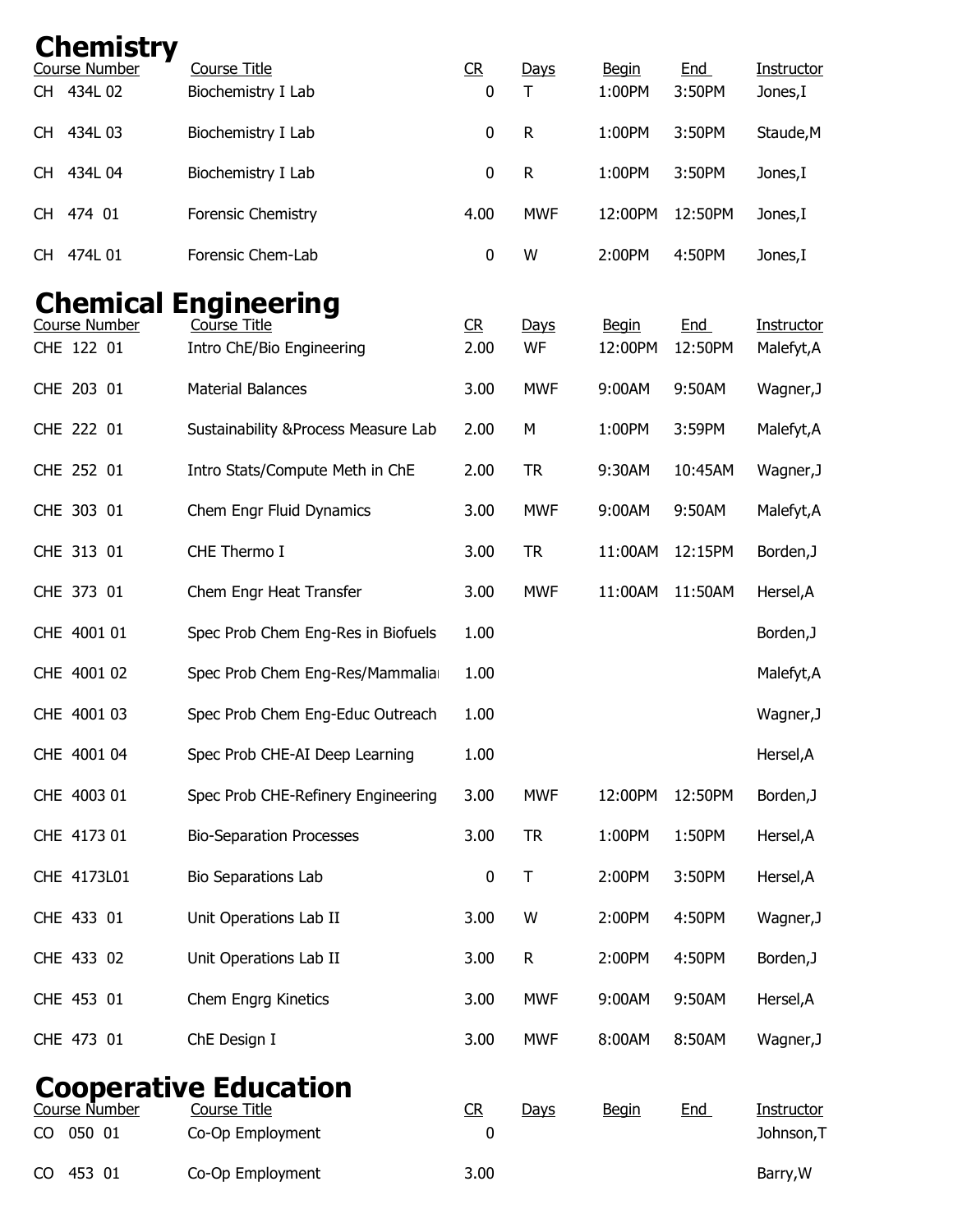| Communication<br>Course Number | <b>Course Title</b>                              | R                              | Days              | <b>Begin</b>           | <b>End</b>           | Instructor             |
|--------------------------------|--------------------------------------------------|--------------------------------|-------------------|------------------------|----------------------|------------------------|
| COM 111 01                     | Practices & Professions                          | 1.00                           | M                 | 1:00PM                 | 1:50PM               | Brown, A               |
| COM 123 01                     | History of the Media                             | 3.00                           | <b>MWF</b>        | 12:00PM                | 12:50PM              | Brown, A               |
| COM 163 OL2 OL<br>10/24/2022   | Interpersonal Com<br>12/17/2022                  | 3.00                           |                   |                        |                      | Weller, W              |
| COM 213 01                     | <b>Business Com</b>                              | 3.00                           | <b>MWF</b>        | 9:00AM                 | 9:50AM               | Brown, A               |
| COM 213 02                     | <b>Business Com</b>                              | 3.00                           | <b>MWF</b>        | 11:00AM                | 11:50AM              | Brown, A               |
| COM 213 OL1 OL<br>08/22/2022   | <b>Business Com</b><br>10/15/2022                | 3.00                           |                   |                        |                      | Bauer, E               |
| COM 213 OL2 OL<br>10/24/2022   | <b>Business Com</b><br>12/17/2022                | 3.00                           |                   |                        |                      | Bauer, E               |
| COM 233 01                     | <b>Intercultural Com</b>                         | 3.00                           | <b>TR</b>         | 11:00AM                | 12:15PM              | Staff-English, S       |
| COM 253 01                     | Event Planning & Promotion                       | 3.00                           | <b>MWF</b>        | 11:00AM                | 11:50AM              | Zimmer, S              |
| COM 301 01                     | Media Practicum                                  | 1.00                           |                   |                        |                      | Zimmer, S              |
| COM 303 01                     | Digital Photography                              | 3.00                           | <b>MWF</b>        | 9:00AM                 | 9:50AM               | Zimmer, S              |
| COM 343 OL2 OL                 | Web Content Management                           | 3.00                           |                   |                        |                      | Hulting, N             |
| 10/24/2022<br>COM 353 01       | 12/17/2022<br>Pr Writing & Production            | 3.00                           | <b>MWF</b>        | 2:00PM                 | 2:50PM               | Brown, A               |
| COM 383 01                     | Adv Writing for Media                            | 3.00                           | <b>TR</b>         | 12:30PM                | 1:45PM               | Olding, C              |
| COM 4013 01                    | Sr Capstone Intern Com                           | 3.00                           |                   |                        |                      | Olding, C              |
| <b>Criminal Justice</b>        |                                                  |                                |                   |                        |                      |                        |
| Course Number<br>CRJ 103 01    | <u>Course Title</u><br>Intro to Criminal Justice | $\overline{\text{CR}}$<br>3.00 | Days<br><b>TR</b> | <b>Begin</b><br>8:00AM | <u>End</u><br>9:15AM | Instructor<br>Staff, S |
| CRJ 103 02                     | Intro to Criminal Justice                        | 3.00                           | <b>TR</b>         | 9:30AM                 | 10:45AM              | Staff, S               |
| CRJ 133 01                     | <b>Criminal Justice Report Writing</b>           | 3.00                           | <b>MWF</b>        | 9:00AM                 | 9:50AM               | Delagrange, J          |
| CRJ 153 01                     | Juvenile Justice                                 | 3.00                           | <b>MWF</b>        | 1:00PM                 | 1:50PM               | Delagrange, J          |
| CRJ 153 OL2 OL                 | Juvenile Justice                                 | 3.00                           |                   |                        |                      | Carson, V              |
| 10/24/2022<br>CRJ 243 OL2 OL   | 12/17/2022<br>Intro to Criminology               | 3.00                           |                   |                        |                      | Hunt, J                |
| 10/24/2022                     | 12/17/2022                                       |                                |                   |                        |                      |                        |
| CRJ 263 01                     | Intro to Criminal Law & Justice                  | 3.00                           | <b>MWF</b>        | 10:00AM                | 10:50AM              | Hess, M                |
| CRJ 263 02                     | Intro to Criminal Law & Justice                  | 3.00                           | <b>MWF</b>        | 2:00PM                 | 2:50PM               | Hess, M                |
| CRJ 273 01                     | Criminal Procedures & Evidence                   | 3.00                           | <b>TR</b>         | 2:00PM                 | 3:15PM               | Hess, M                |
| CRJ 343 01                     | Criminal & Crime Scene Invest I                  | 3.00                           | <b>TR</b>         | 12:30PM                | 1:45PM               | Staff, S               |
| CRJ 343 02                     | Criminal & Crime Scene Invest I                  | 3.00                           | <b>TR</b>         | 2:00PM                 | 3:15PM               | Staff, S               |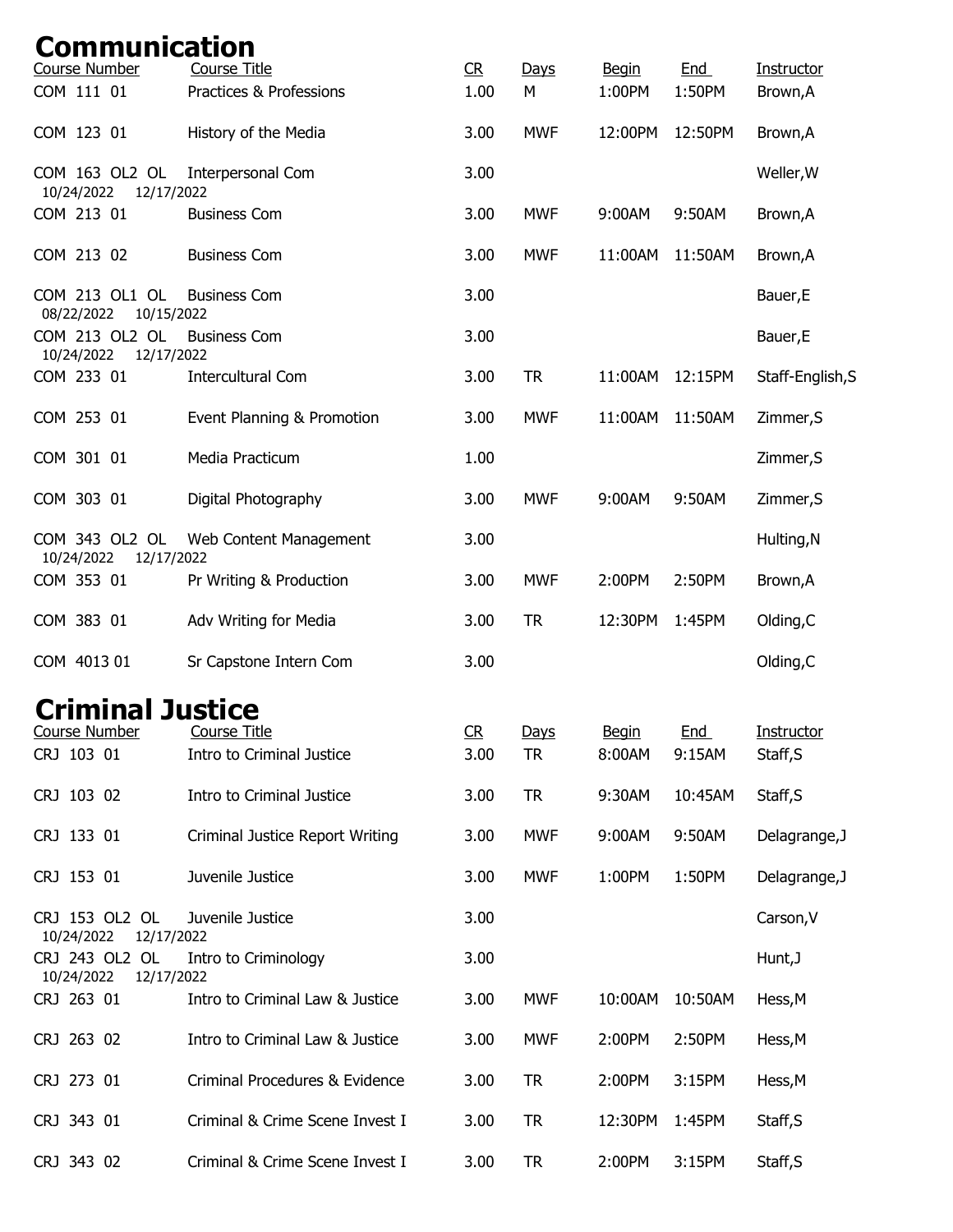| <b>Criminal Justice</b><br>Course Number                  | <b>Course Title</b>                                     | C <sub>R</sub>         | Days               | <b>Begin</b>            | End            | Instructor                  |
|-----------------------------------------------------------|---------------------------------------------------------|------------------------|--------------------|-------------------------|----------------|-----------------------------|
| CRJ 363 01                                                | <b>Institutional Corrections &amp; Law</b>              | 3.00                   | <b>TR</b>          | 11:00AM                 | 12:15PM        | Delagrange, J               |
| CRJ 363 OL1 OL<br>08/22/2022<br>10/15/2022                | <b>Institutional Corrections &amp; Law</b>              | 3.00                   |                    |                         |                | Ortiz,F                     |
| CRJ 433 01                                                | CRJ Capstone Demo                                       | 3.00                   |                    |                         |                | Delagrange, J               |
| CRJ 453 01                                                | Topics in CRJ-Indiana Jail Officer                      | 3.00                   | W                  | 6:00PM                  | 9:00PM         | Ortiz,F                     |
| CRJ 453 OL1 OL<br>08/22/2022<br>10/15/2022                | Topics in Criminal Justice                              | 3.00                   |                    |                         |                | Lafferty, K                 |
| CRJ 473 01                                                | Criminal Justice Internship                             | 3.00                   |                    |                         |                | Delagrange, J               |
| <b>Computer Science</b><br>Course Number<br>1113 01<br>CS | Course Title                                            | C <sub>R</sub><br>3.00 | Days<br><b>MWF</b> | <b>Begin</b><br>9:00AM  | End<br>9:50AM  | Instructor                  |
|                                                           | Intro to Object-Oriented Prog                           |                        |                    |                         |                | Carroll, S                  |
| 1123 01<br><b>CS</b>                                      | C++ & Object Oriented Desgn                             | 3.00                   | <b>MWF</b>         | 1:00PM                  | 1:50PM         | Khadka, M                   |
| 2103 01<br><b>CS</b>                                      | Algorithm Des & Analysis                                | 3.00                   | <b>MWF</b>         | 11:00AM                 | 11:50AM        | Khadka, M                   |
| 2213 01<br>CS.                                            | <b>Operating Systems</b>                                | 3.00                   | <b>TR</b>          | 9:30AM                  | 10:45AM        | Khadka, M                   |
|                                                           | <b>Computer Sci Information Tech</b>                    |                        |                    |                         |                |                             |
| Course Number<br>CSIT 101 01                              | <b>Course Title</b><br>Intro to Computer Sci & Inf Tech | R<br>1.00              | Days<br>W          | <b>Begin</b><br>12:00PM | End<br>12:50PM | Instructor<br>Yagodinski, W |
| CSIT 1023 01                                              | The History of Gaming                                   | 3.00                   | <b>MWF</b>         | 10:00AM                 | 10:50AM        | Ridout, P                   |
| CSIT 103 01                                               | Intro to Information Systems                            | 3.00                   | <b>MWF</b>         | 8:00AM                  | 8:50AM         | Barge, W                    |
| CSIT 123 01                                               | IT Infrastructure Basics                                | 3.00                   | <b>MWF</b>         | 9:00AM                  | 9:50AM         | Kutsenok, A                 |
| CSIT 163 OL1 OL<br>08/22/2022<br>10/15/2022               | Using Programming to Solve Problem                      | 3.00                   |                    |                         |                | Canniff, K                  |
| CSIT 223 01                                               | Network Management                                      | 3.00                   | <b>MWF</b>         | 12:00PM                 | 12:50PM        | Hamman, K                   |
| CSIT 253 01                                               | Artificial Intelligence & Info                          | 3.00                   | <b>TR</b>          | 12:30PM                 | 1:45PM         | Jiang, L                    |
| CSIT 273 OL2 OL<br>10/24/2022<br>12/17/2022               | <b>Enterprise Architecture</b>                          | 3.00                   |                    |                         |                | Dicks, P                    |
| CSIT 333 01                                               | Intro to E-Commerce Site Devlp                          | 3.00                   | <b>TR</b>          | 11:00AM                 | 12:15PM        | Barge, W                    |
| CSIT 363 01                                               | Certified Ethical Hacking I                             | 3.00                   | <b>TR</b>          | 9:30AM                  | 10:45AM        | Hamman, K                   |
| CSIT 363 OL1 OL<br>08/22/2022<br>10/15/2022               | Certified Ethical Hacking I                             | 3.00                   |                    |                         |                | Hamman, K                   |
| CSIT 373 01                                               | Certified Ethical Hacking II                            | 3.00                   | <b>TR</b>          | 11:00AM                 | 12:15PM        | Hamman, K                   |
| CSIT 373 OL2 OL<br>10/24/2022<br>12/17/2022               | Certified Ethical Hacking II                            | 3.00                   |                    |                         |                | Hamman, K                   |
| CSIT 4013 01                                              | Game Design & Dev                                       | 3.00                   | <b>MWF</b>         | 11:00AM                 | 11:50AM        | Kutsenok, A                 |
| CSIT 403 01                                               | Applications of Cybersecurity                           | 3.00                   | <b>MWF</b>         | 2:00PM                  | 2:50PM         | Hamman, K                   |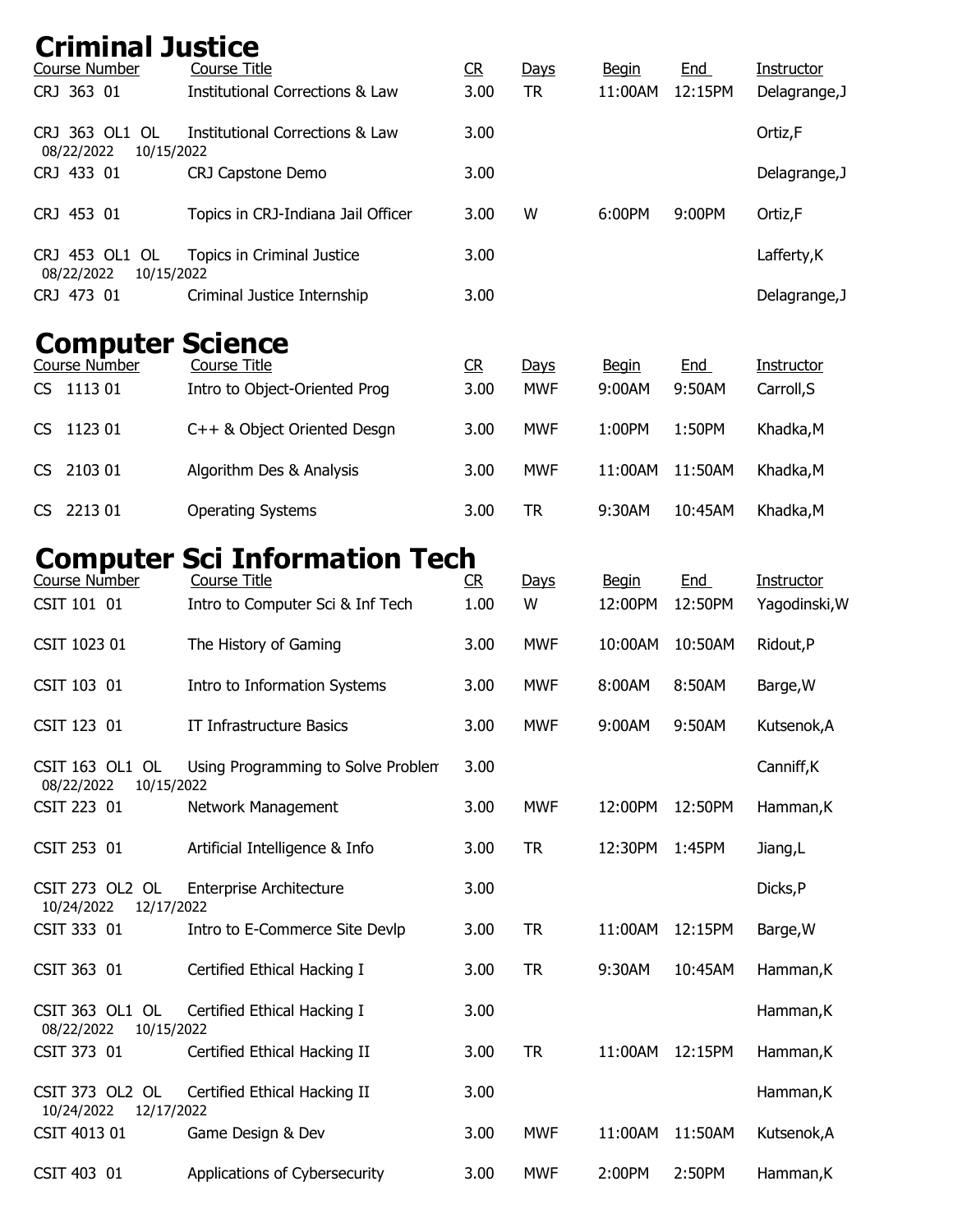| Course Number                                                                                                                                                                          | <b>Computer Sci Information Tech</b><br>Course Title                            | R                                      | Days                      | <b>Begin</b>            | End                   | Instructor                                     |
|----------------------------------------------------------------------------------------------------------------------------------------------------------------------------------------|---------------------------------------------------------------------------------|----------------------------------------|---------------------------|-------------------------|-----------------------|------------------------------------------------|
| CSIT 483 01                                                                                                                                                                            | Senior Capstone I                                                               | 3.00                                   | <b>TR</b>                 | 8:00AM                  | 9:15AM                | Barge, W                                       |
| <b>Course Number</b><br>DEI 243 OL2 OL<br>12/17/2022<br>10/24/2022                                                                                                                     | Diversity, Equity, & Inclusion<br>Course Title<br>Org Emotional Intelligence    | CR<br>3.00                             | Days                      | <b>Begin</b>            | End                   | Instructor<br>Ewing, H                         |
| <b>Earth Science</b><br><b>Course Number</b><br>EAS 213 OL1 OL<br>10/15/2022<br>08/22/2022<br>EAS 253 OL2 OL<br>12/17/2022<br>10/24/2022<br>EAS 273 OL2 OL<br>10/24/2022<br>12/17/2022 | <b>Course Title</b><br>Physical Geography<br>Weather & Climate<br>Geology       | C <sub>R</sub><br>3.00<br>3.00<br>3.00 | Days                      | <b>Begin</b>            | <b>End</b>            | Instructor<br>Brown, D<br>Brown, D<br>Brown, D |
| Course Number<br>ECE 112 01                                                                                                                                                            | <b>Electrical/Computer Engineerng</b><br>Course Title<br>Prototyping & Projects | <u>CR</u><br>2.00                      | <u>Days</u><br><b>MWF</b> | <b>Begin</b><br>10:00AM | <b>End</b><br>10:50AM | Instructor<br>Mitofsky, A                      |
| ECE 211 01                                                                                                                                                                             | Circuits Lab                                                                    | 1.00                                   | M                         | 2:00PM                  | 3:50PM                | Woolverton, K                                  |
| ECE 211 02                                                                                                                                                                             | Circuits Lab                                                                    | 1.00                                   | T                         | 2:00PM                  | 3:50PM                | Woolverton, K                                  |
| ECE 213 01                                                                                                                                                                             | Circuit Analysis                                                                | 3.00                                   | <b>TR</b>                 | 11:00AM                 | 12:15PM               | Carr, S                                        |
| ECE 213 02                                                                                                                                                                             | Circuit Analysis                                                                | 3.00                                   | <b>TR</b>                 | 2:00PM                  | 3:15PM                | Carr, S                                        |
| ECE 243 01                                                                                                                                                                             | Analog Signals                                                                  | 3.00                                   | <b>MWF</b>                | 9:00AM                  | 9:50AM                | Carr, S                                        |
| ECE 261 01                                                                                                                                                                             | Digital Sys Lab                                                                 | 1.00                                   | M                         | 2:00PM                  | 3:50PM                | Sharma, S                                      |
| ECE 261 02                                                                                                                                                                             | Digital Sys Lab                                                                 | 1.00                                   | W                         | 2:00PM                  | 3:50PM                | Sharma, S                                      |
| ECE 263 01                                                                                                                                                                             | Digital Sys                                                                     | 3.00                                   | <b>MWF</b>                | 10:00AM                 | 10:50AM               | Sharma, S                                      |
| ECE 271 01                                                                                                                                                                             | Microcontrollers Lab                                                            | 1.00                                   | W                         | 2:00PM                  | 3:50PM                | Woolverton, K                                  |
| ECE 271 02                                                                                                                                                                             | Microcontrollers Lab                                                            | 1.00                                   | $\mathsf R$               | 2:00PM                  | 3:50PM                | Woolverton, K                                  |
| ECE 273 01                                                                                                                                                                             | Microcontrollers                                                                | 3.00                                   | <b>TR</b>                 | 12:30PM                 | 1:45PM                | Woolverton, K                                  |
| ECE 3051 01                                                                                                                                                                            | Junior-Year Lab                                                                 | 1.00                                   | М                         | 2:00PM                  | 3:50PM                | Carroll, S                                     |
| ECE 313 01                                                                                                                                                                             | <b>Electrical Power</b>                                                         | 3.00                                   | <b>MWF</b>                | 11:00AM                 | 11:50AM               | Carr, S                                        |
| ECE 323 01                                                                                                                                                                             | Electromagnetic Fields                                                          | 3.00                                   | <b>MWF</b>                | 10:00AM                 | 10:50AM               | Woolverton, K                                  |
| ECE 333 01                                                                                                                                                                             | Analog IC's                                                                     | 3.00                                   | <b>TR</b>                 | 11:00AM                 | 12:15PM               | Carroll, S                                     |
| ECE 371 01                                                                                                                                                                             | Embedded Sys Lab                                                                | 1.00                                   | T                         | 2:00PM                  | 3:50PM                | Carroll, S                                     |
| ECE 371 02                                                                                                                                                                             | Embedded Sys Lab                                                                | 1.00                                   | F                         | 2:00PM                  | 4:00PM                | Carroll, S                                     |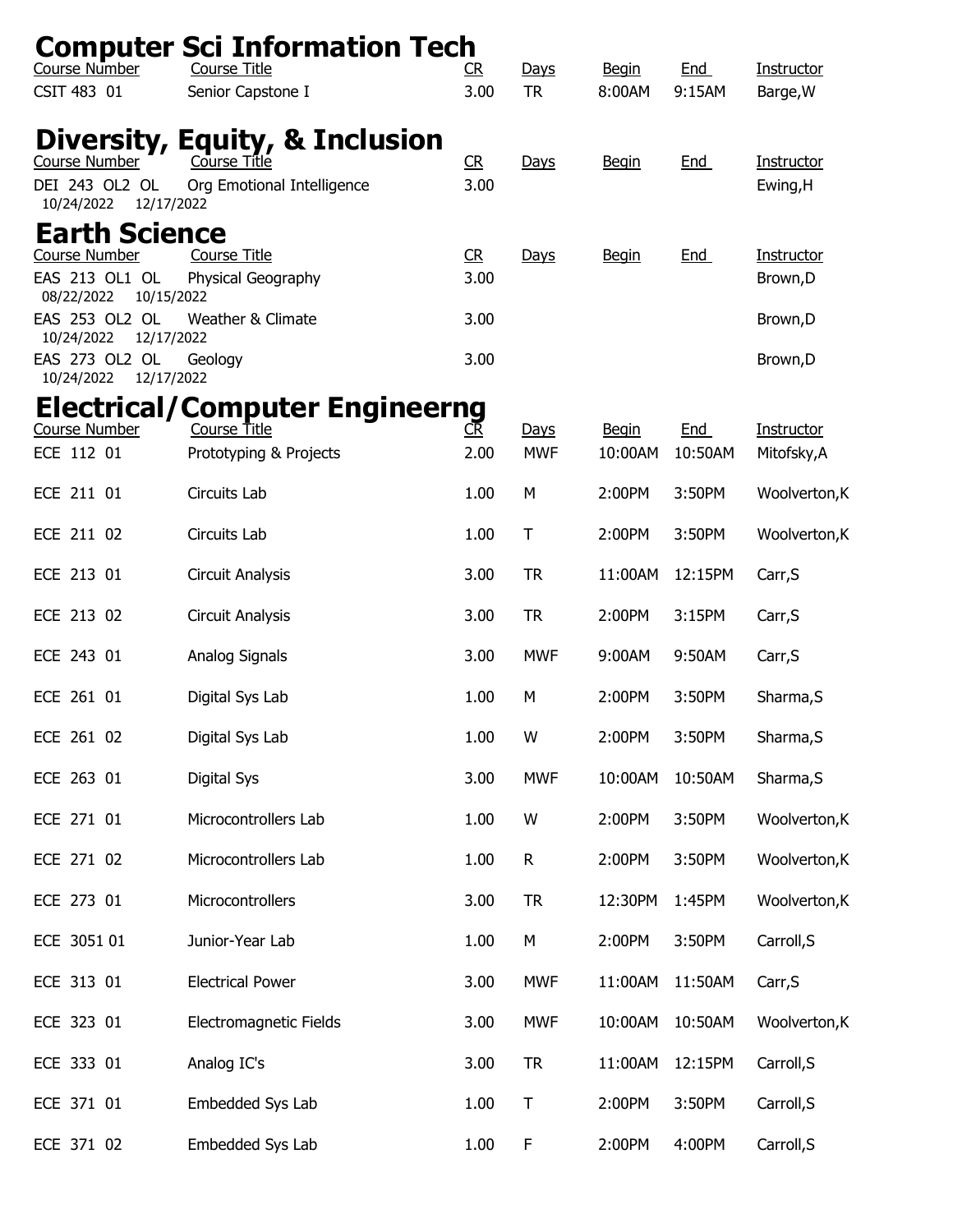| Course Number                                                 | <b>Electrical/Computer Engineerng</b><br>Course Title                     | <u>CR</u>                      | Days                           | <b>Begin</b>                      | End                             | Instructor                                           |
|---------------------------------------------------------------|---------------------------------------------------------------------------|--------------------------------|--------------------------------|-----------------------------------|---------------------------------|------------------------------------------------------|
| ECE 373 01                                                    | <b>Embedded Systems</b>                                                   | 3.00                           | <b>MWF</b>                     | 1:00PM                            | 1:50PM                          | Carroll, S                                           |
| ECE 4001 01                                                   | Contemporary Issues For Engrs                                             | 1.00                           | F                              | 12:00PM                           | 12:50PM                         | Sharma, S                                            |
| ECE 4002 01                                                   | Project Mgt                                                               | 2.00                           | <b>MW</b>                      | 12:00PM                           | 12:50PM                         | Woolverton, K                                        |
| ECE 403 01                                                    | <b>Direct Generation Techniques</b>                                       | 3.00                           | <b>MWF</b>                     | 1:00PM                            | 1:50PM                          | Mitofsky, A                                          |
| ECE 4113 01                                                   | <b>ECE Special Topics-Auto Electronics</b>                                | 3.00                           | <b>TR</b>                      | 12:30PM                           | 1:45PM                          | Mitofsky, A                                          |
| ECE 481 01                                                    | Instrument Sys Lab                                                        | 1.00                           | W                              | 2:00PM                            | 3:50PM                          | Mitofsky, A                                          |
| ECE 483 01                                                    | <b>Instrument Systems</b>                                                 | 3.00                           | <b>TR</b>                      | 9:30AM                            | 10:45AM                         | Mitofsky, A                                          |
| <b>Economics</b><br>Course Number<br>ECO 203 01<br>ECO 203 02 | <b>Course Title</b><br>Survey of Economics<br>Survey of Economics         | C <sub>R</sub><br>3.00<br>3.00 | Days<br><b>TR</b><br><b>TR</b> | <b>Begin</b><br>9:30AM<br>12:30PM | <b>End</b><br>10:45AM<br>1:45PM | Instructor<br>Staff-Business, S<br>Staff-Business, S |
| ECO 203 03                                                    | Survey of Economics                                                       | 3.00                           | <b>MWF</b>                     | 9:00AM                            | 9:50AM                          | Staff-Business, S                                    |
| ECO 203 04                                                    | Survey of Economics                                                       | 3.00                           | <b>MWF</b>                     | 10:00AM                           | 10:50AM                         | Staff-Business, S                                    |
| ECO 203 OL1 OL<br>08/22/2022<br>10/15/2022                    | Survey of Economics                                                       | 3.00                           |                                |                                   |                                 | Bergan, N                                            |
| ECO 213 01                                                    | <b>Princ Microeconomics</b>                                               | 3.00                           | <b>TR</b>                      | 8:00AM                            | 9:15AM                          | Staff-Business, S                                    |
| ECO 213 02                                                    | Princ Microeconomics                                                      | 3.00                           | <b>TR</b>                      | 9:30AM                            | 10:45AM                         | Staff-Business, S                                    |
| ECO 213 OL1 OL<br>08/22/2022<br>10/15/2022                    | <b>Princ Microeconomics</b>                                               | 3.00                           |                                |                                   |                                 | Conkling,E                                           |
| ECO 223 01                                                    | <b>Princ Macroeconomics</b>                                               | 3.00                           | <b>TR</b>                      | 12:30PM                           | 1:45PM                          | Staff-Business, S                                    |
| ECO 223 02                                                    | <b>Princ Macroeconomics</b>                                               | 3.00                           | <b>MWF</b>                     | 12:00PM                           | 12:50PM                         | Staff-Business, S                                    |
| ECO 223 OL2 OL<br>10/24/2022 12/17/2022                       | <b>Princ Macroeconomics</b>                                               | 3.00                           |                                |                                   |                                 | Conkling, E                                          |
| <b>Education</b>                                              |                                                                           |                                |                                |                                   |                                 |                                                      |
| <b>Course Number</b><br>EDU 1001 01                           | <b>Course Title</b><br>Montessori Exploration (EL 1)                      | R<br>1.00                      | Days<br>W                      | <b>Begin</b><br>10:00AM           | End<br>10:50AM                  | Instructor<br>Stockton-Moreno, I                     |
|                                                               |                                                                           |                                |                                |                                   |                                 |                                                      |
| EDU 111 01<br>08/22/2022                                      | Education Exploration(K-6)<br>10/16/2022 There is a \$35 fee for EDU 111  | 1.00                           | <b>MW</b>                      | 8:00AM                            | 8:50AM                          | Todd, A                                              |
| EDU 111 02<br>10/24/2022                                      | Education Exploration(5-12)<br>12/17/2022 There is a \$35 fee for EDU 111 | 1.00                           | <b>MW</b>                      | 8:00AM                            | 8:50AM                          | Todd, A                                              |
| EDU 111 03<br>10/24/2022<br>12/17/2022                        | <b>Education Exploration</b>                                              | 1.00                           | <b>MW</b>                      | 9:00AM                            | 9:50AM                          | Staff-Education, S                                   |
| EDU 1113 01                                                   | Mont E-I Phil/Child Dev                                                   | 3.00                           | <b>TR</b>                      | 9:30AM                            | 10:45AM                         | Stockton-Moreno, l                                   |
| EDU 181 01<br>10/24/2022<br>12/17/2022                        | IntroTeach Mild Exceptional Needs                                         | 1.00                           | <b>MW</b>                      | 11:00AM                           | 11:50AM                         | Staff-Education, S                                   |
| EDU 211 01<br>08/22/2022                                      | Education Immersion (K-6)<br>10/16/2022 There is a \$110 fee for EDU 211  | 1.00                           | <b>MW</b>                      | 9:00AM                            | 9:50AM                          | Kline, A                                             |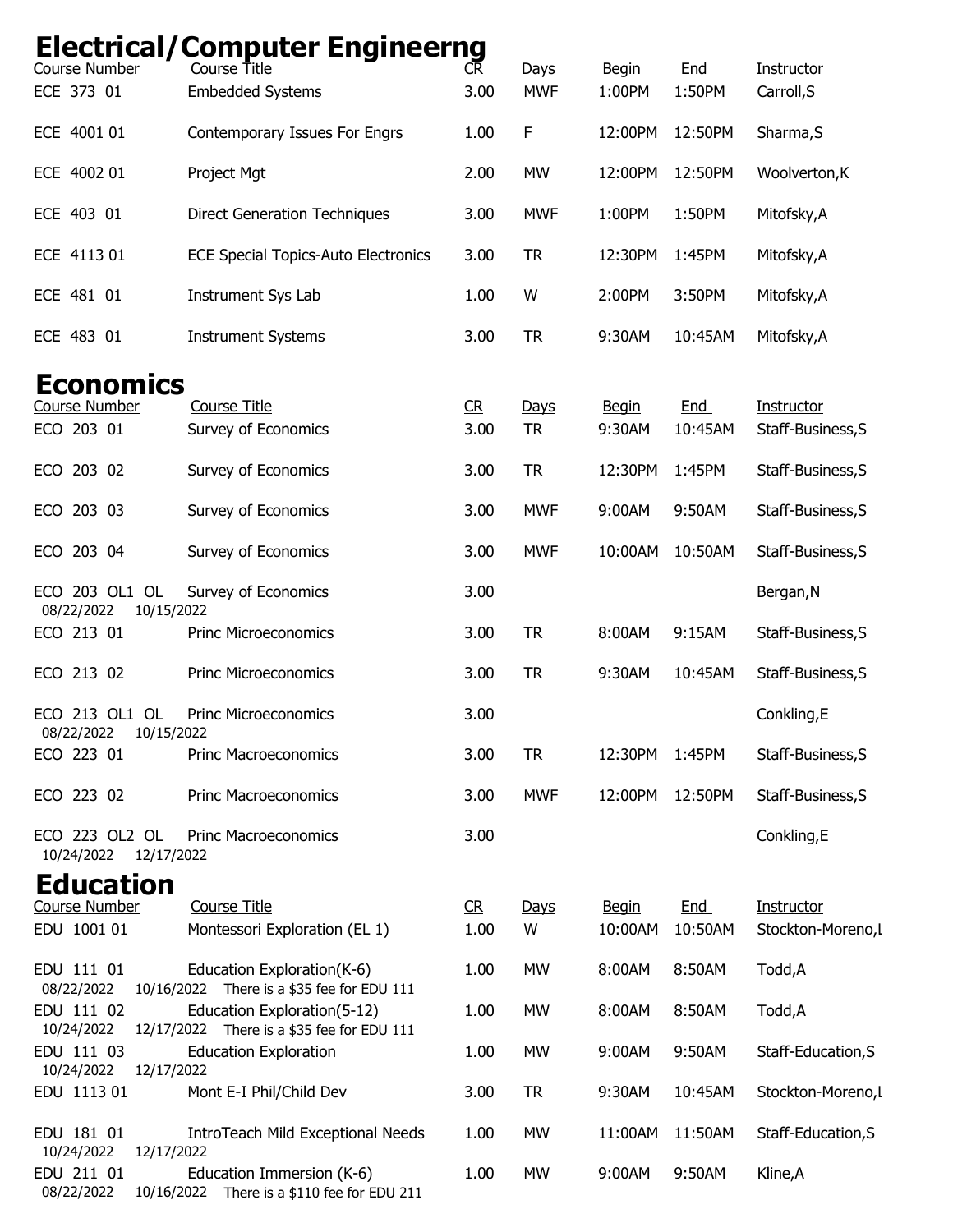| <b>Education</b><br>Course Number | <b>Course Title</b>                                                       | C <sub>R</sub> | Days         | <b>Begin</b> | <b>End</b> | Instructor         |
|-----------------------------------|---------------------------------------------------------------------------|----------------|--------------|--------------|------------|--------------------|
| EDU 211 02<br>10/24/2022          | Education Immersion (5-12)<br>12/17/2022 There is a \$110 fee for EDU 211 | 1.00           | <b>MW</b>    | 9:00AM       | 9:50AM     | Kline, A           |
| EDU 222 OL1 OL<br>08/22/2022      | Ed Psych Elem Teach<br>10/15/2022                                         | 2.00           |              |              |            | Heavin, A          |
| EDU 232 OL1 OL<br>08/22/2022      | Ed Psy/Mid&Sec Teach<br>10/15/2022                                        | 2.00           |              |              |            | Staff, S           |
| EDU 252 OL2 OL<br>10/24/2022      | School & Community Health<br>12/17/2022                                   | 2.00           |              |              |            | Kocsis, L          |
| EDU 273 01                        | Issues in American Education                                              | 3.00           | <b>TR</b>    | 12:30PM      | 1:45PM     | Downs,P            |
| EDU 273 02                        | Issues in American Education                                              | 3.00           | <b>TR</b>    | 9:30AM       | 10:45AM    | Griffin, V         |
| EDU 273 03                        | <b>Issues in American Education</b>                                       | 3.00           |              |              |            | Griffin, V         |
| EDU 282 01<br>08/22/2022          | Develop Students Mild Except Needs<br>10/16/2022                          | 2.00           | $\mathsf{T}$ | 4:00PM       | 7:20PM     | Henney, M          |
| EDU 301 01                        | Instructional Design Pract-(K-6)<br>There is a \$35 fee for EDU 301       | 1.00           |              |              |            | Tolin, M           |
| EDU 301 02                        | Instructional Design Pract-(K-6)<br>There is a \$35 fee for EDU 301       | 1.00           |              |              |            | Staff-Education, S |
| EDU 301 03                        | Instructional Design Pract(5-12)<br>There is a \$35 fee for EDU 301       | 1.00           |              |              |            | Griffin, V         |
| EDU 301 04                        | Instructional Design Pract(5-12)<br>There is a \$35 fee for EDU 301       | 1.00           |              |              |            | Staff-Education, S |
| EDU 303 01                        | Instructional Design(K-6)<br>There is a \$50 fee for EDU 303              | 3.00           | <b>TR</b>    | 8:00AM       | 9:15AM     | Tolin, M           |
| EDU 303 02                        | Instructional Design(5-12)<br>There is a \$50 fee for EDU 303             | 3.00           | <b>TR</b>    | 8:00AM       | 9:15AM     | Griffin, V         |
| EDU 3101 01<br>08/22/2022         | Mont E-I Geometry Curr I<br>10/15/2022                                    | 1.00           | <b>MW</b>    | 11:00AM      | 11:50AM    | Stockton-Moreno, I |
| EDU 312 01                        | <b>Exceptional Learners</b>                                               | 2.00           | <b>MW</b>    | 10:00AM      | 10:50AM    | Staff-Education, S |
| EDU 3131 01<br>10/24/2022         | Monte E-I Geometry Cur II<br>12/17/2022                                   | 1.00           | <b>MW</b>    | 11:00AM      | 11:50AM    | Stockton-Moreno, I |
| EDU 322 01                        | <b>Culturally Responsive Teaching</b>                                     | 2.00           | MW           | 12:00PM      | 12:50PM    | Griffin, V         |
| EDU 322 02                        | <b>Culturally Responsive Teaching</b>                                     | 2.00           | <b>MW</b>    | 1:00PM       | 1:50PM     | Griffin, V         |
| EDU 331 01                        | Literacy Content Area-Practicum                                           | 1.00           | <b>TRF</b>   | 8:00AM       | 8:50AM     | Bock, J            |
| EDU 331 02                        | Literacy Content Area-Practicum                                           | 1.00           | <b>TRF</b>   | 8:00AM       | 8:50AM     | Staff-Education, S |
| EDU 331 03                        | Literacy Content Area-Practicum                                           | 1.00           | <b>TR</b>    | 8:00AM       | 8:50AM     | Staff-Education, S |
| EDU 332 01                        | Literacy in Content Area<br>There is a \$50 fee for EDU 332               | 2.00           | <b>MW</b>    | 8:00AM       | 8:50AM     | Bock, J            |
| EDU 353 01                        | Children's Literature                                                     | 3.00           | <b>TR</b>    | 2:00PM       | 3:15PM     | Noyes, J           |
| EDU 362 01                        | Classroom Behavior & Environment                                          | 2.00           | <b>TR</b>    | 11:00AM      | 11:50AM    | Todd, A            |
| EDU 382 01<br>10/24/2022          | Behav Analy Stu Mild Except Needs<br>12/17/2022                           | 2.00           | Τ            | 4:00PM       | 7:20PM     | Henney, M          |
| EDU 431 01                        | Secondary Practicum-Math<br>There is a \$35 fee for EDU 431               | 1.00           |              |              |            | Staff-Education, S |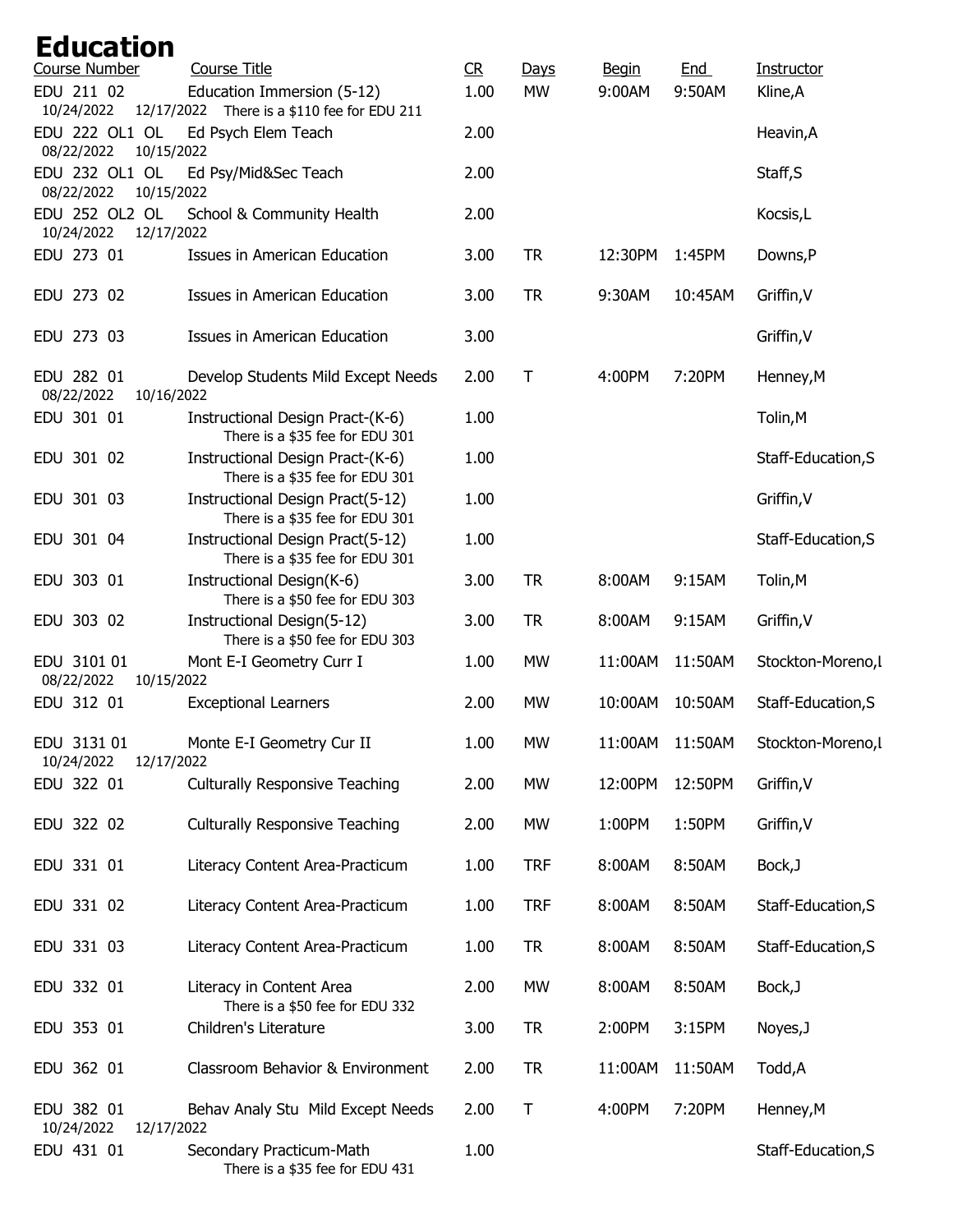| <b>Education</b><br>Course Number | <b>Course Title</b>                                                | R         | Days               | <b>Begin</b>           | End           | Instructor              |
|-----------------------------------|--------------------------------------------------------------------|-----------|--------------------|------------------------|---------------|-------------------------|
| EDU 431 02                        | Secondary Practicum-Health PE<br>There is a \$35 fee for EDU 431   | 1.00      |                    |                        |               | Staff-Education, S      |
| EDU 431 03                        | Secondary Practicum-Science<br>There is a \$35 fee for EDU 431     | 1.00      |                    |                        |               | Staff-Education, S      |
| EDU 431 04                        | Secondary Practicum-Soc Studies<br>There is a \$35 fee for EDU 431 | 1.00      |                    |                        |               | Staff-Education, S      |
| EDU 431 05                        | Secondary Practicum-English<br>There is a \$35 fee for EDU 431     | 1.00      |                    |                        |               | Bock, J                 |
| EDU 442 01                        | Sec Methods-Math                                                   | 2.00      | W                  | 6:00PM                 | 7:40PM        | Mescher, B              |
| EDU 442 02                        | Sec Methods-Health PE                                              | 2.00      | W                  | 6:00PM                 | 7:40PM        | Rarey, M                |
| EDU 442 03                        | Sec Methods-Science                                                | 2.00      |                    |                        |               | Tolin, M                |
| EDU 442 04                        | Sec Methods-Social Studies                                         | 2.00      | W                  | 6:00PM                 | 7:40PM        | Kuespert, D             |
| EDU 442 05                        | Sec Methods-English                                                | 2.00      |                    |                        |               | Bock, J                 |
| EDU 452 01                        | Art Elem Teacher                                                   | 2.00      | W                  | 12:15PM                | 1:55PM        | Todd, A                 |
| EDU 454 01                        | Methods MA/SCI<br>There is a \$50 fee for EDU 454                  | 4.00      | <b>TR</b>          | 9:30AM                 | 11:10AM       | Staff-Education, S      |
| EDU 462 01                        | <b>Educ Measurement</b>                                            | 2.00      | <b>MW</b>          | 11:00AM                | 11:50AM       | Bock, J                 |
| EDU 462 02                        | Educ Measurement (K-6)                                             | 2.00      | <b>MW</b>          | 2:00PM                 | 2:50PM        | Bock, J                 |
| EDU 463 01                        | Ed Media And Tech<br>There is a \$10 fee for EDU 463               | 3.00      | <b>TR</b>          | 9:30AM                 | 10:45AM       | Tolin, M                |
| EDU 464 01                        | Methods LA/SS<br>There is a \$35 fee for EDU 464                   | 4.00      | <b>TR</b>          | 12:00PM                | 1:40PM        | Todd, A                 |
| EDU 470 01                        | Supervised Stu Teach<br>There is a \$50 fee for EDU 470            | 10.00     |                    |                        |               | Staff-Education, S      |
| EDU 482 01                        | Stu Teach Seminar                                                  | 2.00      | M                  | 4:30PM                 | 6:10PM        | Kline, A                |
| EDU 484 01                        | Methods of Teaching Special Ed                                     | 4.00      | <b>MW</b>          | 10:00AM                | 11:40AM       | Todd,A                  |
|                                   | <b>Engineering Graphics</b>                                        |           |                    |                        |               |                         |
| Course Number<br>EGR 143 01       | <b>Course Title</b><br><b>Engineering Graphics</b>                 | R<br>3.00 | Days<br><b>MWF</b> | <b>Begin</b><br>2:00PM | End<br>2:50PM | Instructor<br>Molyet, K |
| EGR 143 02                        | <b>Engineering Graphics</b>                                        | 3.00      | <b>MWF</b>         | 1:00PM                 | 1:50PM        | Molyet, K               |
| EGR 143 03                        | <b>Engineering Graphics</b>                                        | 3.00      | <b>TR</b>          | 11:00AM                | 12:15PM       | Molyet, K               |
| EGR 143 04                        | <b>Engineering Graphics</b>                                        | 3.00      | <b>MWF</b>         | 8:00AM                 | 8:50AM        | Molyet, K               |
| EGR 152 01                        | <b>Engineering Graphics</b>                                        | 2.00      | <b>MW</b>          | 11:00AM                | 11:50AM       | Greene, K               |
| EGR 453 01                        | Adv Parametric Desgn                                               | 3.00      | <b>TR</b>          | 9:30AM                 | 10:45AM       | Trusty, R               |
| EGR 453 02                        | Adv Parametric Desgn                                               | 3.00      | <b>TR</b>          | 11:00AM                | 12:15PM       | Trusty, R               |
| EGR 453 03                        | Adv Parametric Desgn                                               | 3.00      | <b>TR</b>          | 12:30PM                | 1:45PM        | Trusty, R               |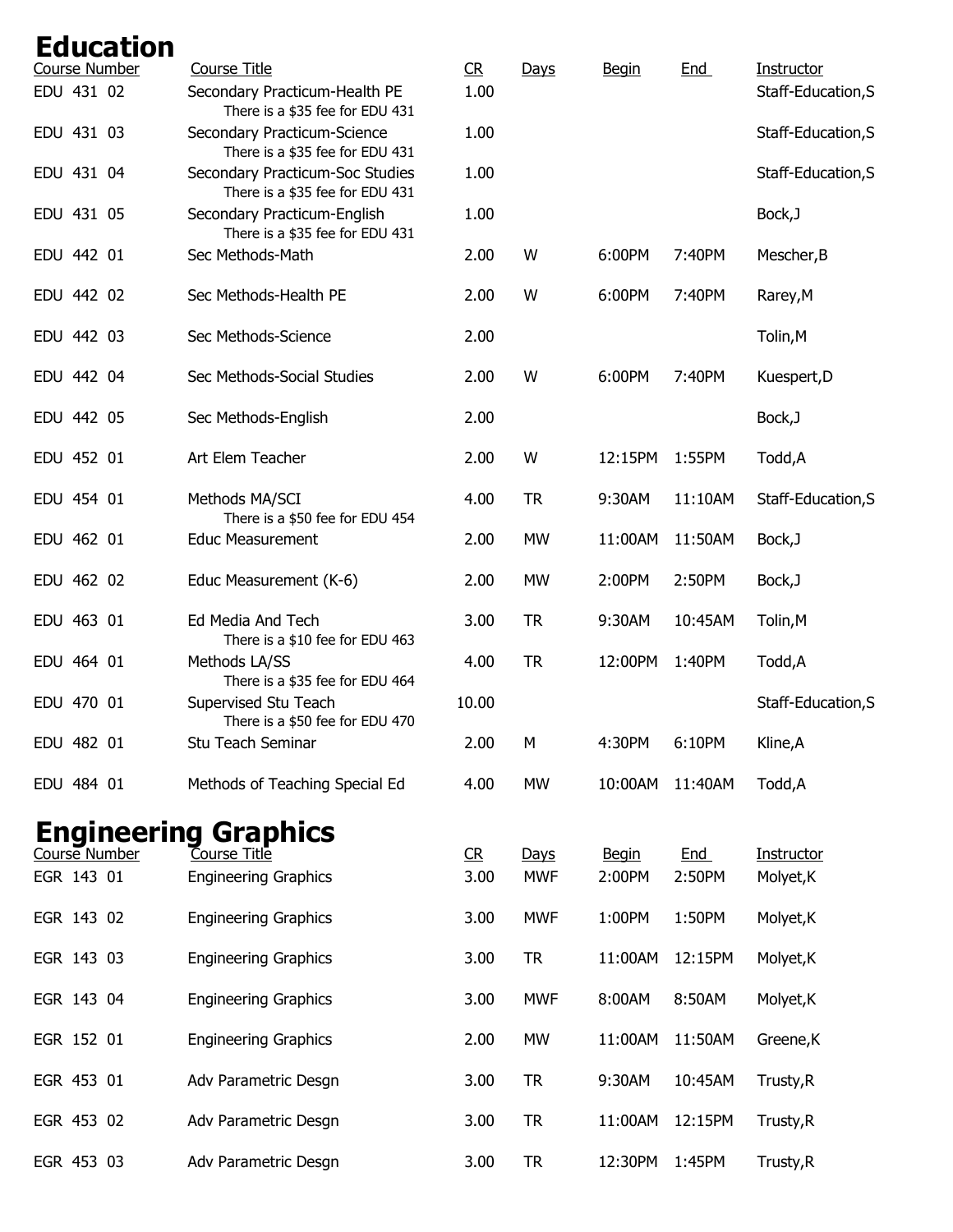| <b>English</b><br>Course Number            | Course Title               | C <sub>R</sub> | Days       | <b>Begin</b> | <b>End</b> | Instructor       |
|--------------------------------------------|----------------------------|----------------|------------|--------------|------------|------------------|
| ENG 133 01                                 | <b>Technical Commun</b>    | 3.00           | <b>TR</b>  | 9:30AM       | 10:45AM    | Staff-English, S |
| ENG 133 02                                 | <b>Technical Commun</b>    | 3.00           | <b>MWF</b> | 11:00AM      | 11:50AM    | Mayus, M         |
| ENG 133 03                                 | <b>Technical Commun</b>    | 3.00           | <b>MWF</b> | 12:00PM      | 12:50PM    | Mayus, M         |
| ENG 133 04                                 | <b>Technical Commun</b>    | 3.00           | <b>TR</b>  | 12:30PM      | 1:45PM     | Hopp, T          |
| ENG 133 05                                 | <b>Technical Commun</b>    | 3.00           | <b>TR</b>  | 8:00AM       | 9:15AM     | Hopp, T          |
| ENG 133 06                                 | <b>Technical Commun</b>    | 3.00           | <b>TR</b>  | 9:30AM       | 10:45AM    | Hopp, T          |
| ENG 133 10                                 | <b>Technical Commun</b>    | 3.00           | <b>MWF</b> | 12:00PM      | 12:50PM    | Hopp, T          |
| ENG 133 11                                 | <b>Technical Commun</b>    | 3.00           | <b>MWF</b> | 1:00PM       | 1:50PM     | Staff-English, S |
| ENG 133 12                                 | <b>Technical Commun</b>    | 3.00           | <b>MWF</b> | 2:00PM       | 2:50PM     | Mayus, M         |
| ENG 133 13                                 | <b>Technical Commun</b>    | 3.00           | <b>TR</b>  | 2:00PM       | 3:15PM     | Pulczinski, J    |
| ENG 133 14                                 | <b>Technical Commun</b>    | 3.00           | <b>TR</b>  | 12:30PM      | 1:45PM     | Allen, B         |
| ENG 133 15                                 | <b>Technical Commun</b>    | 3.00           | <b>TR</b>  | 2:00PM       | 3:15PM     | Staff-English, S |
| ENG 133 16                                 | <b>Technical Commun</b>    | 3.00           | <b>MWF</b> | 9:00AM       | 9:50AM     | Staff-English, S |
| ENG 133 OL1 OL<br>08/22/2022<br>10/15/2022 | <b>Technical Commun</b>    | 3.00           |            |              |            | Myers, J         |
| ENG 143 01                                 | <b>College Composition</b> | 3.00           | <b>MWF</b> | 9:00AM       | 9:50AM     | Goddard, J       |
| ENG 143 02                                 | <b>College Composition</b> | 3.00           | <b>TR</b>  | 9:30AM       | 10:45AM    | Heisler, K       |
| ENG 143 03                                 | <b>College Composition</b> | 3.00           | <b>MWF</b> | 11:00AM      | 11:50AM    | Allen, B         |
| ENG 143 04                                 | <b>College Composition</b> | 3.00           | <b>MWF</b> | 12:00PM      | 12:50PM    | Allen, B         |
| ENG 143 05                                 | <b>College Composition</b> | 3.00           | <b>TR</b>  | 8:00AM       | 9:15AM     | Heisler, K       |
| ENG 143 06                                 | <b>College Composition</b> | 3.00           | <b>TR</b>  | 11:00AM      | 12:15PM    | Heisler, K       |
| ENG 143 OL1 OL<br>08/22/2022<br>10/15/2022 | <b>College Composition</b> | 3.00           |            |              |            | Schlegel, J      |
| ENG 143 OL2 OL<br>10/24/2022<br>12/17/2022 | <b>College Composition</b> | 3.00           |            |              |            | Schlegel, J      |
| ENG 153 01                                 | Intro To Literature        | 3.00           | <b>TR</b>  | 12:30PM      | 1:45PM     | Yukevich, H      |
| ENG 153 02                                 | Intro To Literature        | 3.00           | <b>TR</b>  | 2:00PM       | 3:15PM     | Goddard, J       |
| ENG 153 OL2 OL<br>10/24/2022<br>12/17/2022 | Intro To Literature        | 3.00           |            |              |            | Weller, W        |
| ENG 2013 01                                | British Lit I              | 3.00           | <b>TR</b>  | 9:30AM       | 10:45AM    | Mayus, M         |
| ENG 233 201 OL<br>08/22/2022<br>10/15/2022 | Mythology                  | 3.00           |            |              |            | Weller, W        |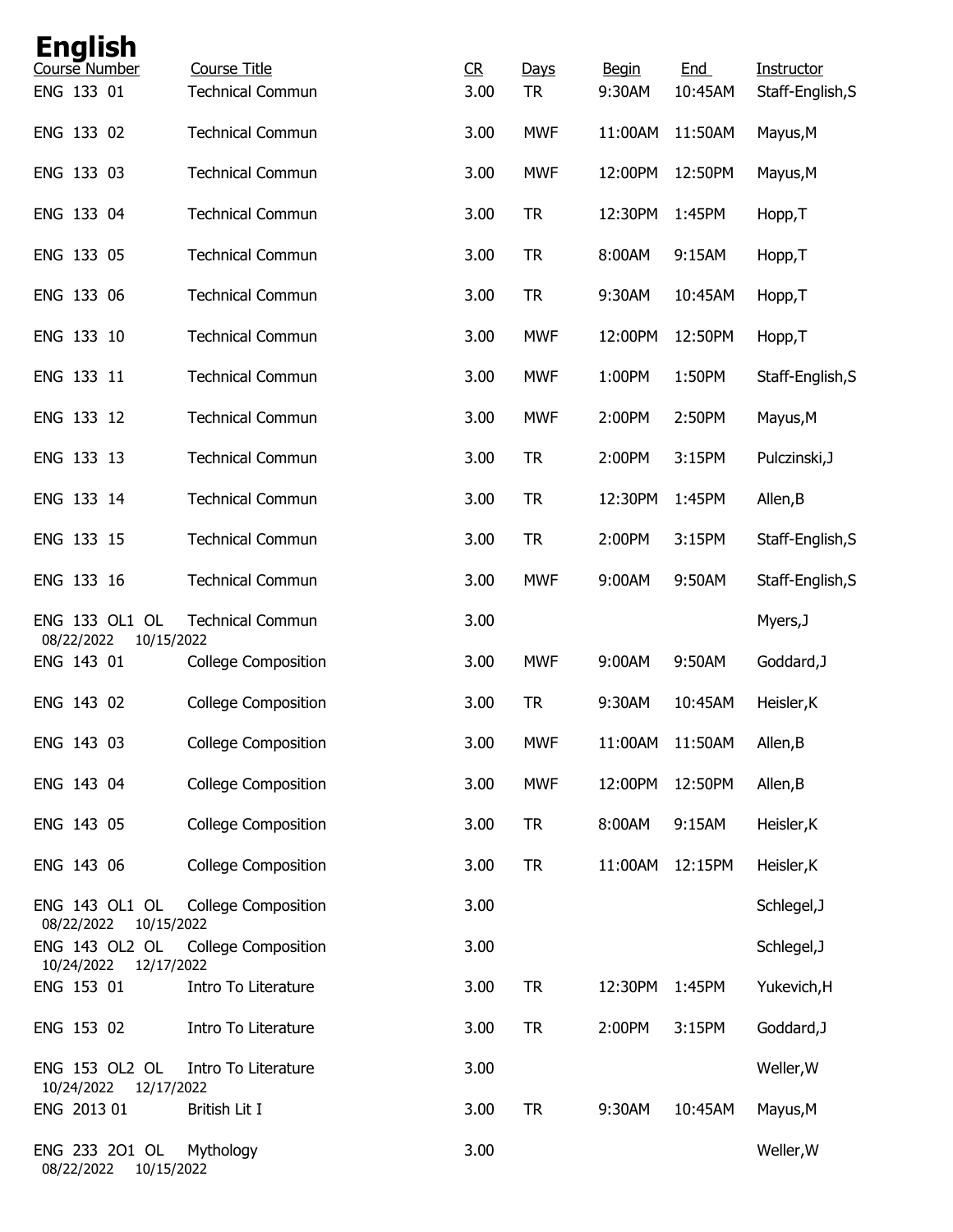|      |                          | <b>English</b>                  |                                                     |                        |                   |                        |                      |                                |
|------|--------------------------|---------------------------------|-----------------------------------------------------|------------------------|-------------------|------------------------|----------------------|--------------------------------|
|      |                          | Course Number<br>ENG 233 OL1 OL | <b>Course Title</b><br>Mythology                    | C <sub>R</sub><br>3.00 | Days              | <b>Begin</b>           | <u>End</u>           | <b>Instructor</b><br>Weller, W |
|      | 08/22/2022<br>ENG 253 01 | 10/15/2022                      | World Literature                                    | 3.00                   | <b>TR</b>         | 11:00AM                | 12:15PM              | Pulczinski, J                  |
|      | ENG 4003 01              |                                 | Dir Study in English-Lit Genres                     | 3.00                   |                   |                        |                      | Goddard, J                     |
|      | ENG 4013 01              |                                 | Capstone Study in English                           | 3.00                   |                   |                        |                      | Olding, C                      |
|      | ENG 411 01               |                                 | Writing Center Consulting Lab                       | 1.00                   |                   |                        |                      | Pulczinski, J                  |
|      | ENG 412 01               |                                 | <b>Writing Center Consulting</b>                    | 2.00                   |                   |                        |                      | Pulczinski, J                  |
|      | ENG 453 01               |                                 | <b>Advanced Composition</b>                         | 3.00                   | <b>TR</b>         | 11:00AM                | 12:15PM              | Olding, C                      |
|      |                          |                                 | <b>Entrepreneurship</b>                             |                        |                   |                        |                      |                                |
|      | ENT 423 01               | Course Number                   | Course Title<br>Entrepreneurship & Venture Planning | CR<br>3.00             | Days<br><b>TR</b> | <b>Begin</b><br>8:00AM | <u>End</u><br>9:15AM | <b>Instructor</b><br>Shull, G  |
|      |                          |                                 | <b>Engineering Science</b>                          |                        |                   |                        |                      |                                |
|      |                          | Course Number                   | Course Title                                        | CR                     | <u>Days</u>       | <b>Begin</b>           | <b>End</b>           | Instructor                     |
|      | ES 141 01                |                                 | <b>Biology for Engineers</b>                        | 1.00                   | W                 | 10:00AM                | 10:50AM              | Gong, M                        |
| ES.  | 213 01                   |                                 | <b>Statics</b>                                      | 3.00                   | <b>MWF</b>        | 10:00AM                | 10:50AM              | Kelly, K                       |
| ES.  | 213 02                   |                                 | <b>Statics</b>                                      | 3.00                   | <b>MWF</b>        | 11:00AM                | 11:50AM              | Kelly, K                       |
| ES.  | 213 03                   |                                 | <b>Statics</b>                                      | 3.00                   | <b>MWF</b>        | 12:00PM                | 12:50PM              | Murphy, T                      |
| ES.  | 213 04                   |                                 | <b>Statics</b>                                      | 3.00                   | <b>MWF</b>        | 1:00PM                 | 1:50PM               | Murphy, T                      |
| ES   | 213 05                   |                                 | <b>Statics</b>                                      | 3.00                   | <b>MWF</b>        | 1:00PM                 | 1:50PM               | Precht, K                      |
|      | ES 223 01                |                                 | <b>Dynamics</b>                                     | 3.00                   | <b>MWF</b>        | 8:00AM                 | 8:50AM               | Staff-Mech Egr, S              |
| ES.  | 223 02                   |                                 | Dynamics                                            | 3.00                   | <b>MWF</b>        | 9:00AM                 | 9:50AM               | Staff-Mech Egr, S              |
| ES   | 233 01                   |                                 | <b>Engr Materials</b>                               | 3.00                   | <b>MWF</b>        | 11:00AM                | 11:50AM              | Staff-Mech Egr, S              |
| ES   | 233 02                   |                                 | <b>Engr Materials</b>                               | 3.00                   | <b>MWF</b>        | 12:00PM                | 12:50PM              | Staff-Mech Egr, S              |
| ES   | 233 03                   |                                 | <b>Engr Materials</b>                               | 3.00                   | <b>MWF</b>        | 2:00PM                 | 2:50PM               | Staff-Mech Egr, S              |
|      | ES 243 01                |                                 | Solid Mechanics                                     | 3.00                   | <b>MWF</b>        | 1:00PM                 | 1:50PM               | Tyler, T                       |
| ES I | 253 01                   |                                 | <b>Electrical Science</b>                           | 3.00                   | <b>TR</b>         | 11:00AM                | 12:15PM              | Carr, S                        |
| ES.  | 253 02                   |                                 | <b>Electrical Science</b>                           | 3.00                   | <b>TR</b>         | 2:00PM                 | 3:15PM               | Carr, S                        |
| ES   | 253 03                   |                                 | <b>Electrical Science</b>                           | 3.00                   | <b>TR</b>         | 11:00AM                | 12:15PM              | Woolverton, K                  |
| ES   | 313 01                   |                                 | Thermodynamics                                      | 3.00                   | <b>MWF</b>        | 12:00PM                | 12:50PM              | Koch, J                        |
| ES   | 323 01                   |                                 | <b>Fluid Mechanics</b>                              | 3.00                   | <b>MWF</b>        | 9:00AM                 | 9:50AM               | Rentz, J                       |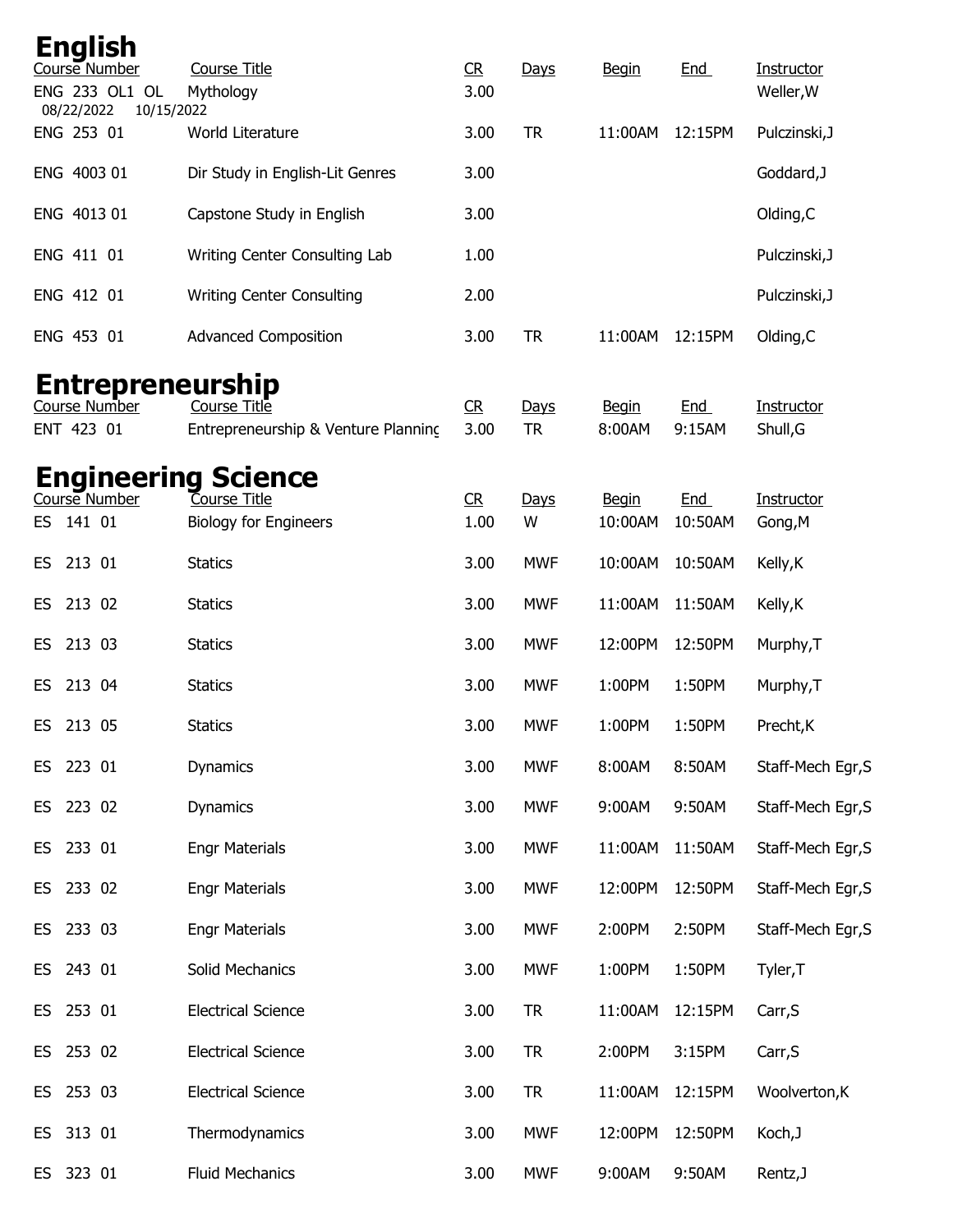|     |            | Course Number                | <b>Engineering Science</b><br>Course Title | C <sub>R</sub> | Days       | <b>Begin</b> | End        | Instructor   |
|-----|------------|------------------------------|--------------------------------------------|----------------|------------|--------------|------------|--------------|
| ES. | 343 01     |                              | <b>Heat Transfer</b>                       | 3.00           | <b>TR</b>  | 12:30PM      | 1:45PM     | Koch, J      |
| ES  | 382 01     |                              | <b>Engr Economics</b>                      | 2.00           | <b>TR</b>  | 9:30AM       | 10:20AM    | Borden, J    |
| ES. | 382 02     |                              | <b>Engr Economics</b>                      | 2.00           | <b>MW</b>  | 10:00AM      | 10:50AM    | Watson, M    |
|     |            |                              | <b>Design Engineering Technology</b>       |                |            |              |            |              |
|     |            | Course Number                | Course Title                               | ČR             | Days       | <b>Begin</b> | <b>End</b> | Instructor   |
|     | ETD 101 01 |                              | Intro to Engineering Technology            | 1.00           | W          | 11:00AM      | 11:50AM    | Trusty, R    |
|     | ETD 103 01 |                              | <b>Basic Tech Drawing</b>                  | 3.00           | <b>MWF</b> | 10:00AM      | 10:50AM    | Trusty, R    |
|     | 08/22/2022 | ETD 103 OL1 OL<br>10/15/2022 | <b>Basic Tech Drawing</b>                  | 3.00           |            |              |            | Petreska, V  |
|     | ETD 123 01 |                              | Manuf Mat & Process                        | 3.00           | <b>MWF</b> | 8:00AM       | 8:50AM     | Gong, M      |
|     | ETD 123 02 |                              | Manuf Mat & Process                        | 3.00           | <b>MWF</b> | 9:00AM       | 9:50AM     | Gagnon, R    |
|     | 10/24/2022 | ETD 173 OL2 OL<br>12/17/2022 | Comput Aid 3d Model                        | 3.00           |            |              |            | Claypool, J  |
|     | ETD 233 01 |                              | Engineering & Manuf Systems                | 3.00           | <b>MWF</b> | 9:00AM       | 9:50AM     | Jenkins, T   |
|     | ETD 233 02 |                              | Engineering & Manuf Systems                | 3.00           | <b>MWF</b> | 8:00AM       | 8:50AM     | Jenkins, T   |
|     | ETD 313 01 |                              | Desgn for Manufact & Assembly              | 3.00           | <b>TR</b>  | 9:30AM       | 10:45AM    | Gagnon, R    |
|     | ETD 313 02 |                              | Desgn for Manufact & Assembly              | 3.00           | <b>TR</b>  | 2:00PM       | 3:15PM     | Gagnon, R    |
|     | ETD 333 01 |                              | Statics/Strength of Materials              | 3.00           | <b>TR</b>  | 12:30PM      | 1:45PM     | Jenkins, T   |
|     | ETD 333 02 |                              | Statics/Strength of Materials              | 3.00           | <b>TR</b>  | 2:00PM       | 3:15PM     | Jenkins, T   |
|     | ETD 433 01 |                              | <b>Computer Numerical Control</b>          | 3.00           | <b>MWF</b> | 9:00AM       | 9:50AM     | Finnerman, J |
|     | ETD 433 02 |                              | <b>Computer Numerical Control</b>          | 3.00           | <b>MWF</b> | 10:00AM      | 10:50AM    | Finnerman, J |
|     | ETD 433 03 |                              | <b>Computer Numerical Control</b>          | 3.00           | <b>MWF</b> | 12:00PM      | 12:50PM    | Finnerman, J |
|     | ETD 433 04 |                              | <b>Computer Numerical Control</b>          | 3.00           | <b>MWF</b> | 1:00PM       | 1:50PM     | Finnerman, J |
|     | ETD 463 01 |                              | Senior Design I                            | 3.00           | <b>TR</b>  | 8:00AM       | 9:15AM     | Jenkins, T   |
|     | ETD 463 02 |                              | Senior Design I                            | 3.00           | <b>TR</b>  | 8:00AM       | 9:15AM     | Luchini,F    |
|     |            |                              | <b>Exercise Science</b>                    |                |            |              |            |              |
|     |            | <b>Course Number</b>         | <b>Course Title</b>                        | C <sub>R</sub> | Days       | <b>Begin</b> | <b>End</b> | Instructor   |
|     | EXS 102 01 |                              | Lifetime Wellness                          | 2.00           | MW         | 9:00AM       | 9:50AM     | Kocsis,L     |
|     | EXS 102 02 |                              | Lifetime Wellness                          | 2.00           | <b>MW</b>  | 10:00AM      | 10:50AM    | Kocsis,L     |
|     | 08/22/2022 | EXS 102 OL1 OL<br>10/15/2022 | Lifetime Wellness                          | 2.00           |            |              |            | Steele, S    |
|     | 10/24/2022 | EXS 102 OL2 OL<br>12/17/2022 | Lifetime Wellness                          | 2.00           |            |              |            | Steele, S    |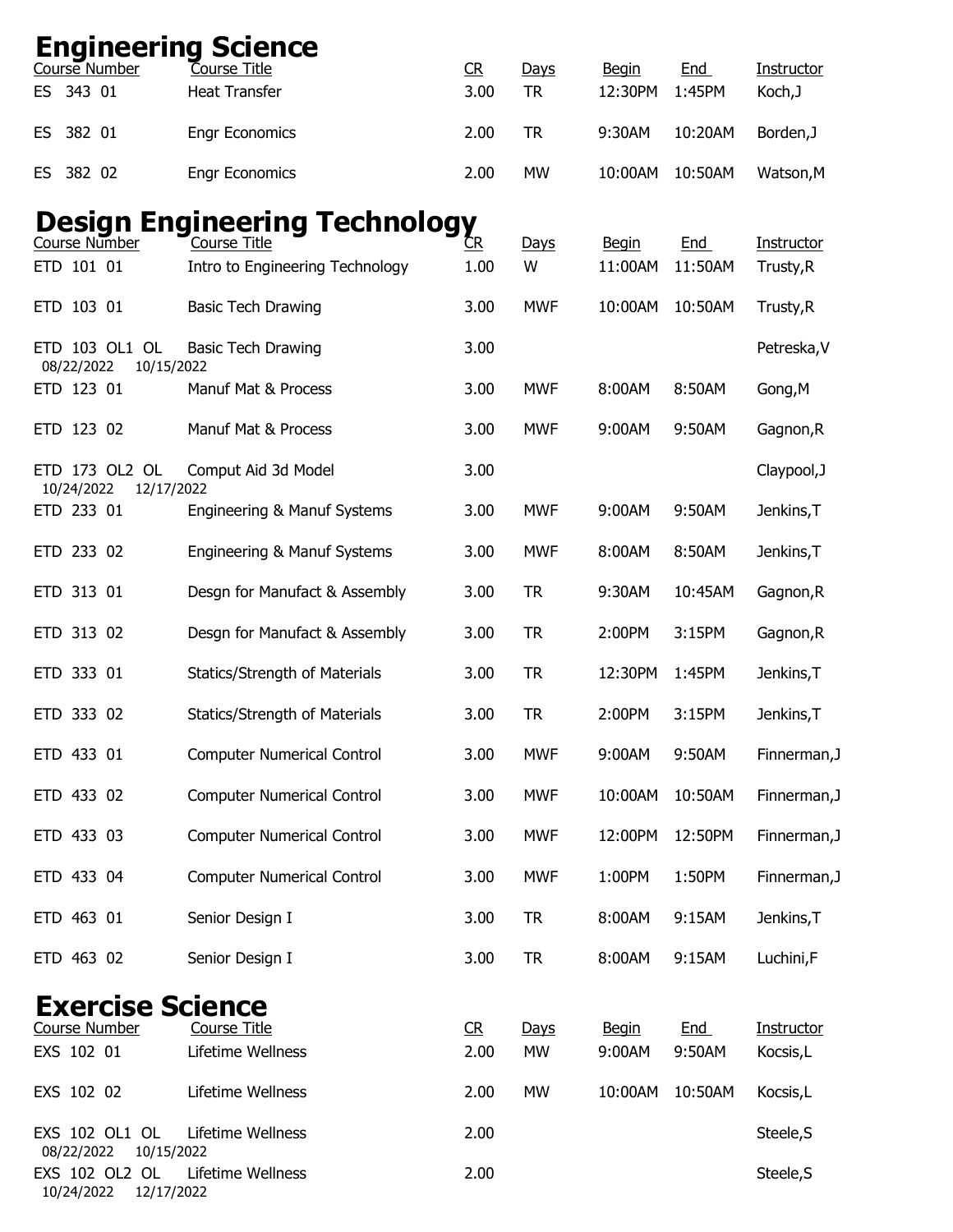| <b>Exercise Science</b>                    |                                                |            |                   |                        |                      |                       |
|--------------------------------------------|------------------------------------------------|------------|-------------------|------------------------|----------------------|-----------------------|
| <b>Course Number</b><br>EXS 103 01         | <b>Course Title</b><br>Teaching Sport Skills I | CR<br>3.00 | Days<br><b>TR</b> | <b>Begin</b><br>8:00AM | <b>End</b><br>9:15AM | Instructor<br>Lang, V |
|                                            |                                                |            |                   |                        |                      |                       |
| EXS 113 01                                 | Intro to Exercise Science                      | 3.00       | <b>TR</b>         | 8:00AM                 | 9:15AM               | Davis, A              |
| EXS 113 02                                 | Intro to Exercise Science                      | 3.00       | <b>TR</b>         | 12:30PM                | 1:45PM               | Davis, A              |
| EXS 203 OL1 OL<br>08/22/2022<br>10/15/2022 | Risk and Sports                                | 3.00       |                   |                        |                      | Swick, C              |
| EXS 221 01                                 | Officiating                                    | 1.00       | M                 | 6:00PM                 | 9:00PM               | Smith, K              |
| EXS 243 01                                 | <b>Athletic Training</b>                       | 3.00       | <b>MWF</b>        | 11:00AM                | 11:50AM              | Staff, S              |
| EXS 263 01                                 | Motor Learning                                 | 3.00       | <b>MWF</b>        | 8:00AM                 | 8:50AM               | Watkins,E             |
| EXS 273 01                                 | Nutrition                                      | 3.00       | <b>MWF</b>        | 1:00PM                 | 1:50PM               | Staten,L              |
| EXS 273 02                                 | Nutrition                                      | 3.00       | <b>MWF</b>        | 2:00PM                 | 2:50PM               | Staten,L              |
| EXS 283 01                                 | <b>Fitness Evaluation</b>                      | 3.00       | <b>MWF</b>        | 11:00AM                | 11:50AM              | Davis, A              |
| EXS 283 02                                 | <b>Fitness Evaluation</b>                      | 3.00       | <b>MWF</b>        | 12:00PM                | 12:50PM              | Davis, A              |
| EXS 293 01                                 | Biomechanics                                   | 3.00       | <b>TR</b>         | 9:30AM                 | 10:45AM              | Watkins,E             |
| EXS 323 01                                 | <b>Performance Nutrition</b>                   | 3.00       | <b>TR</b>         | 9:30AM                 | 10:45AM              | Staten,L              |
| EXS 333 01                                 | Kinesiology                                    | 3.00       | <b>TR</b>         | 12:30PM                | 1:45PM               | Watkins,E             |
| EXS 343 01                                 | Human Performance                              | 3.00       | <b>MWF</b>        | 10:00AM                | 10:50AM              | Lang, V               |
| EXS 343 02                                 | Human Performance                              | 3.00       | <b>MWF</b>        | 11:00AM                | 11:50AM              | Lang, V               |
| EXS 353 01                                 | <b>Exercise Physiology</b>                     | 3.00       | <b>TR</b>         | 11:00AM                | 12:15PM              | Steele, S             |
| EXS 363 01                                 | Capstone I                                     | 3.00       | <b>MWF</b>        | 2:00PM                 | 2:50PM               | Kocsis, L             |
| EXS 373 01                                 | Health Promotion/Problems                      | 3.00       | <b>TR</b>         | 9:30AM                 | 10:45AM              | Davis, A              |
| EXS 383 01                                 | <b>Health Coaching</b>                         | 3.00       | <b>TR</b>         | 2:00PM                 | 3:15PM               | Kocsis, L             |
| EXS 423 OL2 OL                             | Eval of Athletic Injuries                      | 3.00       |                   |                        |                      | Steele, S             |
| 10/24/2022<br>12/17/2022<br>EXS 474 01     | Prof Dvlopmnt in Athletic Training             | 4.00       | T                 | 11:00AM                | 12:15PM              | Staff, S              |
| EXS 483 01                                 | Prof Development Exer Sci                      | 3.00       | W                 | 11:00AM                | 11:50AM              | Watkins,E             |
| <b>Finance</b>                             |                                                |            |                   |                        |                      |                       |
| <b>Course Number</b>                       | Course Title                                   | R          | Days              | <b>Begin</b>           | End                  | Instructor            |
| FIN 303 01                                 | Managerial Finance                             | 3.00       | <b>MWF</b>        | 11:00AM                | 11:50AM              | Kolar, M              |
| FIN 303 02                                 | Managerial Finance                             | 3.00       | <b>MWF</b>        | 12:00PM                | 12:50PM              | Kolar, M              |
| FIN 303 OL1 OL<br>08/22/2022<br>10/15/2022 | Managerial Finance                             | 3.00       |                   |                        |                      | Miller, D             |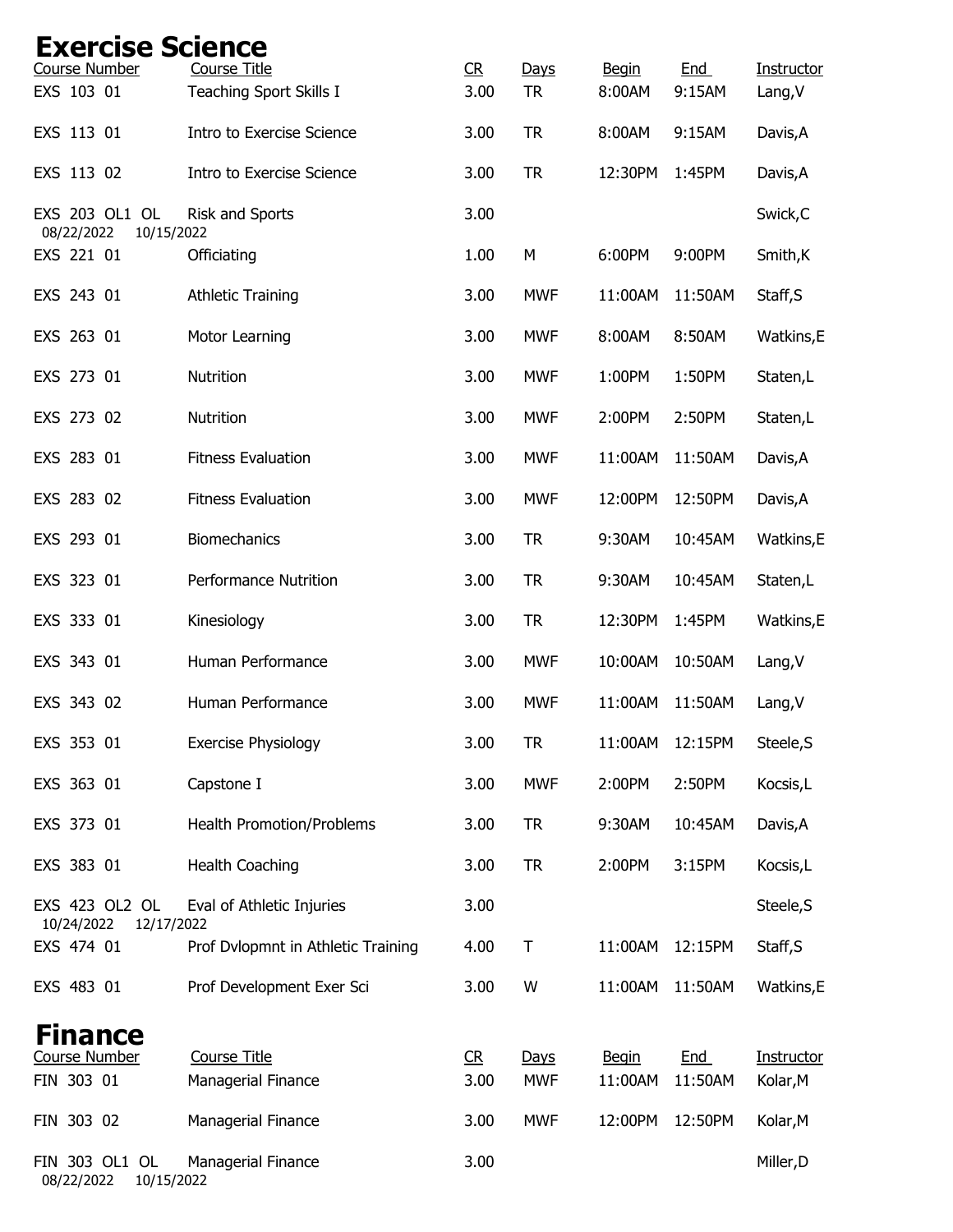| Finance                                    |                                            |                        |              |              |            |                   |
|--------------------------------------------|--------------------------------------------|------------------------|--------------|--------------|------------|-------------------|
| Course Number                              | <b>Course Title</b>                        | C <sub>R</sub>         | Days         | <b>Begin</b> | End        | Instructor        |
| FIN 323 01                                 | Money & Banking                            | 3.00                   | <b>MWF</b>   | 12:00PM      | 12:50PM    | Hersel, T         |
| FIN 323 OL2 OL<br>10/24/2022<br>12/17/2022 | Money & Banking                            | 3.00                   |              |              |            | Bateman, W        |
| FIN 353 01                                 | Personal Finance                           | 3.00                   | <b>MWF</b>   | 11:00AM      | 11:50AM    | Hersel, T         |
| FIN 353 02                                 | Personal Finance                           | 3.00                   | <b>TR</b>    | 2:00PM       | 3:15PM     | Staff-Business, S |
| FIN 353 OL1 OL<br>08/22/2022<br>10/15/2022 | Personal Finance                           | 3.00                   |              |              |            | Bateman, W        |
| FIN 383 01                                 | Risk & Insurance                           | 3.00                   | <b>TR</b>    | 11:00AM      | 12:15PM    | Benner, T         |
| FIN 393 OL1 OL<br>08/22/2022<br>10/15/2022 | Financial Leadership                       | 3.00                   |              |              |            | Gruner, S         |
| FIN 403 01                                 | Investments                                | 3.00                   | <b>MWF</b>   | 1:00PM       | 1:50PM     | Kolar, M          |
| FIN 413 01                                 | Adv Managerial Finance                     | 3.00                   | <b>MWF</b>   | 10:00AM      | 10:50AM    | Brooks, G         |
| FIN 413 OL2 OL<br>10/24/2022<br>12/17/2022 | Adv Managerial Finance                     | 3.00                   |              |              |            | Martin, M         |
| <b>Fitness</b>                             |                                            |                        |              |              |            |                   |
| <b>Course Number</b><br>FIT 2013 01        | <b>Course Title</b><br>Coaching Internship | C <sub>R</sub><br>3.00 | Days         | <b>Begin</b> | <b>End</b> | Instructor        |
| FIT 2121 01                                | Learn to Ice Skate                         | 1.00                   | <b>TR</b>    | 11:00AM      | 12:15PM    | Mihalik, J        |
| 08/22/2022<br>10/15/2022<br>FIT 2241 01    | <b>Bowling</b>                             | 1.00                   | <b>TR</b>    | 2:00PM       | 3:15PM     | Jachcinski, M     |
| 10/24/2022<br>12/17/2022<br>FIT 2281 01    | Strength/Training for Hockey               | 1.00                   | <b>MW</b>    | 3:30PM       | 4:30PM     | Todd,A            |
| 10/15/2022<br>08/22/2022<br>FIT 2381 01    | Basketball                                 | 1.00                   | <b>MTWR</b>  | 3:00PM       | 3:50PM     | Miller, B         |
| 10/15/2022<br>08/22/2022                   |                                            |                        |              |              |            |                   |
| FIT 2381 02<br>08/22/2022<br>10/15/2022    | <b>Basketball</b>                          | 1.00                   | <b>TR</b>    | 4:00PM       | 5:15PM     | Hoffman, R        |
| FIT 2391 01<br>10/24/2022<br>12/17/2022    | Ice Hockey                                 | 1.00                   | <b>MW</b>    | 12:00PM      | 12:50PM    | Todd,A            |
| FIT 2421 01<br>12/17/2022<br>10/24/2022    | Intro to Broomball                         | 1.00                   | <b>TR</b>    | 11:00AM      | 12:15PM    | Mihalik, J        |
| FIT 2431 01                                | Beginner Bridge                            | 1.00                   | $\mathsf{R}$ | 3:00PM       | 4:50PM     | Staff, S          |
| <b>Film</b>                                |                                            |                        |              |              |            |                   |
| Course Number                              | <b>Course Title</b>                        | R                      | Days         | <b>Begin</b> | End        | Instructor        |
| FLM 203 201 OL<br>08/22/2022<br>10/15/2022 | Film Appreciation                          | 3.00                   |              |              |            | Weller, W         |
| FLM 203 OL1 OL<br>10/15/2022<br>08/22/2022 | Film Appreciation                          | 3.00                   |              |              |            | Weller, W         |
| FLM 203 OL2 OL<br>10/24/2022 12/17/2022    | Film Appreciation                          | 3.00                   |              |              |            | Weller, W         |
| <b>Forensic Science</b>                    |                                            |                        |              |              |            |                   |
| <b>Course Number</b>                       | <b>Course Title</b>                        | C <sub>R</sub>         | Days         | <b>Begin</b> | End        | Instructor        |
| FS 203 01                                  | Princ of Forensic Sci I                    | 3.00                   | M            | 3:00PM       | 5:50PM     | Healey,L          |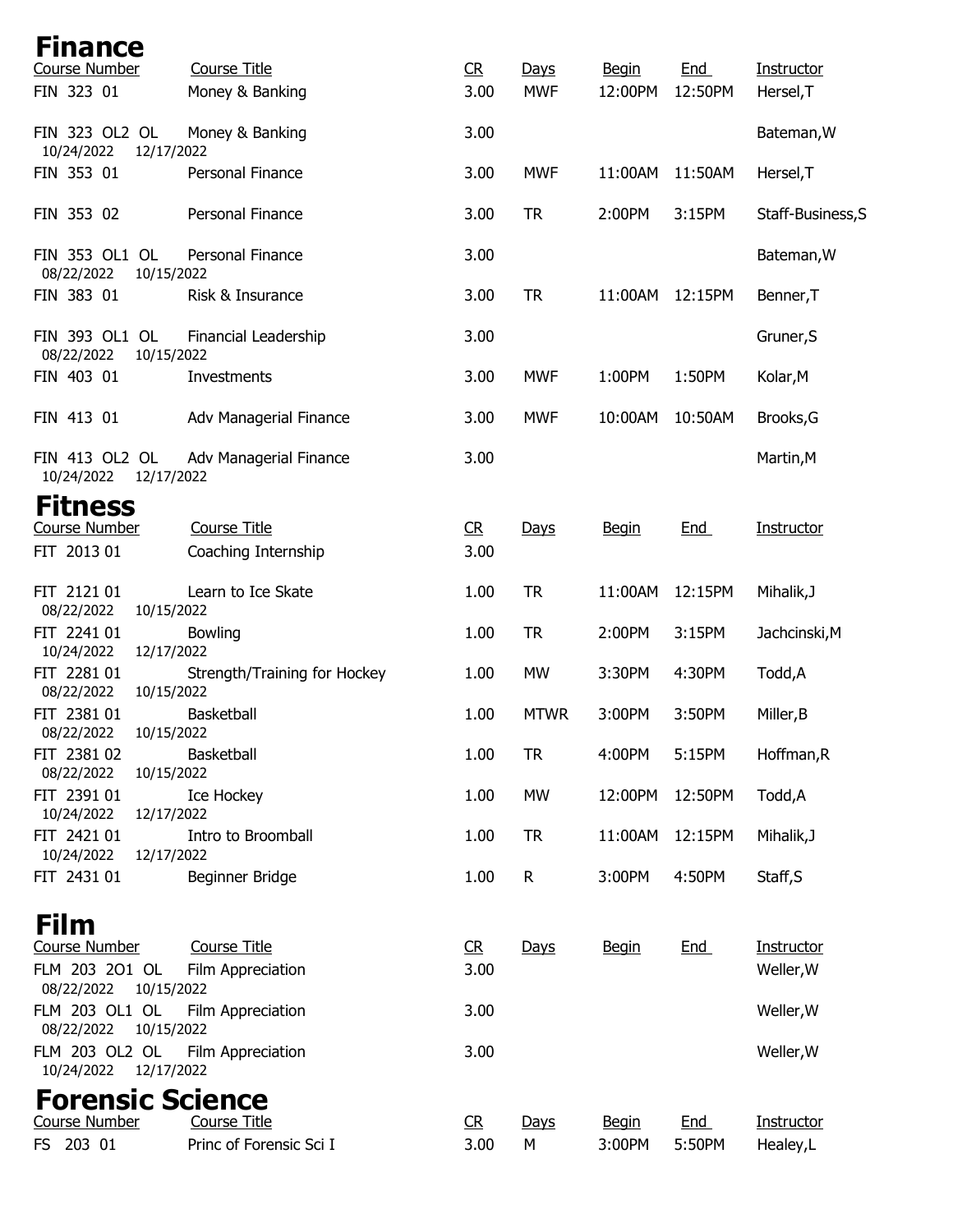| <b>Forensic Science</b><br>Course Number                               | <b>Course Title</b>                   | C <sub>R</sub>         | Days               | <b>Begin</b>            | End                   | Instructor                     |
|------------------------------------------------------------------------|---------------------------------------|------------------------|--------------------|-------------------------|-----------------------|--------------------------------|
| FS 343 01                                                              | Criminalistics & Crime Scene Invest   | 3.00                   |                    |                         |                       | Staff, S                       |
| FS 373 01                                                              | Forensic Comparative Sci              | 3.00                   | M                  | 5:00PM                  | 7:50PM                | Sanders, C                     |
| <b>General Engineering</b><br>Course Number<br>101 01<br>GE            | Course Title<br>Intro To Engr-ECE     | C <sub>R</sub><br>1.00 | Days<br>W          | <b>Begin</b><br>12:00PM | <b>End</b><br>12:50PM | Instructor<br>Carroll, S       |
| <b>GE</b><br>101 02                                                    | Intro To Engr-ECE                     | 1.00                   | ${\sf R}$          | 2:00PM                  | 2:50PM                | Carroll, S                     |
| 101 03<br><b>GE</b>                                                    | Intro To Engr-CHE                     | 1.00                   | M                  | 12:00PM                 | 12:50PM               | Wagner, J                      |
| 101 05<br><b>GE</b>                                                    | Intro To Engr-CE                      | 1.00                   | W                  | 2:00PM                  | 2:50PM                | Greene, G                      |
| 101 06<br><b>GE</b>                                                    | Intro To Engr-ME                      | 1.00                   | W                  | 9:00AM                  | 9:50AM                | Staff-Mech Egr, S              |
| 101 07<br><b>GE</b>                                                    | Intro To Engr-ME                      | 1.00                   | T                  | 2:00PM                  | 2:50PM                | Staff-Mech Egr, S              |
| 101 08<br><b>GE</b>                                                    | Intro To Engr-CE                      | 1.00                   | W                  | 3:00PM                  | 3:50PM                | Greene, G                      |
| 101 09<br>GE                                                           | Intro To Engr-ME                      | 1.00                   | $\mathsf R$        | 2:00PM                  | 2:50PM                | Staff-Mech Egr, S              |
| 101 10<br><b>GE</b>                                                    | Intro To Engr-GEN                     | 1.00                   | M                  | 1:00PM                  | 1:50PM                | Watson, M                      |
| 101 11<br><b>GE</b>                                                    | Intro To Engr - BME                   | 1.00                   | W                  | 11:00AM                 | 11:50AM               | Gerschutz, M                   |
| 101 12<br><b>GE</b>                                                    | Intro To Engr-MRE                     | 1.00                   | W                  | 9:00AM                  | 9:50AM                | Staff-Mech Egr, S              |
| 313 01<br><b>GE</b>                                                    | SPC & Lean Manufacturing              | 3.00                   |                    |                         |                       |                                |
| 313 02<br><b>GE</b>                                                    | SPC & Lean Manufacturing              | 3.00                   | <b>MWF</b>         | 2:00PM                  | 2:50PM                | Gagnon, R                      |
| 401 01<br>GE.                                                          | <b>Professional Practice</b>          | 1.00                   | W                  | 3:00PM                  | 3:50PM                | Rentz, J                       |
| GE 401 02                                                              | <b>Professional Practice</b>          | 1.00                   | T                  | 2:00PM                  | 2:50PM                | Watson, M                      |
| GE 401 03                                                              | <b>Professional Practice</b>          | 1.00                   | W                  | 1:00PM                  | 1:50PM                | Watson, M                      |
| Geography<br>Course Number                                             | Course Title                          | C <sub>R</sub>         | Days               | <b>Begin</b>            | End                   | <b>Instructor</b>              |
| GEO 213 OL1 OL<br>08/22/2022<br>10/15/2022                             | Physical Geography                    | 3.00                   |                    |                         |                       | Brown, D                       |
| GEO 303 01                                                             | Human Geography                       | 3.00                   | <b>MWF</b>         | 11:00AM                 | 11:50AM               | Biegas, M                      |
| Geology<br>Course Number<br>GLY 273 OL2 OL<br>10/24/2022<br>12/17/2022 | <b>Course Title</b><br>Geology        | C <sub>R</sub><br>3.00 | Days               | <b>Begin</b>            | <b>End</b>            | Instructor<br>Brown, D         |
| <b>Golf Management</b><br><b>Course Number</b><br>203 01<br>GM         | Course Title<br><b>Golf Shop Mgmt</b> | C <sub>R</sub><br>3.00 | Days<br><b>MWF</b> | <b>Begin</b><br>10:00AM | End<br>10:50AM        | <b>Instructor</b><br>Benson, C |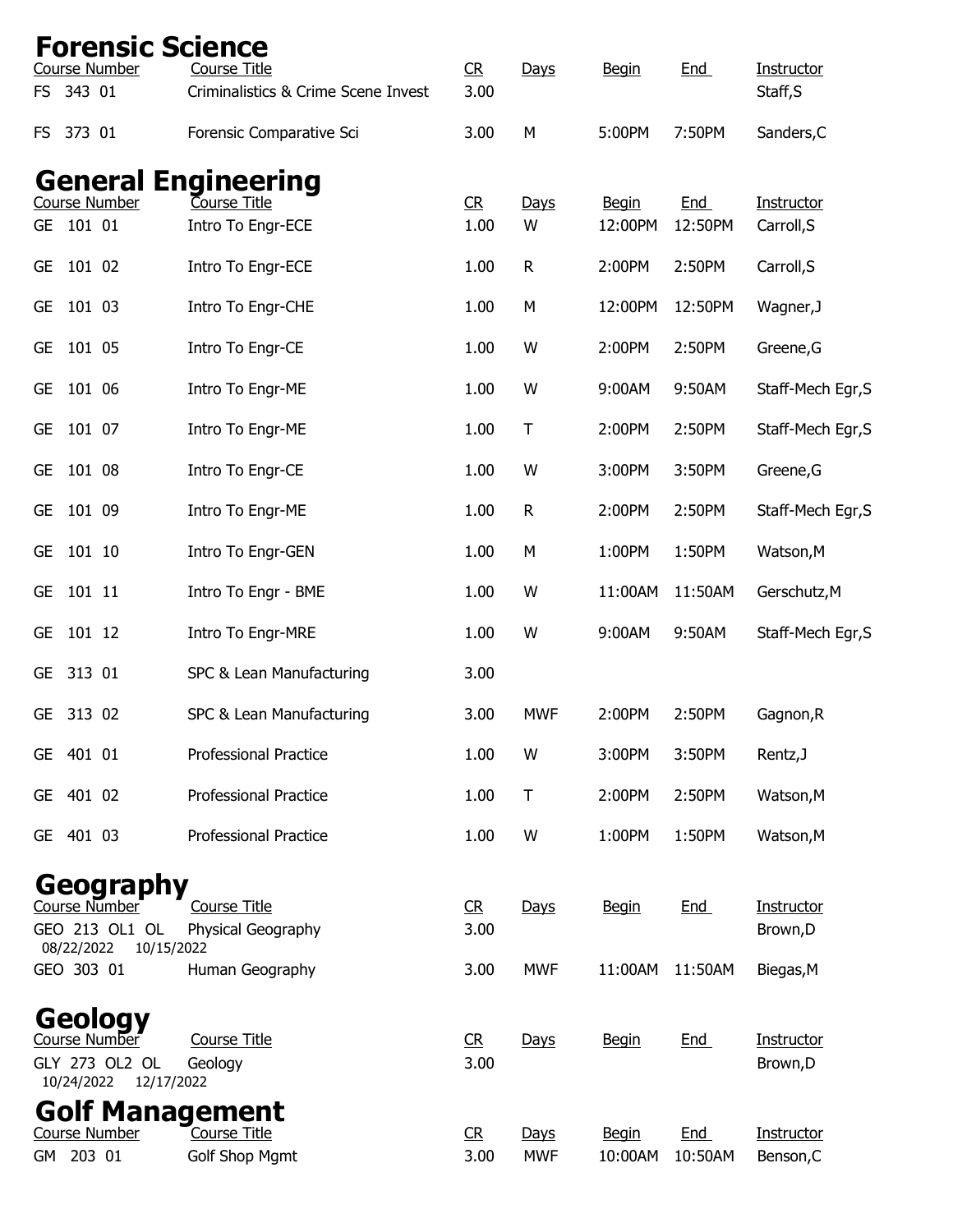| <b>General Studies</b>                     |                                                  |                        |                    |                         |                       |                                 |
|--------------------------------------------|--------------------------------------------------|------------------------|--------------------|-------------------------|-----------------------|---------------------------------|
| Course Number                              | <b>Course Title</b>                              | C <sub>R</sub>         | Days               | <b>Begin</b>            | End                   | <b>Instructor</b>               |
| GS 4003 OL2 OL<br>10/24/2022<br>12/17/2022 | Gen Studies Sr Capstone Proj                     | 3.00                   |                    |                         |                       | Weller, W                       |
|                                            | <b>Healthcare Management</b>                     |                        |                    |                         |                       |                                 |
| <b>Course Number</b><br>HC 433 OL2 OL      | <b>Course Title</b><br>Applied Finance & Revenue | C <sub>R</sub><br>3.00 | Days               | <b>Begin</b>            | End                   | <b>Instructor</b><br>Shrock,L   |
| 10/24/2022<br>12/17/2022                   |                                                  |                        |                    |                         |                       |                                 |
| HC 473 OL2 OL<br>10/24/2022<br>12/17/2022  | <b>Healthcare Capstone</b>                       | 3.00                   |                    |                         |                       | Hamilton, J                     |
| <b>History</b>                             |                                                  |                        |                    |                         |                       |                                 |
| Course Number<br>HIS 103 01                | <b>Course Title</b><br>Amer History I            | R<br>3.00              | Days<br><b>MWF</b> | <b>Begin</b><br>10:00AM | <u>End</u><br>10:50AM | <b>Instructor</b><br>Goddard, E |
|                                            |                                                  |                        |                    |                         |                       |                                 |
| HIS 103 03                                 | Amer History I                                   | 3.00                   | <b>TR</b>          | 8:00AM                  | 9:15AM                | Sutton, M                       |
| HIS 103 201 OD<br>08/22/2022<br>10/15/2022 | Amer History I                                   | 3.00                   |                    |                         |                       | Walker, K                       |
| HIS 103 301 OD<br>08/22/2022<br>10/15/2022 | Amer History I                                   | 3.00                   |                    |                         |                       | Walker, K                       |
| HIS 103 401 OD                             | Amer History I                                   | 3.00                   |                    |                         |                       | Isom, M                         |
| HIS 103 OL1 OL<br>08/22/2022<br>10/15/2022 | Amer History I                                   | 3.00                   |                    |                         |                       | Spring,D                        |
| HIS 113 01                                 | Amer History II                                  | 3.00                   | <b>TR</b>          | 9:30AM                  | 10:45AM               | Sutton, M                       |
| HIS 113 202 OD<br>10/24/2022<br>12/17/2022 | Amer History II                                  | 3.00                   |                    |                         |                       | Walker, K                       |
| HIS 113 302 OD<br>12/17/2022<br>10/24/2022 | Amer History II                                  | 3.00                   |                    |                         |                       | Walker, K                       |
| HIS 113 OL2 OL<br>10/24/2022<br>12/17/2022 | Amer History II                                  | 3.00                   |                    |                         |                       | Spring,D                        |
| HIS 203 01                                 | World Civ I                                      | 3.00                   | <b>MWF</b>         | 1:00PM                  | 1:50PM                | Goddard, E                      |
| HIS 213 01                                 | World Civ II                                     | 3.00                   | <b>MWF</b>         | 2:00PM                  | 2:50PM                | Biegas, M                       |
| HIS 323 01                                 | The Contemporary World                           | 3.00                   | <b>TR</b>          | 2:00PM                  | 3:15PM                | Biegas, M                       |
| HIS 403 01                                 | American Constitution Dev                        | 3.00                   | <b>TR</b>          | 9:30AM                  | 10:45AM               | Hess, M                         |
| <b>Honors Seminar</b>                      |                                                  |                        |                    |                         |                       |                                 |
| Course Number                              | <b>Course Title</b>                              | R                      | Days               | <b>Begin</b>            | End                   | Instructor                      |
| HNR 121 01                                 | Intro Hnr Prog Sem                               | 1.00                   | M                  | 1:00PM                  | 1:50PM                | Staude, J                       |
| HNR 121 02                                 | Intro Hnr Prog Sem                               | 1.00                   | R                  | 1:00PM                  | 1:50PM                | Staude, J                       |
| <b>Human Resources</b>                     |                                                  |                        |                    |                         |                       |                                 |
| <b>Course Number</b>                       | <b>Course Title</b>                              | R                      | Days               | <b>Begin</b>            | <b>End</b>            | Instructor                      |
| HR 323 OL1 OL<br>08/22/2022<br>10/15/2022  | Safety & Health Mgt                              | 3.00                   |                    |                         |                       | Shrock,L                        |
| HR 343 OL1 OL<br>10/15/2022<br>08/22/2022  | Healthcare HR Management                         | 3.00                   |                    |                         |                       | Roeding, A                      |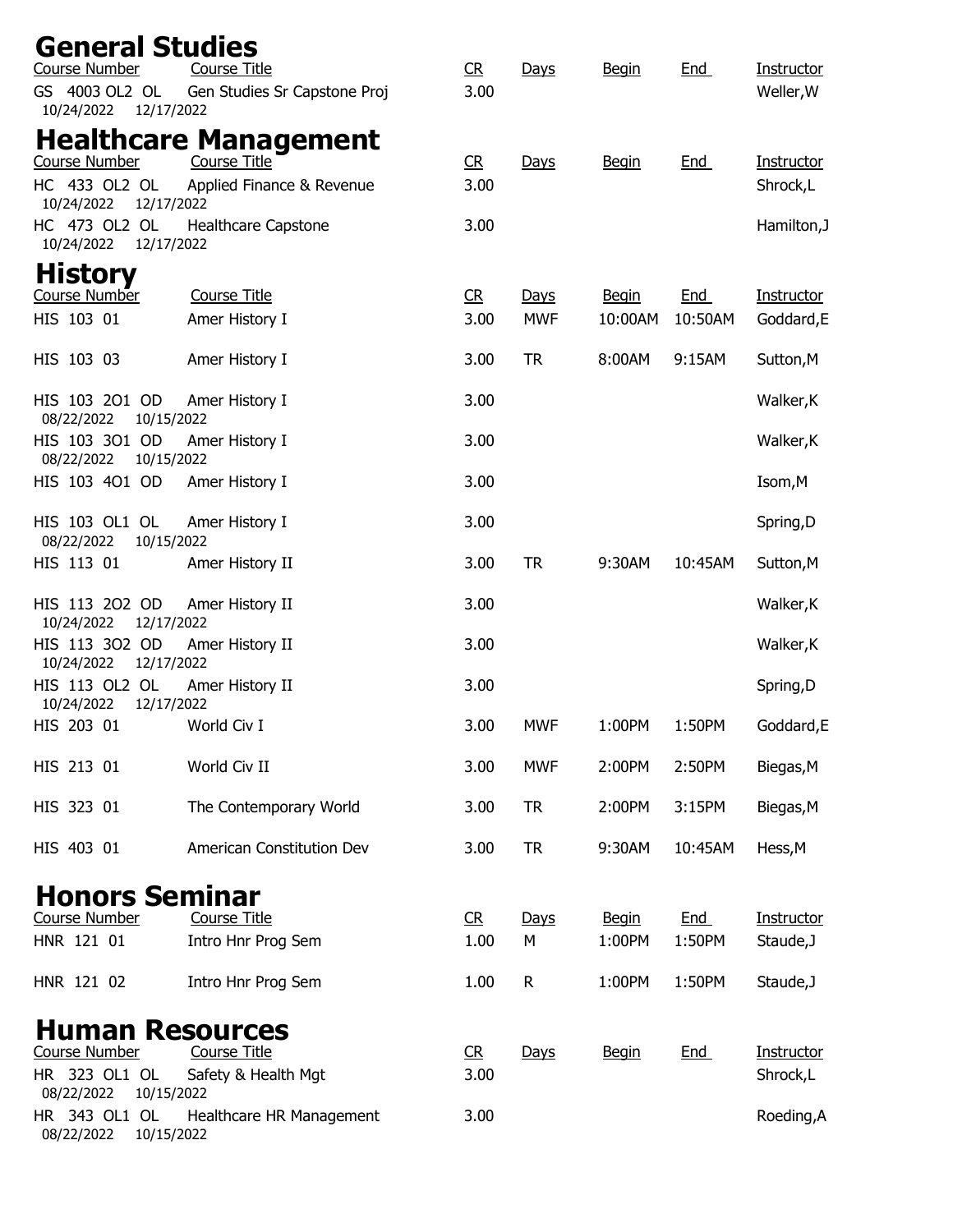| <b>Humanities</b>                                             |                                           |      |            |              |            |                   |
|---------------------------------------------------------------|-------------------------------------------|------|------------|--------------|------------|-------------------|
| Course Number                                                 | <b>Course Title</b>                       | R    | Days       | <b>Begin</b> | End        | Instructor        |
| HUM 203 01                                                    | Hum Sem-Drinking Stories: Alcohol/A       | 3.00 | <b>MWF</b> | 1:00PM       | 1:50PM     | Franzen, S        |
| HUM 203 02                                                    | Hum Sem-Telling of Time in Novels         | 3.00 | <b>TR</b>  | 2:00PM       | 3:15PM     | Allen, B          |
| HUM 203 03                                                    | Hum Sem-Here and There                    | 3.00 | <b>TR</b>  | 9:30AM       | 10:45AM    | Goddard, J        |
| HUM 203 04                                                    | Hum Sem-Here and There                    | 3.00 | <b>TR</b>  | 11:00AM      | 12:15PM    | Goddard, J        |
| HUM 203 05                                                    | Humanities Seminar-AI                     | 3.00 | <b>MWF</b> | 1:00PM       | 1:50PM     | Yukevich, H       |
| HUM 203 201 OL<br>08/22/2022<br>10/15/2022                    | <b>Humanities Seminar</b>                 | 3.00 |            |              |            | Carter, Z         |
| HUM 203 202 OL<br>10/24/2022<br>12/17/2022                    | <b>Humanities Seminar</b>                 | 3.00 |            |              |            | Carter, Z         |
| HUM 203 OL1 OL<br>08/22/2022<br>10/15/2022                    | <b>Humanities Seminar</b>                 | 3.00 |            |              |            | Scheg, A          |
| HUM 203 OL2 OL Humanities Seminar<br>10/24/2022<br>12/17/2022 |                                           | 3.00 |            |              |            | Scheg, A          |
| <b>Informatics</b>                                            |                                           |      |            |              |            |                   |
| <b>Course Number</b>                                          | <b>Course Title</b>                       | R    | Days       | <b>Begin</b> | <b>End</b> | Instructor        |
| INF 263 01                                                    | Data Management                           | 3.00 | <b>MWF</b> | 8:00AM       | 8:50AM     | Kutsenok, A       |
| INF 343 OL1 OL<br>08/22/2022<br>10/15/2022                    | <b>Information Security</b>               | 3.00 |            |              |            | Dicks, P          |
| INF 383 01                                                    | Principles of Health Informatics          | 3.00 | <b>MWF</b> | 9:00AM       | 9:50AM     | Yagodinski, W     |
| INF 393 01                                                    | Data Visualization                        | 3.00 | <b>TR</b>  | 9:30AM       | 10:45AM    | Yagodinski, W     |
| INF 393 OL2 OL<br>10/24/2022<br>12/17/2022                    | Data Visualization                        | 3.00 |            |              |            | Halboob, R        |
| <b>Information Studies</b>                                    |                                           |      |            |              |            |                   |
| <b>Course Number</b>                                          | <b>Course Title</b>                       | R    | Days       | <b>Begin</b> | <b>End</b> | Instructor        |
| IS 483 OL1 OL<br>08/22/2022<br>10/15/2022                     | <b>Information Syst Capstone Proposal</b> | 3.00 |            |              |            | Cilla, J          |
| IS 493 OL2 OL<br>10/24/2022<br>12/17/2022                     | <b>Information Syst Capstone Project</b>  | 3.00 |            |              |            | Cilla, J          |
| Law                                                           |                                           |      |            |              |            |                   |
| <b>Course Number</b>                                          | <b>Course Title</b>                       | R    | Days       | <b>Begin</b> | End        | Instructor        |
| LAW 203 01                                                    | Bus Law & Ethics                          | 3.00 | <b>TR</b>  | 2:00PM       | 3:15PM     | Calver, T         |
| LAW 203 02                                                    | Bus Law & Ethics                          | 3.00 | <b>TR</b>  | 9:30AM       | 10:45AM    | Shull, G          |
| LAW 203 OL1 OL<br>08/22/2022<br>10/15/2022                    | Bus Law & Ethics                          | 3.00 |            |              |            | Molargik-Fitch, B |
| LAW 403 OL2 OL Employment Law<br>12/17/2022<br>10/24/2022     |                                           | 3.00 |            |              |            | Molargik-Fitch, B |
| Leadership                                                    |                                           |      |            |              |            |                   |
| Course Number                                                 | <b>Course Title</b>                       | R    | Days       | <b>Begin</b> | <b>End</b> | Instructor        |
| LDR 203 OL2 OL<br>10/24/2022 12/17/2022                       | Leadership Strengths and Skills           | 3.00 |            |              |            | Graham, T         |
| LDR 313 OL1 OL<br>08/22/2022<br>10/15/2022                    | Topics in Organizational Leadership       | 3.00 |            |              |            | Floto, T          |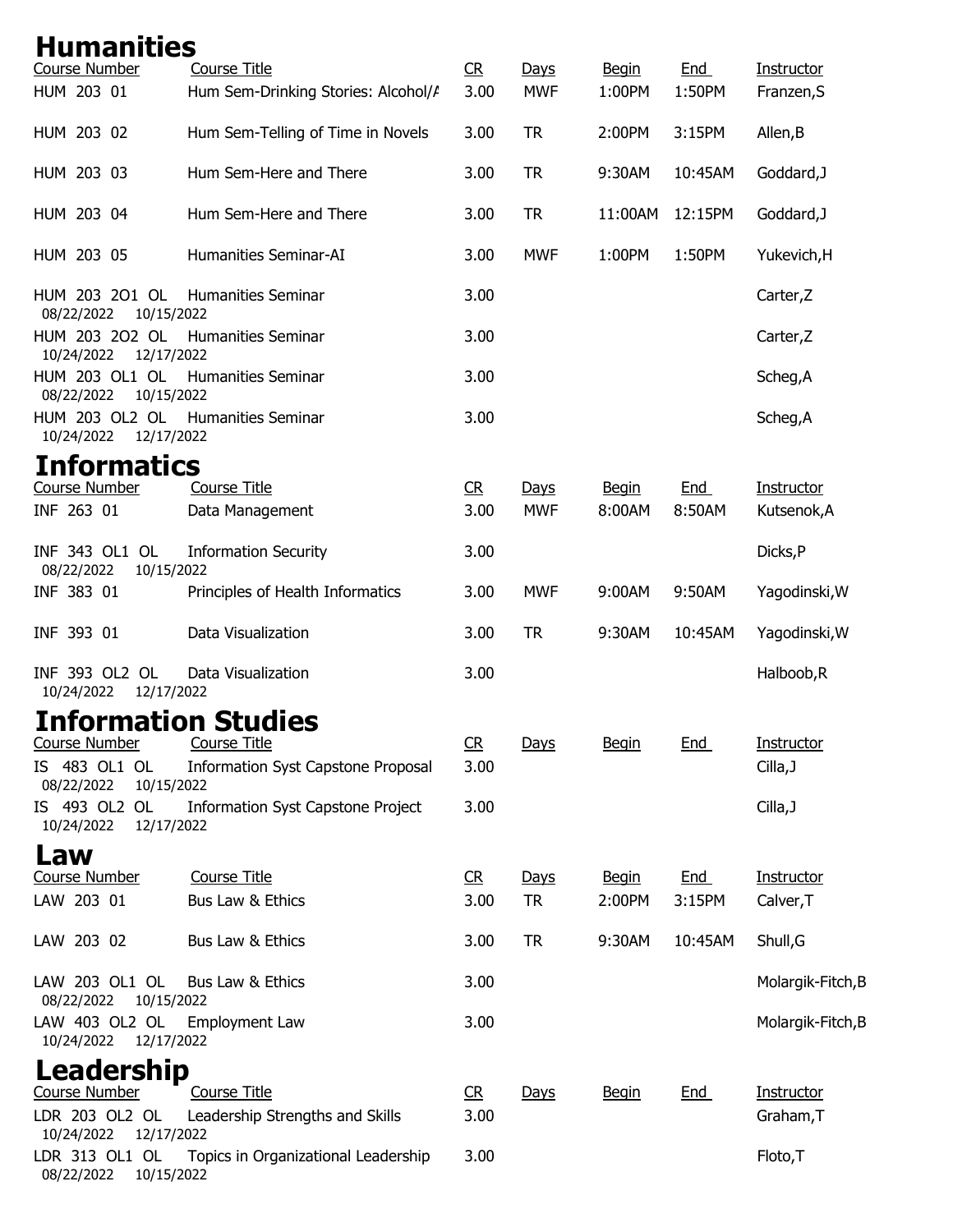| Leadership                             |                                               |                        |                    |                        |                      |                             |
|----------------------------------------|-----------------------------------------------|------------------------|--------------------|------------------------|----------------------|-----------------------------|
| <b>Course Number</b><br>LDR 333 OL1 OL | <b>Course Title</b>                           | C <sub>R</sub><br>3.00 | Days               | <b>Begin</b>           | <b>End</b>           | Instructor                  |
| 08/22/2022                             | Org Leadrshp Dev & Change<br>10/15/2022       |                        |                    |                        |                      | DeLancey, A                 |
| LDR 403 01                             | Creativity, Innovation, & Influence           | 3.00                   | <b>TR</b>          | 11:00AM                | 12:15PM              | Trusty, K                   |
| LDR 433 01                             | Leadership Practicum                          | 3.00                   |                    |                        |                      | Trusty, K                   |
| LDR 453 OL2 OL<br>10/24/2022           | Leadership Capstone<br>12/17/2022             | 3.00                   |                    |                        |                      | Floto, T                    |
| <b>Course Number</b>                   | <b>Law Enforcement</b><br><b>Course Title</b> | CR                     |                    |                        | <b>End</b>           | Instructor                  |
| LE 4015 01                             | <b>Basic Police Training</b>                  | 15.00                  | Days               | <b>Begin</b>           |                      | Delagrange, J               |
| <b>Mathematics</b>                     |                                               |                        |                    |                        |                      |                             |
| <b>Course Number</b><br>MA 113 01      | <b>Course Title</b><br>College Algebra        | R<br>3.00              | Days<br><b>MWF</b> | <b>Begin</b><br>9:00AM | <b>End</b><br>9:50AM | Instructor<br>Staff-Math, S |
|                                        |                                               |                        |                    |                        |                      |                             |
| 113 02<br>МA                           | College Algebra                               | 3.00                   | <b>MWF</b>         | 12:00PM                | 12:50PM              | Morrill, T                  |
| 113 03<br>МA                           | College Algebra                               | 3.00                   | <b>MWF</b>         | 1:00PM                 | 1:50PM               | Niederhelman, A             |
| 113 04<br>МA                           | College Algebra                               | 3.00                   | <b>TR</b>          | 8:00AM                 | 9:15AM               | Higbee, M                   |
| 113 05<br>МA                           | College Algebra                               | 3.00                   | <b>TR</b>          | 9:30AM                 | 10:45AM              | Precht, K                   |
| 113 06<br>МA                           | College Algebra                               | 3.00                   | <b>TR</b>          | 12:30PM                | 1:45PM               | Precht, K                   |
| 113 07<br>МA                           | College Algebra                               | 3.00                   | <b>TR</b>          | 12:30PM                | 1:45PM               | Higbee, M                   |
| 113 08<br>МA                           | College Algebra                               | 3.00                   | <b>TR</b>          | 2:00PM                 | 3:15PM               | Higbee, M                   |
| 113 09<br>МA                           | College Algebra                               | 3.00                   | <b>MWF</b>         | 1:00PM                 | 1:50PM               | Staff-Math, S               |
| MA 113 OL1 OL<br>08/22/2022            | College Algebra<br>10/15/2022                 | 3.00                   |                    |                        |                      | Howard, C                   |
| MA 113 OL2 OL<br>10/24/2022            | College Algebra<br>12/17/2022                 | 3.00                   |                    |                        |                      | Howard, C                   |
| MA 123 01                              | Trigonometry                                  | 3.00                   | <b>TR</b>          | 9:30AM                 | 10:45AM              | Dygert, M                   |
| MA 123 02                              | Trigonometry                                  | 3.00                   | <b>TR</b>          | 11:00AM                | 12:15PM              | Dygert, M                   |
| MA 123 03                              | Trigonometry                                  | 3.00                   | <b>MWF</b>         | 9:00AM                 | 9:50AM               | Dygert, M                   |
| MA 124 01                              | Precalculus                                   | 4.00                   | <b>MTRF</b>        | 8:00AM                 | 8:50AM               | Dygert, M                   |
| MA 134 01                              | Calculus I                                    | 4.00                   | <b>MTRF</b>        | 8:00AM                 | 8:50AM               | Nichols, M                  |
| MA 134 02                              | Calculus I                                    | 4.00                   | <b>MTRF</b>        | 9:00AM                 | 9:50AM               | Smith, M                    |
| MA 134 03                              | Calculus I                                    | 4.00                   | <b>MTRF</b>        | 9:00AM                 | 9:50AM               | Nichols, M                  |
| MA 134 04                              | Calculus I                                    | 4.00                   | <b>MTRF</b>        | 10:00AM                | 10:50AM              | Vasaturo, A                 |
| MA 134 05                              | Calculus I                                    | 4.00                   | <b>MTRF</b>        | 10:00AM                | 10:50AM              | Smith, M                    |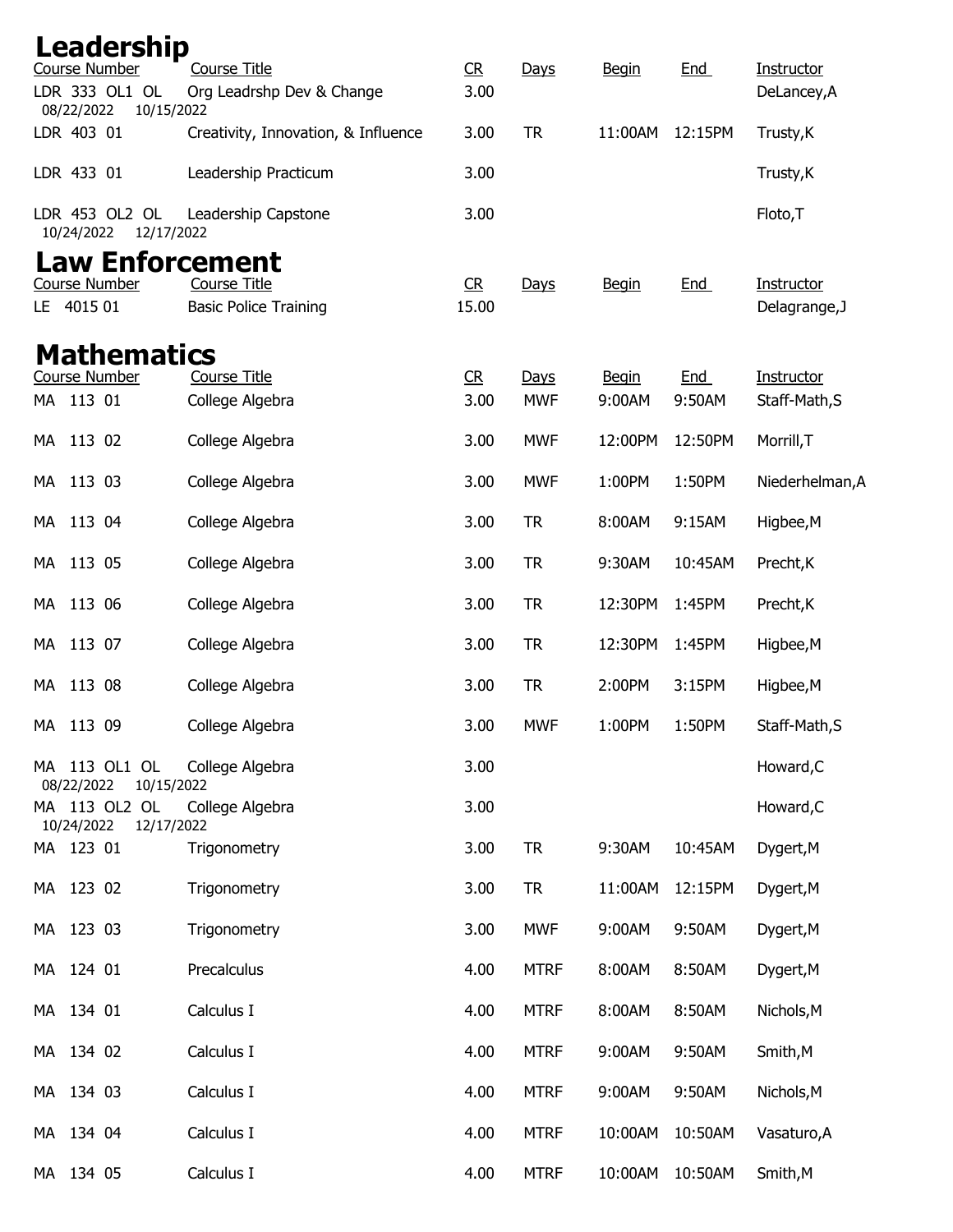|     |            | <b>Mathematics</b>          |                                   |                        |                     |                         |                |                           |
|-----|------------|-----------------------------|-----------------------------------|------------------------|---------------------|-------------------------|----------------|---------------------------|
|     | MA 134 06  | Course Number               | <b>Course Title</b><br>Calculus I | C <sub>R</sub><br>4.00 | Days<br><b>MTRF</b> | <b>Begin</b><br>11:00AM | End<br>11:50AM | Instructor<br>Vasaturo, A |
|     |            |                             |                                   |                        |                     |                         |                |                           |
| MA  | 134 07     |                             | Calculus I                        | 4.00                   | <b>MTRF</b>         | 12:00PM                 | 12:50PM        | Nichols, M                |
|     | MA 143 01  |                             | <b>Discrete Mathematics</b>       | 3.00                   | <b>MWF</b>          | 10:00AM                 | 10:50AM        | Morrill, T                |
| MA  | 163 01     |                             | Applied Math w/Bus Concepts       | 3.00                   | <b>TR</b>           | 12:30PM                 | 1:45PM         | Morrill, T                |
| MA  | 10/24/2022 | 163 OL2 OL<br>12/17/2022    | Applied Math w/Bus Concepts       | 3.00                   |                     |                         |                | Decker,L                  |
|     | MA 164 01  |                             | Calculus II                       | 4.00                   | <b>MTRF</b>         | 11:00AM                 | 11:50AM        | Decker,L                  |
| MA. | 164 02     |                             | Calculus II                       | 4.00                   | <b>MTRF</b>         | 2:00PM                  | 2:50PM         | Decker,L                  |
| MA  | 08/22/2022 | 164 OL1 OL<br>10/15/2022    | Calculus II                       | 4.00                   |                     |                         |                | Decker,L                  |
|     | MA 173 01  |                             | <b>Essential Calculus</b>         | 3.00                   | <b>TR</b>           | 9:30AM                  | 10:45AM        | Higbee, M                 |
|     | 10/24/2022 | MA 173 OL2 OL<br>12/17/2022 | <b>Essential Calculus</b>         | 3.00                   |                     |                         |                | Vasaturo, A               |
|     | MA 184 01  |                             | Math Elem Teach I                 | 4.00                   | <b>MTWR</b>         | 1:00PM                  | 1:50PM         | Zumbrun, C                |
| MA  | 213 01     |                             | Calculus III                      | 3.00                   | <b>MWF</b>          | 9:00AM                  | 9:50AM         | Kazi, H                   |
| MA. | 213 02     |                             | Calculus III                      | 3.00                   | <b>MWF</b>          | 10:00AM                 | 10:50AM        | Kazi, H                   |
|     | MA 213 03  |                             | Calculus III                      | 3.00                   | <b>TR</b>           | 9:30AM                  | 10:45AM        | Yamoah, G                 |
| МA  | 213 04     |                             | Calculus III                      | 3.00                   | <b>TR</b>           | 12:30PM                 | 1:45PM         | Yamoah, G                 |
| MA  | 233 01     |                             | <b>Diff Equations</b>             | 3.00                   | <b>TR</b>           | 9:30AM                  | 10:45AM        | Kazi, H                   |
|     | MA 233 02  |                             | <b>Diff Equations</b>             | 3.00                   | <b>TR</b>           | 12:30PM                 | 1:45PM         | Kazi, H                   |
|     | MA 253 01  |                             | <b>Statistics</b>                 | 3.00                   | <b>MWF</b>          | 12:00PM                 | 12:50PM        | Niederhelman, A           |
|     | MA 253 02  |                             | <b>Statistics</b>                 | 3.00                   | <b>TR</b>           | 11:00AM                 | 12:15PM        | Niederhelman, A           |
|     | MA 253 03  |                             | <b>Statistics</b>                 | 3.00                   | <b>TR</b>           | 2:00PM                  | 3:15PM         | Niederhelman, A           |
|     | 08/22/2022 | MA 253 OL1 OL<br>10/15/2022 | <b>Statistics</b>                 | 3.00                   |                     |                         |                | Alnaser, A                |
|     | 10/24/2022 | MA 253 OL2 OL<br>12/17/2022 | <b>Statistics</b>                 | 3.00                   |                     |                         |                | Alnaser, A                |
|     | MA 303 01  |                             | College Geometry                  | 3.00                   | <b>MWF</b>          | 2:00PM                  | 2:50PM         | Vasaturo, A               |
|     | MA 3093 01 |                             | Probability                       | 3.00                   | <b>MWF</b>          | 1:00PM                  | 1:50PM         | Smith, M                  |
|     | MA 313 01  |                             | Intro to Linear Algebra           | 3.00                   | <b>MWF</b>          | 11:00AM                 | 11:50AM        | Yamoah, G                 |
|     | MA 313 02  |                             | Intro to Linear Algebra           | 3.00                   | <b>MWF</b>          | 12:00PM                 | 12:50PM        | Yamoah, G                 |
|     | MA 323 01  |                             | Operations Research               | 3.00                   | <b>TR</b>           | 2:00PM                  | 3:15PM         | Barge, W                  |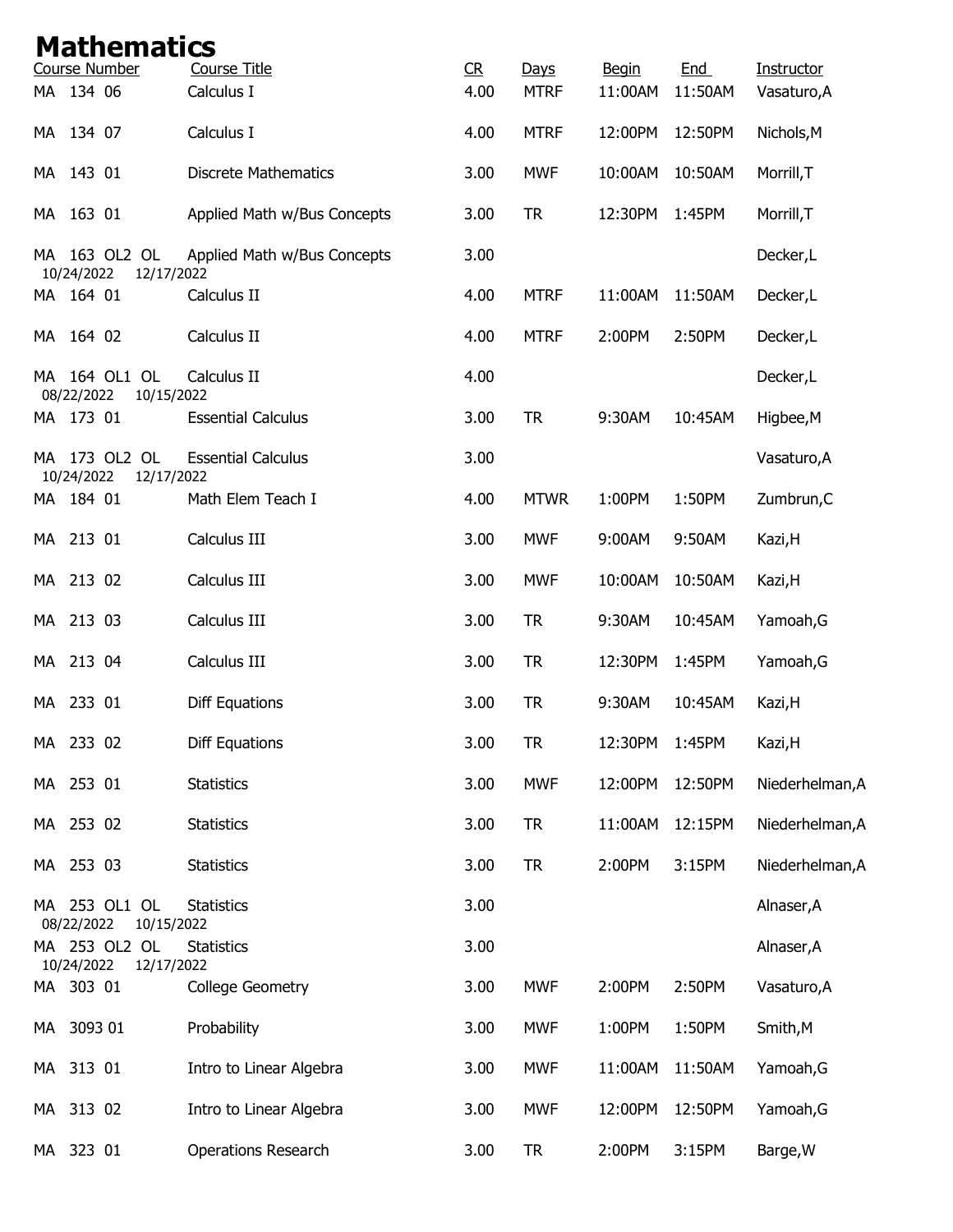| <b>Mathematics</b><br><b>Course Number</b> | <b>Course Title</b>                          | CR   | Days       | <b>Begin</b> | <b>End</b> | Instructor        |
|--------------------------------------------|----------------------------------------------|------|------------|--------------|------------|-------------------|
| MA 3293 01                                 | <b>Advanced Probability &amp; Statistics</b> | 3.00 | <b>MWF</b> | 3:00PM       | 3:50PM     | Smith, M          |
| 333 01<br>МA                               | Number Theory                                | 3.00 | <b>MWF</b> | 8:00AM       | 8:50AM     | Morrill, T        |
| 343 01<br>MA.                              | Intro to Proofs                              | 3.00 | <b>MWF</b> | 9:00AM       | 9:50AM     | Zumbrun, C        |
| MA 373 01                                  | Abstract Algebra                             | 3.00 |            |              |            | Vasaturo, A       |
| 393 01<br>МA                               | Prob And Stats                               | 3.00 | <b>TR</b>  | 9:30AM       | 10:45AM    | Zumbrun, C        |
| 393 02<br>МA                               | Prob And Stats                               | 3.00 | <b>TR</b>  | 11:00AM      | 12:15PM    | Zumbrun, C        |
| 393 03<br>МA                               | Prob And Stats                               | 3.00 | <b>TR</b>  | 12:30PM      | 1:45PM     | Staff-Math, S     |
| 4003 01<br>МA                              | Spec Prob In Math-Elliptic Curves            | 3.00 | <b>MWF</b> | 3:00PM       | 3:50PM     | Vasaturo, A       |
| 403 01<br>МA                               | Real Analysis                                | 3.00 | <b>TR</b>  | 12:30PM      | 1:45PM     | Vasaturo, A       |
|                                            | <b>Mechanical &amp; Aero Engineering</b>     |      |            |              |            |                   |
| Course Number                              | Course Title                                 | CR.  | Days       | <b>Begin</b> | <b>End</b> | Instructor        |
| MAE 201 01                                 | <b>Intro Programming MATLAB</b>              | 1.00 | W          | 2:00PM       | 3:50PM     | Staff-Mech Egr, S |
| MAE 202 01                                 | Mechanical Engineering Analysis              | 2.00 | MF         | 3:00PM       | 3:50PM     | Staff-Mech Egr, S |
| MAE 241 01                                 | Manufacturing Process/Equip Lab              | 1.00 | W          | 2:00PM       | 3:50PM     | Gong, M           |
| MAE 241 02                                 | Mfg Process/Equip Lab(BME)                   | 1.00 |            |              |            |                   |
| MAE 242 01                                 | Manufacturing Process/Equipment              | 2.00 | MF         | 3:00PM       | 3:50PM     | Gong, M           |
| MAE 242 02                                 | Manufacturing Process/Equip(BME)             | 2.00 |            |              |            |                   |
| MAE 303 01                                 | Mechan Of Machinery                          | 3.00 | <b>MWF</b> | 9:00AM       | 9:50AM     | Staff-Mech Egr, S |
| MAE 303 02                                 | Mechan Of Machinery                          | 3.00 | <b>MWF</b> | 12:00PM      | 12:50PM    | Staff-Mech Egr, S |
| MAE 3033 01                                | Fluid Dynamics for Mech Engr                 | 3.00 | <b>TR</b>  | 9:30AM       | 10:45AM    | Canino, J         |
| MAE 3033 02                                | Fluid Dynamics for Mech Engr                 | 3.00 | <b>TR</b>  | 12:30PM      | 1:45PM     | Canino, J         |
| MAE 323 01                                 | Thermo II                                    | 3.00 | <b>MWF</b> | 11:00AM      | 11:50AM    | Koch, J           |
| MAE 323 02                                 | Thermo II                                    | 3.00 | <b>MWF</b> | 3:00PM       | 3:50PM     | Koch, J           |
| MAE 353 01                                 | Machine Comp Design                          | 3.00 | <b>MWF</b> | 1:00PM       | 1:50PM     | Staff-Mech Egr, S |
| MAE 353 02                                 | Machine Comp Design                          | 3.00 | <b>MWF</b> | 2:00PM       | 2:50PM     | Staff-Mech Egr, S |
| MAE 373 01                                 | Computer Aided Mach Desgn                    | 3.00 | <b>MWF</b> | 8:00AM       | 9:30AM     | Staff-Mech Egr, S |
| MAE 383 01                                 | Metallurgical Thermo                         | 3.00 | <b>MWF</b> | 9:00AM       | 9:50AM     | Webber, D         |
| MAE 4023 01                                | System Dynamics & Cont                       | 3.00 | <b>TR</b>  | 9:30AM       | 10:20AM    | Staff-Mech Egr, S |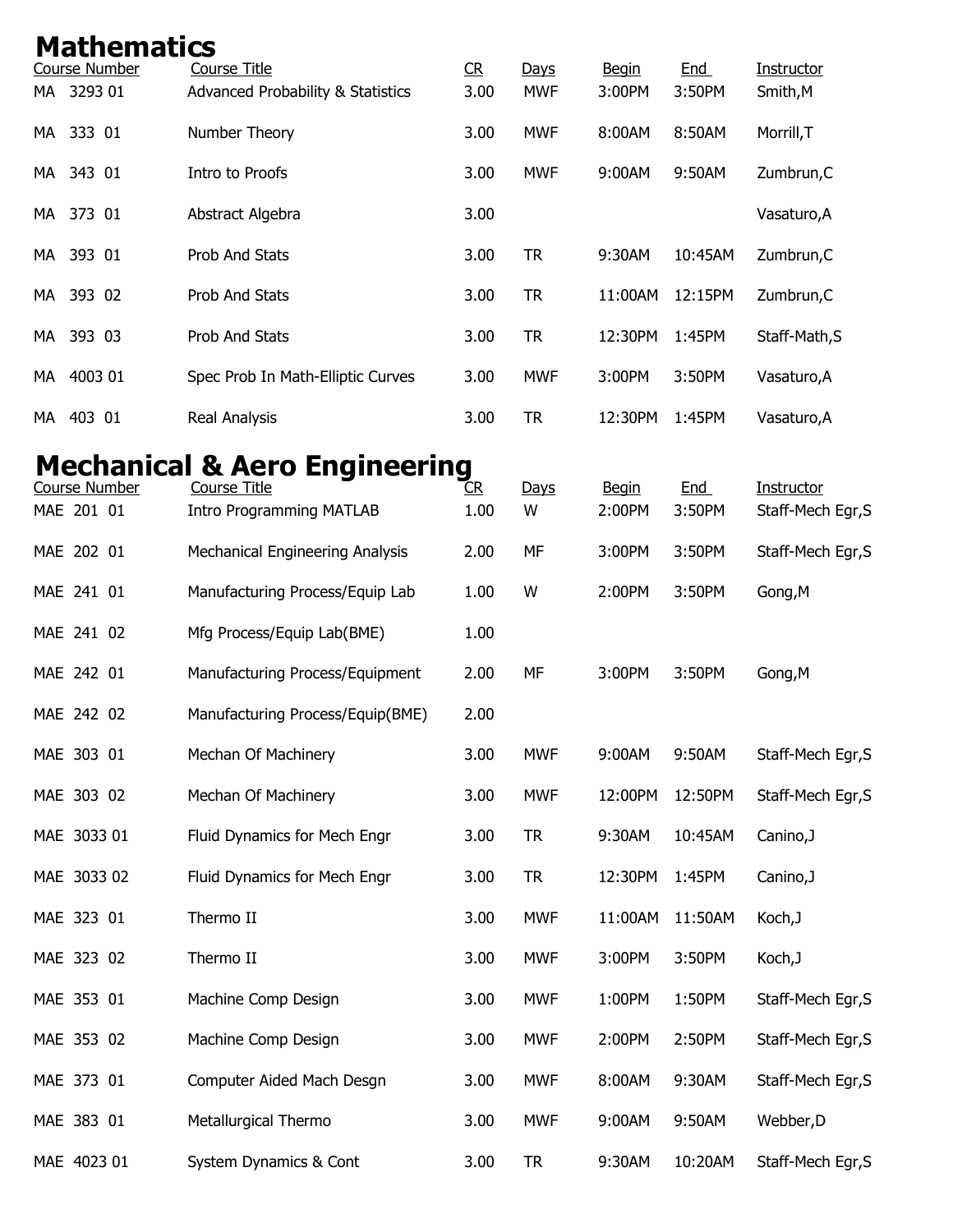## Mechanical & Aero Engineering

| <b>Course Number</b>                       | <b>Course Title</b>                    | R           | Days               | <b>Begin</b>           | End                  | <b>Instructor</b>               |
|--------------------------------------------|----------------------------------------|-------------|--------------------|------------------------|----------------------|---------------------------------|
| MAE 4023L01                                | Syst Dyn & Cntrls Lab                  | $\mathbf 0$ | Τ                  | 2:00PM                 | 3:50PM               | Staff-Mech Egr, S               |
| MAE 4053 01                                | Mech Design I                          | 3.00        | М                  | 7:00PM                 | 9:00PM               | Staff-Mech Egr, S               |
| MAE 4053 01                                | Mech Design I                          | 3.00        | <b>TR</b>          | 8:30AM                 | 9:20AM               | Staff-Mech Egr, S               |
| MAE 4053 02                                | Mech Design I                          | 3.00        | <b>TR</b>          | 8:30AM                 | 9:20AM               | Staff-Mech Egr, S               |
| MAE 4053 02                                | Mech Design I                          | 3.00        | М                  | 7:00PM                 | 9:00PM               | Staff-Mech Egr, S               |
| MAE 413 01                                 | Thermo Fluid Comp Des                  | 3.00        | <b>MWF</b>         | 12:00PM                | 12:50PM              | Canino, J                       |
| MAE 413 02                                 | Thermo Fluid Comp Des                  | 3.00        | <b>MWF</b>         | 1:00PM                 | 1:50PM               | Canino, J                       |
| MAE 4193 01                                | <b>Metal Casting</b>                   | 3.00        | MW                 | 11:00AM                | 11:50AM              | Webber, D                       |
| MAE 4193L01                                | Metal Casting Lab                      | $\pmb{0}$   | R                  | 2:00PM                 | 3:50PM               | Webber, D                       |
| MAE 443 01                                 | Egr Metallurgy                         | 3.00        | <b>TR</b>          | 9:30AM                 | 10:20AM              | Webber, D                       |
| MAE 443L 01                                | Egr Metallurgy-Lab                     | $\pmb{0}$   | $\top$             | 2:00PM                 | 3:50PM               | Webber, D                       |
| MAE 463 01                                 | Mech Measure Lab                       | 3.00        | WF                 | 2:00PM                 | 3:50PM               | Staff-Mech Egr, S               |
| MAE 463 02                                 | Mech Measure Lab                       | 3.00        | <b>TR</b>          | 2:00PM                 | 3:50PM               | Staff-Mech Egr, S               |
| MAE 463L 01                                | Mech Measure Lecture                   | $\pmb{0}$   | М                  | 2:00PM                 | 2:50PM               | Staff-Mech Egr, S               |
| MAE 463L 02                                | Mech Measure Lecture                   | $\pmb{0}$   | M                  | 3:00PM                 | 3:50PM               | Staff-Mech Egr, S               |
| MAE 473 01                                 | <b>Applied Aerodynamics</b>            | 3.00        | <b>MWF</b>         | 10:00AM                | 10:50AM              | Canino, J                       |
| MAE 483 01                                 | <b>Vehicle Structures</b>              | 3.00        | <b>TR</b>          | 11:00AM                | 12:15PM              | Chandrashekar, G                |
| <b>Management</b>                          |                                        |             |                    |                        |                      |                                 |
| Course Number<br>MGT 303 01                | <b>Course Title</b><br>Risk Management | R<br>3.00   | Days<br><b>MWF</b> | <b>Begin</b><br>1:00PM | <b>End</b><br>1:50PM | Instructor<br>Staff-Business, S |
| MGT 303 02                                 | Risk Management                        | 3.00        | <b>TR</b>          | 11:00AM                | 12:15PM              | Staff-Business, S               |
| MGT 303 OL1 OL                             | Risk Management                        | 3.00        |                    |                        |                      | Podgorski, B                    |
| 08/22/2022<br>10/15/2022<br>MGT 313 01     | Hum Resource Mgt                       | 3.00        | <b>MWF</b>         | 10:00AM                | 10:50AM              | Conley,L                        |
| MGT 313 OL1 OL<br>08/22/2022<br>10/15/2022 | Hum Resource Mgt                       | 3.00        |                    |                        |                      | George, S                       |
| MGT 323 01                                 | Leadership                             | 3.00        | <b>MWF</b>         | 1:00PM                 | 1:50PM               | Powell, D                       |
| MGT 323 02                                 | Leadership                             | 3.00        | <b>MWF</b>         | 12:00PM                | 12:50PM              | Powell, D                       |
| MGT 323 OL1 OL<br>08/22/2022<br>10/15/2022 | Leadership                             | 3.00        |                    |                        |                      | Heiden, B                       |
| MGT 333 OL2 OL<br>10/24/2022<br>12/17/2022 | Supervision                            | 3.00        |                    |                        |                      | DeLancey, A                     |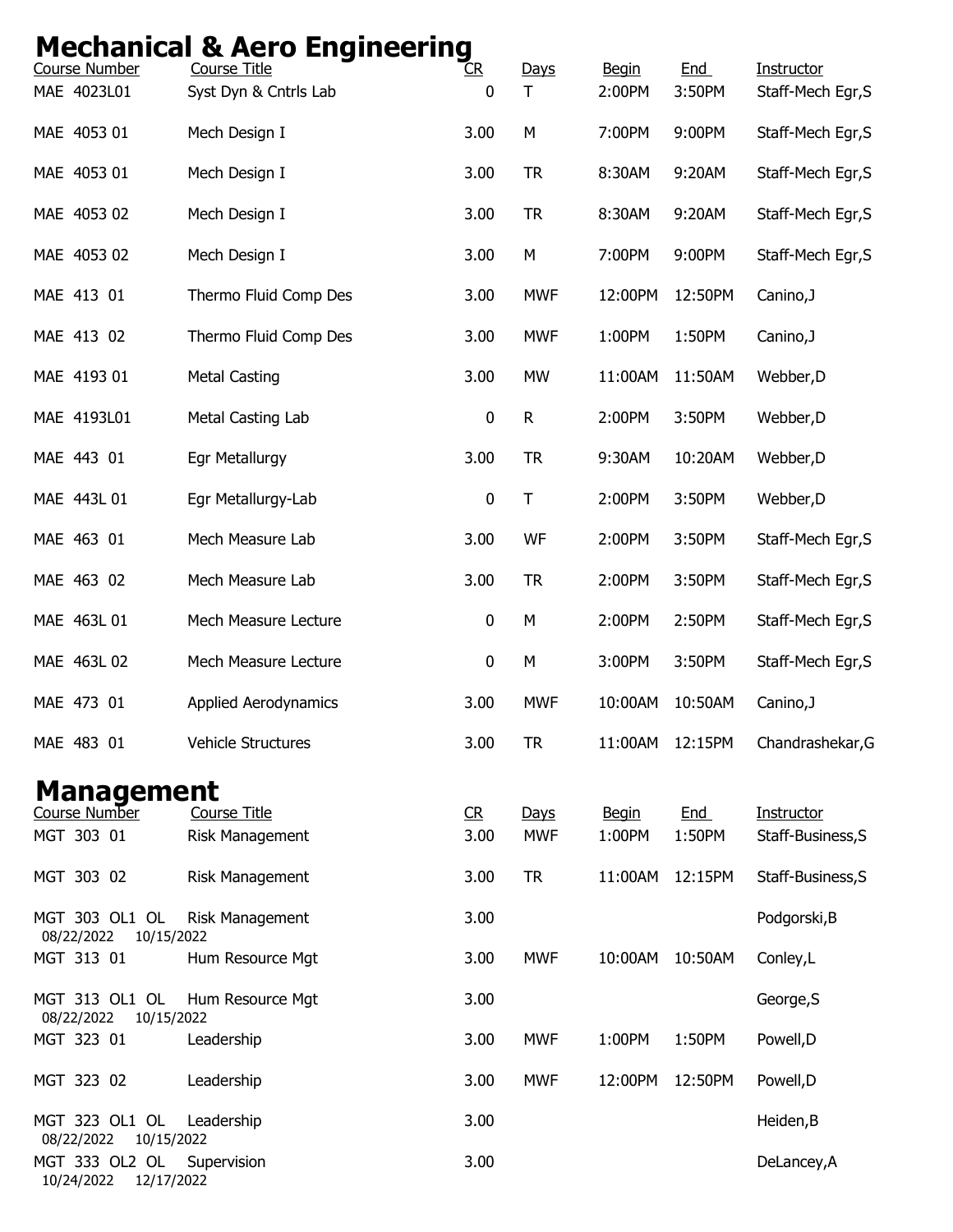| <b>Management</b><br>Course Number                       | <b>Course Title</b>                | C <sub>R</sub> |            |              | <b>End</b> |                        |
|----------------------------------------------------------|------------------------------------|----------------|------------|--------------|------------|------------------------|
| MGT 343 OL2 OL<br>10/24/2022<br>12/17/2022               | Human Resource Dev                 | 3.00           | Days       | <b>Begin</b> |            | Instructor<br>Downs, T |
| MGT 353 01                                               | <b>Designing Operations</b>        | 3.00           | <b>TR</b>  | 11:00AM      | 12:15PM    | Staff-Business, S      |
| MGT 353 02                                               | <b>Designing Operations</b>        | 3.00           | <b>TR</b>  | 12:30PM      | 1:45PM     | Staff-Business, S      |
| MGT 353 03                                               | <b>Designing Operations</b>        | 3.00           | <b>MWF</b> | 1:00PM       | 1:50PM     | Brooks, G              |
| MGT 353 OL2 OL<br>10/24/2022<br>12/17/2022               | <b>Designing Operations</b>        | 3.00           |            |              |            | Mathis, E              |
| MGT 363 01                                               | Organization Behav                 | 3.00           | <b>TR</b>  | 9:30AM       | 10:45AM    | Powell, D              |
| MGT 363 02                                               | Organization Behav                 | 3.00           | <b>TR</b>  | 11:00AM      | 12:15PM    | Powell, D              |
| MGT 363 03                                               | Organization Behav                 | 3.00           | <b>MWF</b> | 12:00PM      | 12:50PM    | Conley,L               |
| MGT 363 OL1 OL<br>08/22/2022<br>10/15/2022               | Organization Behav                 | 3.00           |            |              |            | Ewing, H               |
| MGT 373 01                                               | <b>Facility Management</b>         | 3.00           | <b>TR</b>  | 12:30PM      | 1:45PM     | Brooks, G              |
| MGT 373 OL1 OL<br>08/22/2022<br>10/15/2022               | <b>Facility Management</b>         | 3.00           |            |              |            | Speith, B              |
| MGT 383 01                                               | Princ Project Management           | 3.00           | <b>MWF</b> | 11:00AM      | 11:50AM    | Brooks, G              |
| MGT 383 OL2 OL<br>10/24/2022<br>12/17/2022               | Princ Project Management           | 3.00           |            |              |            | Heiden, B              |
| MGT 413 01                                               | Management Of Quality              | 3.00           | <b>MWF</b> | 9:00AM       | 9:50AM     | Conley,L               |
| MGT 413 OL2 OL<br>10/24/2022<br>12/17/2022               | Management Of Quality              | 3.00           |            |              |            | Stone,P                |
| MGT 453 01                                               | <b>Strategic Mgt</b>               | 3.00           | <b>TR</b>  | 12:30PM      | 1:45PM     | Conley,L               |
| MGT 453 02                                               | <b>Strategic Mgt</b>               | 3.00           | <b>TR</b>  | 12:30PM      | 1:45PM     | Shull, G               |
| MGT 453 OL2 OL<br>10/24/2022<br>12/17/2022               | 9                                  | 3.00           |            |              |            | Speith, B              |
| MGT 473 OL1 OL Capstone Bus Sim<br>08/22/2022 10/15/2022 |                                    | 3.00           |            |              |            | Barr, R                |
| MGT 483 OL2 OL<br>10/24/2022 12/17/2022                  | Capstone                           | 3.00           |            |              |            | Speith, B              |
| <b>Marketing</b>                                         |                                    |                |            |              |            |                        |
| Course Number                                            | Course Title                       | CR             | Days       | <b>Begin</b> | <b>End</b> | Instructor             |
| MK 203 01                                                | Marketing                          | 3.00           | <b>MWF</b> | 9:00AM       | 9:50AM     | Trusty, K              |
| MK 203 02                                                | Marketing                          | 3.00           | <b>MWF</b> | 12:00PM      | 12:50PM    | Trusty, K              |
| MK 203 03                                                | Marketing                          | 3.00           | <b>MWF</b> | 10:00AM      | 10:50AM    | Cooper,L               |
| MK 203 OL1 OL<br>08/22/2022<br>10/15/2022                | Marketing                          | 3.00           |            |              |            | Goggins, T             |
| MK 313 01                                                | Retail Mgt                         | 3.00           | <b>MWF</b> | 12:00PM      | 12:50PM    | Cooper, L              |
| MK 323 01                                                | Intergrated Marketing Communicatio | 3.00           | <b>MWF</b> | 9:00AM       | 9:50AM     | Snider, C              |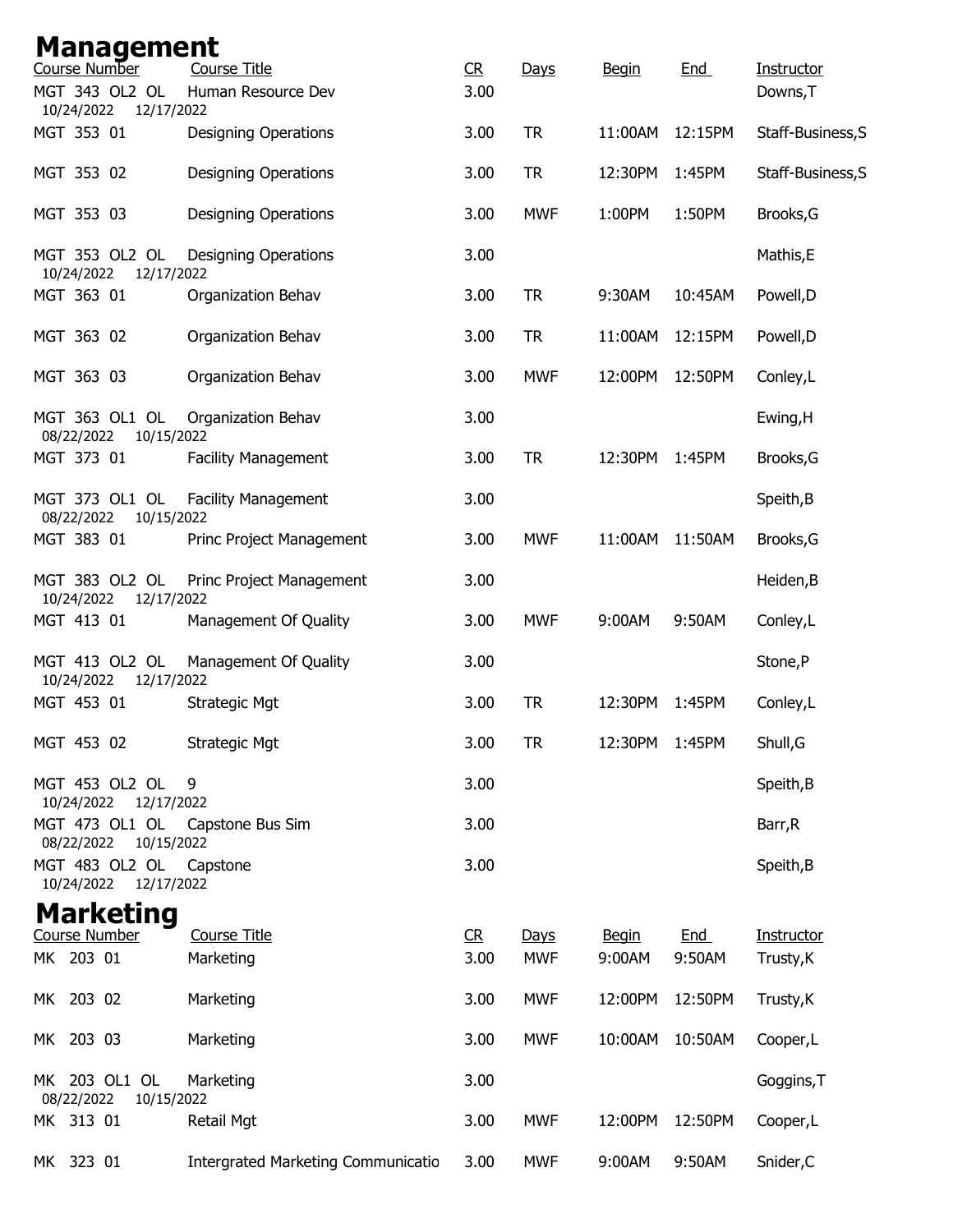| <b>Marketing</b><br>Course Number  | <b>Course Title</b>                                                    | R              | <b>Days</b> | <b>Begin</b>           | <b>End</b>           | <b>Instructor</b>               |
|------------------------------------|------------------------------------------------------------------------|----------------|-------------|------------------------|----------------------|---------------------------------|
| MK 363 01                          | Commerce & Consumer Behavior                                           | 3.00           | <b>TR</b>   | 9:30AM                 | 10:45AM              | Richard, D                      |
| MK 423 01                          | Professional Selling                                                   | 3.00           | <b>TR</b>   | 2:00PM                 | 3:15PM               | Snider, C                       |
| MK 423 OL2 OL<br>10/24/2022        | Professional Selling<br>12/17/2022                                     | 3.00           |             |                        |                      | Barr, R                         |
| MK 453 OL2 OL<br>10/24/2022        | Strategic Digital Mkt Cert<br>12/17/2022                               | 3.00           |             |                        |                      | Hulting, N                      |
| MK 463 01                          | Marketing Research                                                     | 3.00           | <b>MWF</b>  | 9:00AM                 | 9:50AM               | Richard, D                      |
| MK 473 01                          | <b>Digital Advertising</b>                                             | 3.00           | <b>MWF</b>  | 11:00AM                | 11:50AM              | Richard, D                      |
| MK 473 OL1 OL<br>08/22/2022        | Digital Advertising<br>10/15/2022                                      | 3.00           |             |                        |                      | Hulting, N                      |
|                                    | <b>Mechatronics &amp; Robotics Engr</b>                                |                |             |                        |                      |                                 |
| <b>Course Number</b><br>MRE 262 01 | <b>Course Title</b><br>Robotics Lab & Intr Prgrm Logic                 | R<br>2.00      | Days<br>T   | <b>Begin</b><br>2:00PM | <b>End</b><br>2:50PM | Instructor<br>Staff-Mech Egr, S |
| MRE 262 01                         | Robotics Lab & Intr Prgrm Logic                                        | 2.00           | W           | 2:00PM                 | 3:50PM               | Staff-Mech Egr, S               |
| Course Number                      | <b>Manufacturing Technology</b><br>Course Title                        | C <sub>R</sub> | Days        | <b>Begin</b>           | <b>End</b>           | Instructor                      |
| MT 113 OL1 OL<br>08/22/2022        | Manufacturing Processes & Materials<br>10/15/2022                      | 3.00           |             |                        |                      | Sharifi,A                       |
| MT 123 OL1 OL<br>08/22/2022        | Intro to AutoCad Design<br>10/15/2022                                  | 3.00           |             |                        |                      | Ahmed,Z                         |
| MT 253 OL1 OL<br>08/22/2022        | <b>Basic Dimensional Metrology</b><br>10/15/2022                       | 3.00           |             |                        |                      | Cooper, G                       |
| 313 OL2 OL<br>МT<br>10/24/2022     | Design for Manufacture & Assembly<br>12/17/2022                        | 3.00           |             |                        |                      | Ahmed,Z                         |
| MT 413 OL1 OL<br>08/22/2022        | Manuf Tech Capstone Proposal<br>10/15/2022                             | 3.00           |             |                        |                      | Cooper, G                       |
| MT 423 OL2 OL<br>10/24/2022        | Manuf Tech Capstone Project<br>12/17/2022                              | 3.00           |             |                        |                      | Cooper, G                       |
| <b>Music</b>                       |                                                                        |                |             |                        |                      |                                 |
| <b>Course Number</b>               | <b>Course Title</b>                                                    | C <sub>R</sub> | Days        | <u>Begin</u>           | <b>End</b>           | <b>Instructor</b>               |
| MUS 1010 01                        | Appl Study Mus/no Cred Voice<br>There is a \$700 fee for MUS 1010      | 0              |             |                        |                      | Staff, S                        |
| MUS 1010 02                        | Appl Study Mus/no Cred Woodwind<br>There is a \$700 fee for MUS 1010   | 0              |             |                        |                      | Staff, S                        |
| MUS 1010 03                        | Appl Study Mus/no Cred Brass<br>There is a \$700 fee for MUS 1010      | 0              |             |                        |                      | Staff, S                        |
| MUS 1010 04                        | Appl Study Mus/no Cred Percussion<br>There is a \$700 fee for MUS 1010 | 0              |             |                        |                      | Poole, H                        |
| MUS 1010 05                        | Appl Study Mus/no Cred String<br>There is a \$700 fee for MUS 1010     | 0              |             |                        |                      | Maurer, B                       |
| MUS 1010 06                        | Appl Study Mus/no Cred Piano<br>There is a \$700 fee for MUS 1010      | 0              |             |                        |                      | Poole, H                        |
| MUS 1010Z01                        | Applied Studies Music Voice<br>There is a \$350 fee for MUS 1010Z      | 0              |             |                        |                      | Staff, S                        |
| MUS 1010Z02                        | Applied Studies Music Woodwind<br>There is a \$350 fee for MUS 1010Z   | 0              |             |                        |                      | Staff, S                        |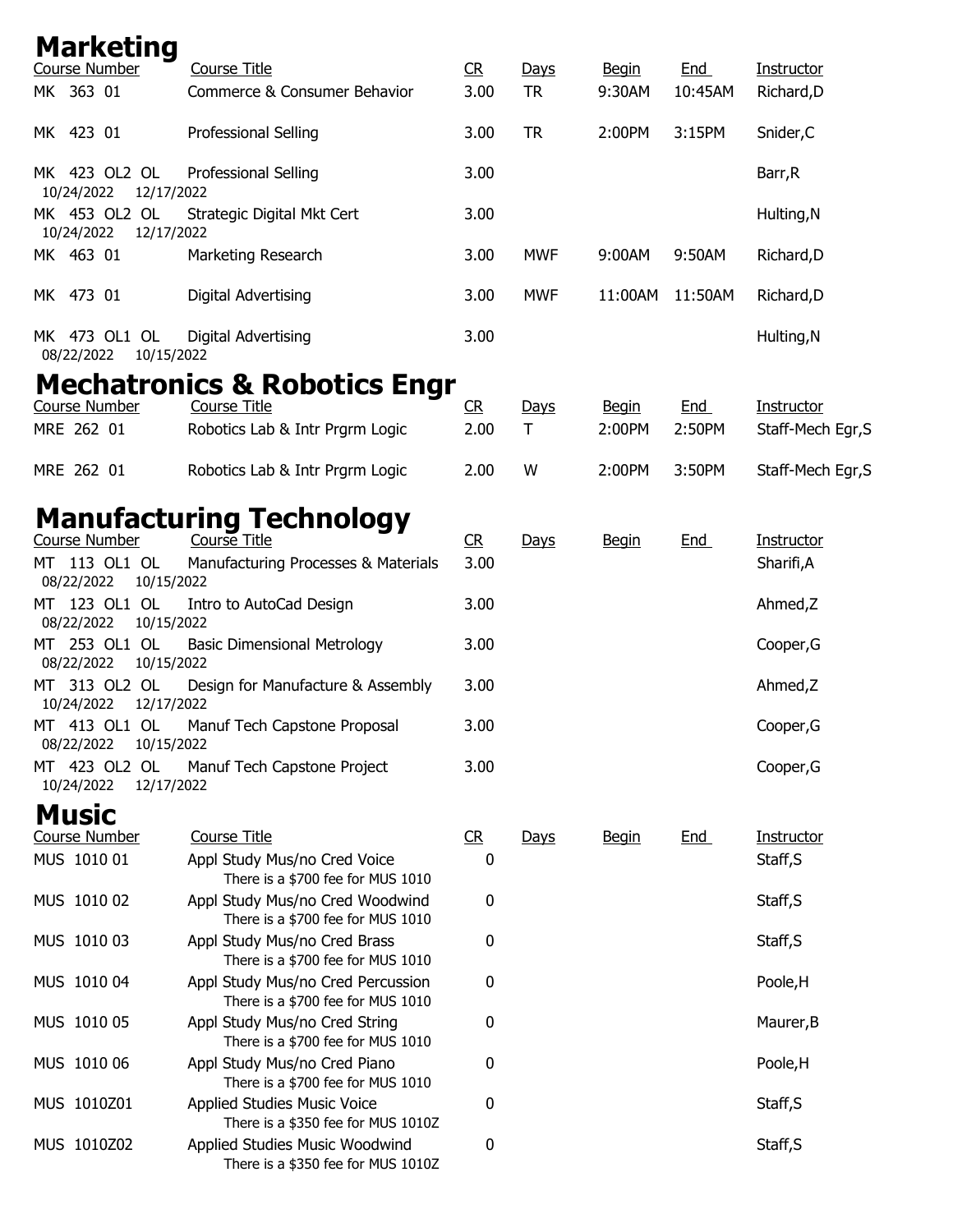| <b>Music</b>         |                                                                           |                |              |              |            |            |
|----------------------|---------------------------------------------------------------------------|----------------|--------------|--------------|------------|------------|
| <b>Course Number</b> | <b>Course Title</b>                                                       | C <sub>R</sub> | Days         | <b>Begin</b> | <u>End</u> | Instructor |
| MUS 1010Z03          | Applied Studies Music Brass<br>There is a \$350 fee for MUS 1010Z         | 0              |              |              |            | Staff, S   |
| MUS 1010Z04          | Applied Studies Music Percussion<br>There is a \$350 fee for MUS 1010Z    | 0              |              |              |            | Poole, H   |
| MUS 1010Z05          | <b>Applied Studies Music String</b><br>There is a \$350 fee for MUS 1010Z | 0              |              |              |            | Maurer, B  |
| MUS 1010Z06          | Applied Studies Music Piano<br>There is a \$350 fee for MUS 1010Z         | 0              |              |              |            | Poole, H   |
| MUS 1011 01          | Applied Studies In Music Voice<br>There is a \$700 fee for MUS 1011       | 1.00           |              |              |            | Staff, S   |
| MUS 1011 02          | Applied Studies In Music Woodwind<br>There is a \$700 fee for MUS 1011    | 1.00           |              |              |            | Staff, S   |
| MUS 1011 03          | Applied Studies In Music Brass<br>There is a \$700 fee for MUS 1011       | 1.00           |              |              |            | Staff, S   |
| MUS 1011 04          | Applied Studies In Music Percussion<br>There is a \$700 fee for MUS 1011  | 1.00           |              |              |            | Poole, H   |
| MUS 1011 05          | Applied Studies In Music String<br>There is a \$700 fee for MUS 1011      | 1.00           |              |              |            | Maurer, B  |
| MUS 1011 06          | Applied Studies In Music Piano<br>There is a \$700 fee for MUS 1011       | 1.00           |              |              |            | Poole, H   |
| MUS 1011Z01          | <b>Applied Studies Music Voice</b><br>There is a \$350 fee for MUS 1011Z  | 0.50           |              |              |            | Staff, S   |
| MUS 1011Z02          | Applied Studies Music Woodwind<br>There is a \$350 fee for MUS 1011Z      | 0.50           |              |              |            | Staff, S   |
| MUS 1011Z03          | <b>Applied Studies Music Brass</b><br>There is a \$350 fee for MUS 1011Z  | 0.50           |              |              |            | Staff, S   |
| MUS 1011Z04          | Applied Studies Music Percussion<br>There is a \$350 fee for MUS 1011Z    | 0.50           |              |              |            | Poole, H   |
| MUS 1011Z05          | Applied Studies Music String<br>There is a \$350 fee for MUS 1011Z        | 0.50           |              |              |            | Maurer, B  |
| MUS 1011Z06          | Applied Studies Music Piano<br>There is a \$350 fee for MUS 1011Z         | 0.50           |              |              |            | Poole, H   |
| MUS 112 01           | Piano Lab                                                                 | 2.00           | <b>MW</b>    | 12:00PM      | 12:50PM    | Poole, H   |
| MUS 113 01           | Music Theory I                                                            | 3.00           | <b>MWF</b>   | 1:00PM       | 1:50PM     | Poole, H   |
| MUS 1140 01          | Chamber Orchestra No Credit                                               | $\bf{0}$       | $\mathsf{R}$ | 7:00PM       | 8:30PM     | Kays, M    |
| MUS 1141 01          | Chamber Orchestra                                                         | 1.00           | R            | 7:00PM       | 8:30PM     | Kays, M    |
| MUS 1150 01          | Marching Band-No Credit                                                   | $\bf{0}$       | <b>MWF</b>   | 4:00PM       | 5:59PM     | Kays, M    |
| MUS 1151 01          | Marching Band                                                             | 1.00           | <b>MWF</b>   | 4:00PM       | 5:59PM     | Kays, M    |
| MUS 1170 01          | University Choir No Credit                                                | $\pmb{0}$      | <b>TR</b>    | 6:00PM       | 7:30PM     | North, G   |
| MUS 1171 01          | University Choir                                                          | 1.00           | <b>TR</b>    | 6:00PM       | 7:30PM     | North, G   |
| MUS 1180 01          | Jazz Band No Credit                                                       | $\pmb{0}$      | <b>TR</b>    | 4:30PM       | 5:45PM     | Derek, B   |
| MUS 1180 02          | Jazz Band -Advanced No Credit                                             | $\pmb{0}$      | <b>TR</b>    | 6:00PM       | 7:15PM     | Derek, B   |
| MUS 1181 01          | Jazz Band                                                                 | 1.00           | <b>TR</b>    | 4:30PM       | 5:45PM     | Derek, B   |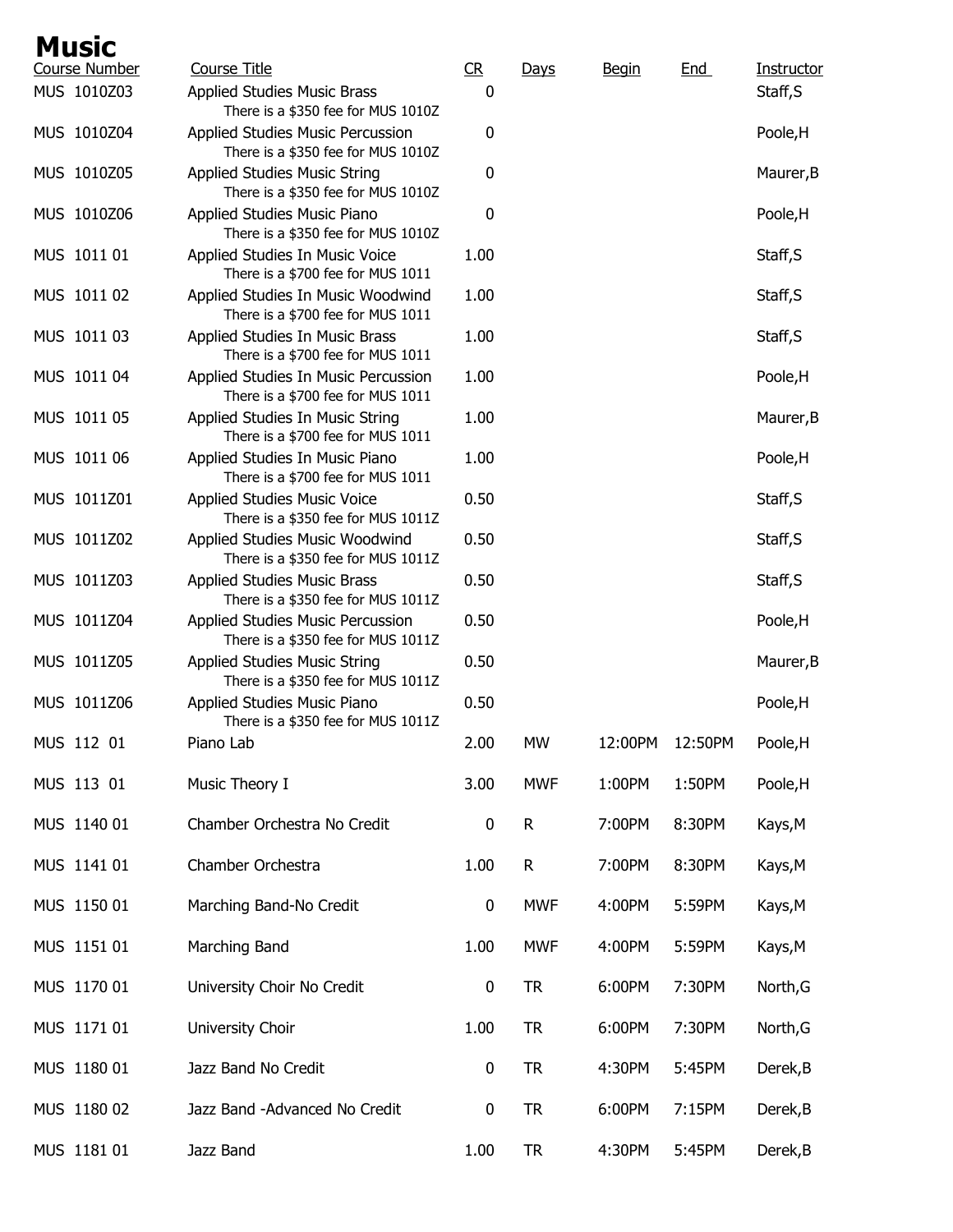|    | <b>Music</b><br><b>Course Number</b>       | <b>Course Title</b>                                 | C <sub>R</sub> | Days                      | <b>Begin</b>            | End                  | Instructor              |
|----|--------------------------------------------|-----------------------------------------------------|----------------|---------------------------|-------------------------|----------------------|-------------------------|
|    | MUS 1181 02                                | Jazz Band-Advanced                                  | 1.00           | <b>TR</b>                 | 6:00PM                  | 7:15PM               | Derek, B                |
|    | MUS 123 01                                 | Music History I                                     | 3.00           | <b>MWF</b>                | 2:30PM                  | 3:20PM               | Poole, H                |
|    | MUS 272 01                                 | <b>Music Appreciation</b>                           | 2.00           | <b>TR</b>                 | 3:30PM                  | 4:20PM               | North, G                |
|    |                                            | <b>Plastics Engineering Tech</b>                    |                |                           |                         |                      |                         |
|    | <b>Course Number</b><br>PET 223 01         | Course Title<br>Polymer Structures, Properties Apps | CR<br>3.00     | <b>Days</b><br><b>MWF</b> | <b>Begin</b><br>11:00AM | End<br>11:50AM       | Instructor<br>Luchini,F |
|    | PET 223 02                                 | Polymer Structures, Properties Apps                 | 3.00           | <b>MWF</b>                | 2:00PM                  | 2:50PM               | Luchini,F               |
|    | PET 353 01                                 | Thermo & Heat Transfer for Engr Ter                 | 3.00           | <b>TR</b>                 | 12:30PM                 | 1:45PM               | Finnerman, J            |
|    | PET 413 01                                 | Design for Additive Manufacturing                   | 3.00           | <b>MWF</b>                | 12:00PM                 | 12:50PM              | Luchini,F               |
|    | <b>Physics</b>                             |                                                     |                |                           |                         |                      |                         |
|    | Course Number<br>PH 154 01                 | Course Title<br>College Physics I                   | CR<br>4.00     | <b>Days</b><br><b>MWF</b> | <b>Begin</b><br>1:00PM  | <b>End</b><br>1:50PM | Instructor<br>Neyer, C  |
|    |                                            |                                                     |                |                           |                         |                      |                         |
| PH | 154 02                                     | College Physics I                                   | 4.00           | <b>TR</b>                 | 9:30AM                  | 10:45AM              | Keefer, C               |
| PH | 154 03                                     | College Physics I                                   | 4.00           | <b>MWF</b>                | 10:00AM                 | 10:50AM              | Precht, K               |
|    | PH 154 OL1 OL<br>08/22/2022<br>10/15/2022  | College Physics I                                   | 4.00           |                           |                         |                      | Markham, B              |
|    | PH 154 OL2 OL<br>10/24/2022<br>12/17/2022  | College Physics I                                   | 4.00           |                           |                         |                      | Taylor, L               |
| PH | 154L 01                                    | College Physics I Lab                               | 0              | Τ                         | 11:00AM                 | 12:50PM              | McBride, O              |
| PH | 154L 02                                    | College Physics I Lab                               | $\pmb{0}$      | Τ                         | 2:00PM                  | 3:50PM               | McBride, O              |
|    | PH 154L 03                                 | College Physics I Lab                               | $\pmb{0}$      | Τ                         | 4:00PM                  | 5:50PM               | Staff, S                |
|    | PH 154L 04                                 | College Physics I Lab                               | $\pmb{0}$      | W                         | 11:00AM                 | 12:50PM              | McBride, O              |
|    | PH 154L 05                                 | College Physics I Lab                               | $\pmb{0}$      | W                         | 2:00PM                  | 3:50PM               | McBride, O              |
|    | PH 154L OL1 OL<br>08/22/2022<br>10/15/2022 | College Physics I Lab                               | $\pmb{0}$      |                           |                         |                      | Markham, B              |
|    | PH 154L OL2 OL<br>10/24/2022<br>12/17/2022 | College Physics I Lab                               | 0              |                           |                         |                      | Taylor, L               |
|    | PH 164 01                                  | College Physics II                                  | 4.00           | <b>MWF</b>                | 9:00AM                  | 9:50AM               | Keefer, C               |
|    | PH 164 OL2 OL<br>10/24/2022<br>12/17/2022  | College Physics II                                  | 4.00           |                           |                         |                      | Markham, B              |
|    | PH 164L 01                                 | College Physics II Lab                              | $\pmb{0}$      | $\sf T$                   | 2:00PM                  | 3:50PM               | Keefer, C               |
|    | PH 164L OL2 OL<br>10/24/2022<br>12/17/2022 | College Physics II Lab                              | $\pmb{0}$      |                           |                         |                      | Markham, B              |
|    | PH 224 01                                  | University Physics I                                | 4.00           | <b>MWF</b>                | 12:00PM                 | 12:50PM              | Keefer, C               |
|    | PH 224 02                                  | University Physics I                                | 4.00           | <b>TR</b>                 | 12:30PM                 | 1:45PM               | Keefer, C               |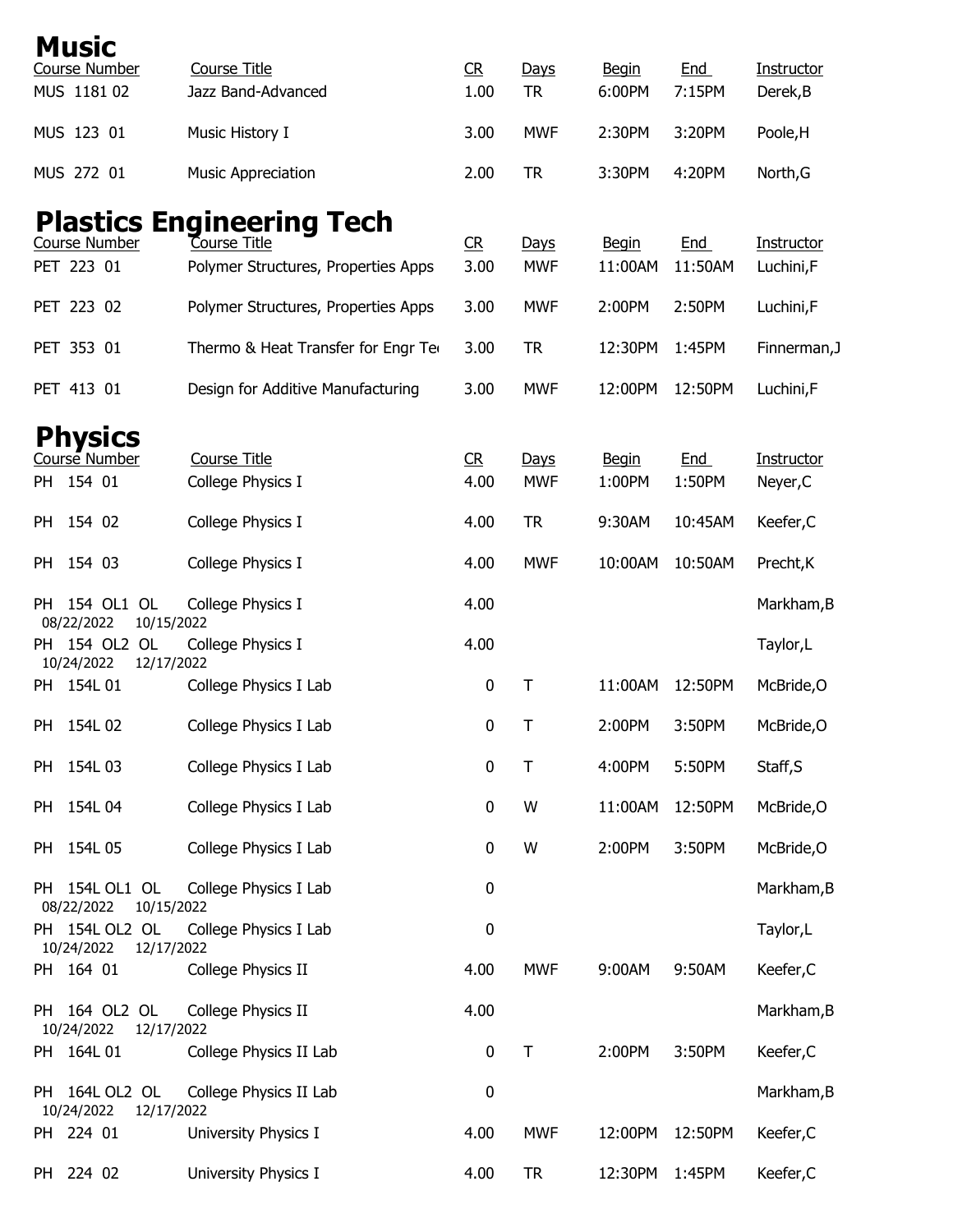| <b>Physics</b>                              |                                          |                |              |                        |                       |                          |
|---------------------------------------------|------------------------------------------|----------------|--------------|------------------------|-----------------------|--------------------------|
| Course Number<br>224L 01<br>PH              | Course Title<br>University Physics I Lab | CR<br>0        | Days<br>T    | <b>Begin</b><br>9:00AM | <b>End</b><br>10:50AM | Instructor<br>Raymond, J |
|                                             |                                          |                |              |                        |                       |                          |
| 224L 02<br>PH                               | University Physics I Lab                 | 0              | W            | 9:00AM                 | 10:50AM               | McBride, O               |
| 224L 03<br>PH                               | University Physics I Lab                 | 0              | $\mathsf{R}$ | 12:00PM                | 2:00PM                | Raymond, J               |
| 234 01<br>PH                                | University Physics II                    | 4.00           | <b>MWF</b>   | 10:00AM                | 10:50AM               | Neyer, C                 |
| 234 02<br>PH                                | University Physics II                    | 4.00           | <b>MWF</b>   | 9:00AM                 | 9:50AM                | Precht, K                |
| 234 03<br>PH                                | University Physics II                    | 4.00           | <b>TR</b>    | 8:00AM                 | 9:15AM                | Neyer, C                 |
| 234 04<br>PH                                | University Physics II                    | 4.00           | <b>TR</b>    | 12:30PM                | 1:45PM                | Neyer, C                 |
| 234L 01<br>PH                               | University Physics II Lab                | $\pmb{0}$      | $\mathsf T$  | 9:00AM                 | 10:50AM               | McBride, O               |
| 234L 02<br>PH                               | University Physics II Lab                | 0              | W            | 11:00AM                | 12:50PM               | Staff, S                 |
| 234L 03<br>PH                               | University Physics II Lab                | 0              | W            | 2:00PM                 | 3:50PM                | Staff, S                 |
| 234L 04<br>PH                               | University Physics II Lab                | 0              | $\mathsf{R}$ | 9:00AM                 | 10:50AM               | McBride, O               |
| 234L 05<br>PH                               | University Physics II Lab                | $\pmb{0}$      | $\mathsf{R}$ | 11:00AM                | 12:50PM               | McBride, O               |
| 234L 06<br>PH                               | University Physics II Lab                | 0              | $\mathsf{R}$ | 2:00PM                 | 3:50PM                | McBride, O               |
| 234L 07<br>PH                               | University Physics II Lab                | $\pmb{0}$      | F            | 11:00AM                | 12:50PM               | Staff, S                 |
| <b>Philosophy</b>                           |                                          |                |              |                        |                       |                          |
| Course Number                               | <b>Course Title</b>                      | R              | Days         | <u>Begin</u>           | <u>End</u>            | Instructor               |
| PHL 203 OL1 OL<br>08/22/2022<br>10/15/2022  | Intro To Philosophy                      | 3.00           |              |                        |                       | Clem, R                  |
| PHL 203 OL2 OL<br>10/24/2022<br>12/17/2022  | Intro To Philosophy                      | 3.00           |              |                        |                       | Clem, R                  |
| PHL 213 OL2 OL<br>10/24/2022<br>12/17/2022  | Theories & Phil Social Innovation        | 3.00           |              |                        |                       | Trusty, K                |
| PHL 313 201 OL<br>08/22/2022<br>10/15/2022  | <b>Ethics</b>                            | 3.00           |              |                        |                       | Hamilton, J              |
| PHL 313 OL1 OL<br>08/22/2022<br>10/15/2022  | <b>Ethics</b>                            | 3.00           |              |                        |                       | Hamilton, J              |
| PHL 313 OL2 OL<br>10/24/2022<br>12/17/2022  | <b>Ethics</b>                            | 3.00           |              |                        |                       | Hamilton, J              |
| PHL 323 OL2 OL<br>10/24/2022<br>12/17/2022  | Phil Of Religion                         | 3.00           |              |                        |                       | Clem, R                  |
| <b>Political Science</b>                    |                                          |                |              |                        |                       |                          |
| <b>Course Number</b>                        | <b>Course Title</b>                      | C <sub>R</sub> | <u>Days</u>  | <b>Begin</b>           | <u>End</u>            | Instructor               |
| POLS 113 01                                 | Intro to Government                      | 3.00           | <b>MWF</b>   | 8:00AM                 | 8:50AM                | Goddard, E               |
| POLS 113 02                                 | Intro to Government                      | 3.00           | <b>TR</b>    | 12:30PM                | 1:45PM                | Sutton, M                |
| POLS 113 03                                 | Intro to Government                      | 3.00           | <b>TR</b>    | 2:00PM                 | 3:15PM                | Sutton, M                |
| POLS 113 OL1 OL<br>08/22/2022<br>10/15/2022 | Intro to Government                      | 3.00           |              |                        |                       | Doolin, R                |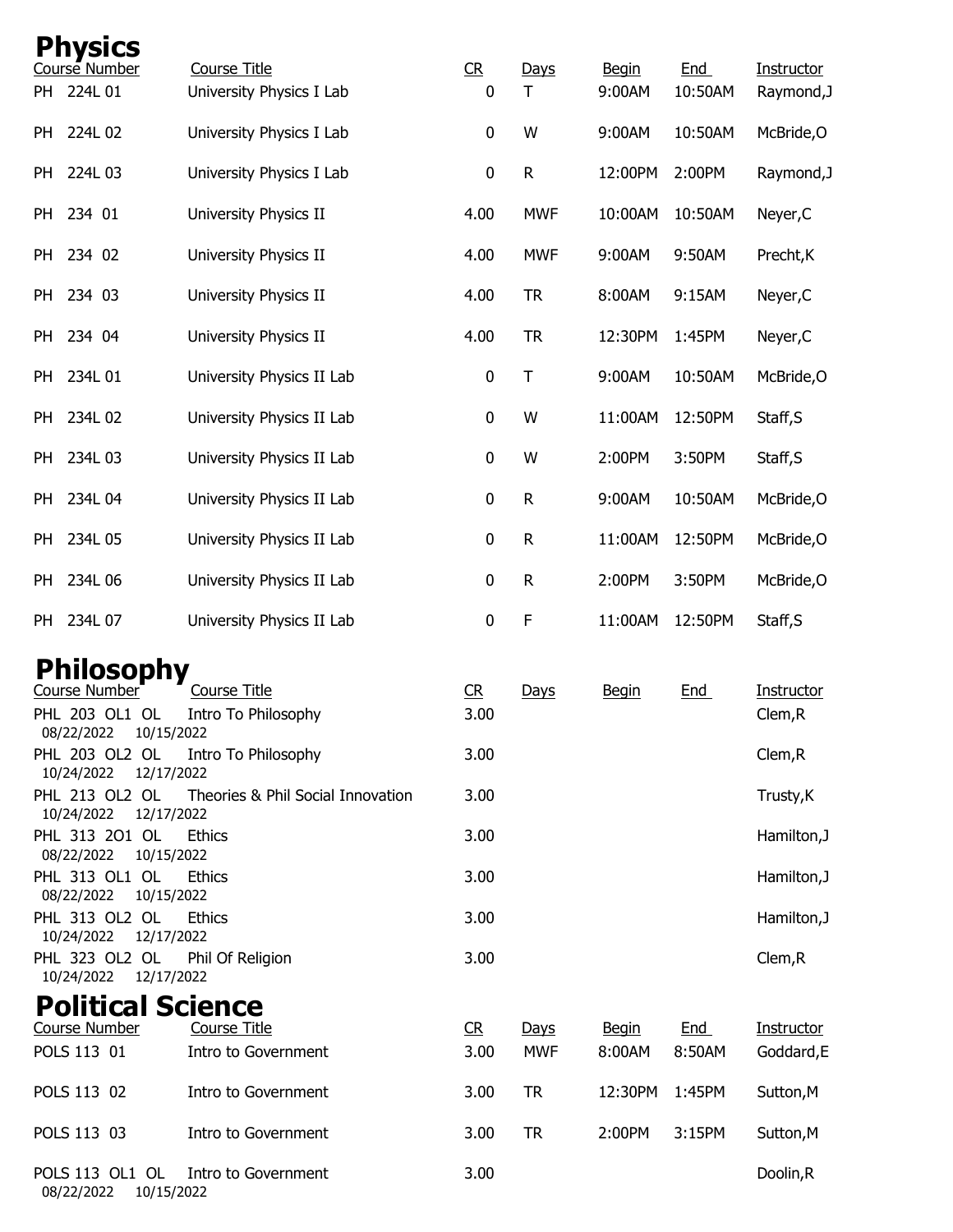| <b>Political Science</b><br>Course Number   | <b>Course Title</b>                | C <sub>R</sub> | Days       | <b>Begin</b>   | End        | Instructor        |
|---------------------------------------------|------------------------------------|----------------|------------|----------------|------------|-------------------|
| POLS 323 01                                 | The Contemporary World             | 3.00           | <b>TR</b>  | 2:00PM         | 3:15PM     | Biegas, M         |
| POLS 333 OL2 OL<br>10/24/2022<br>12/17/2022 | State & Local Government           | 3.00           |            |                |            | Schweitzer, R     |
| POLS 403 01                                 | American Constitutional Developmen | 3.00           | <b>TR</b>  | 9:30AM         | 10:45AM    | Hess, M           |
| POLS 403 OL1 OL<br>08/22/2022<br>10/15/2022 | American Constitutional Developmen | 3.00           |            |                |            | Babcock, D        |
| POLS 403 OL2 OL<br>10/24/2022<br>12/17/2022 | American Constitutional Developmen | 3.00           |            |                |            | Felton, C         |
| <b>Psychology</b>                           |                                    |                |            |                |            |                   |
| Course Number                               | <b>Course Title</b>                | CR             | Days       | <b>Begin</b>   | <b>End</b> | <b>Instructor</b> |
| PSY 113 01                                  | Prin Of Psychology                 | 3.00           | <b>MWF</b> | 12:00PM        | 12:50PM    | Blaz, M           |
| PSY 113 02                                  | Prin Of Psychology                 | 3.00           | <b>MWF</b> | 9:00AM         | 9:50AM     | Wright, K         |
| PSY 113 04                                  | Prin Of Psychology                 | 3.00           | <b>MWF</b> | 11:00AM        | 11:50AM    | Lo, R             |
| PSY 113 06                                  | Prin Of Psychology                 | 3.00           | <b>TR</b>  | 11:00AM        | 12:15PM    | Wyse, D           |
| PSY 113 07                                  | Prin Of Psychology                 | 3.00           | <b>TR</b>  | 12:30PM        | 1:45PM     | Wyse, D           |
| PSY 113 08                                  | Prin Of Psychology                 | 3.00           | <b>TR</b>  | 11:00AM        | 12:15PM    | Lo, R             |
| PSY 113 OL1 OL<br>08/22/2022<br>10/15/2022  | Prin Of Psychology                 | 3.00           |            |                |            | Bergman, K        |
| PSY 113 OL2 OL<br>10/24/2022<br>12/17/2022  | Prin Of Psychology                 | 3.00           |            |                |            | Lafferty, K       |
| PSY 3013 01                                 | Health Psychoogy                   | 3.00           | <b>MWF</b> | 1:00PM         | 1:50PM     | Wyse, D           |
| PSY 3023 01                                 | Cross-Cultural Psychology          | 3.00           | <b>TR</b>  | 12:30PM        | 1:45PM     | Lo, R             |
| PSY 303 01                                  | Research Methods In Psych          | 3.00           | <b>MWF</b> | 10:00AM        | 10:50AM    | Lo, R             |
| PSY 303 OL1 OL<br>08/22/2022<br>10/15/2022  | Research Methods In Psych          | 3.00           |            |                |            | Schmitz, S        |
| PSY 313 OL1 OL<br>10/15/2022<br>08/22/2022  | Topics In Psych                    | 3.00           |            |                |            | Schmitz, S        |
| PSY 323 01                                  | Abnormal Psychology                | 3.00           | <b>TR</b>  | 12:30PM 1:45PM |            | Blaz, M           |
| PSY 333 202 OL                              | Psych Of Personality               | 3.00           |            |                |            | Schwan,E          |
| 12/17/2022<br>10/24/2022<br>PSY 333 OL2 OL  | Psych Of Personality               | 3.00           |            |                |            | Schwan,E          |
| 10/24/2022<br>12/17/2022<br>PSY 343 01      | Social Psychology                  | 3.00           | <b>TR</b>  | 9:30AM         | 10:45AM    | Blaz, M           |
| PSY 353 OL2 OL<br>10/24/2022<br>12/17/2022  | Child & Adolescent Psych           | 3.00           |            |                |            | Bergman, K        |
| PSY 363 01                                  | Human Behavior & Counseling        | 3.00           | <b>MWF</b> | 10:00AM        | 10:50AM    | Wright, K         |
| PSY 363 02                                  | Human Behavior & Counseling        | 3.00           | <b>MWF</b> | 12:00PM        | 12:50PM    | Wright, K         |
| PSY 363 OL1 OL<br>08/22/2022<br>10/15/2022  | Human Behavior & Counseling        | 3.00           |            |                |            | Kachur, D         |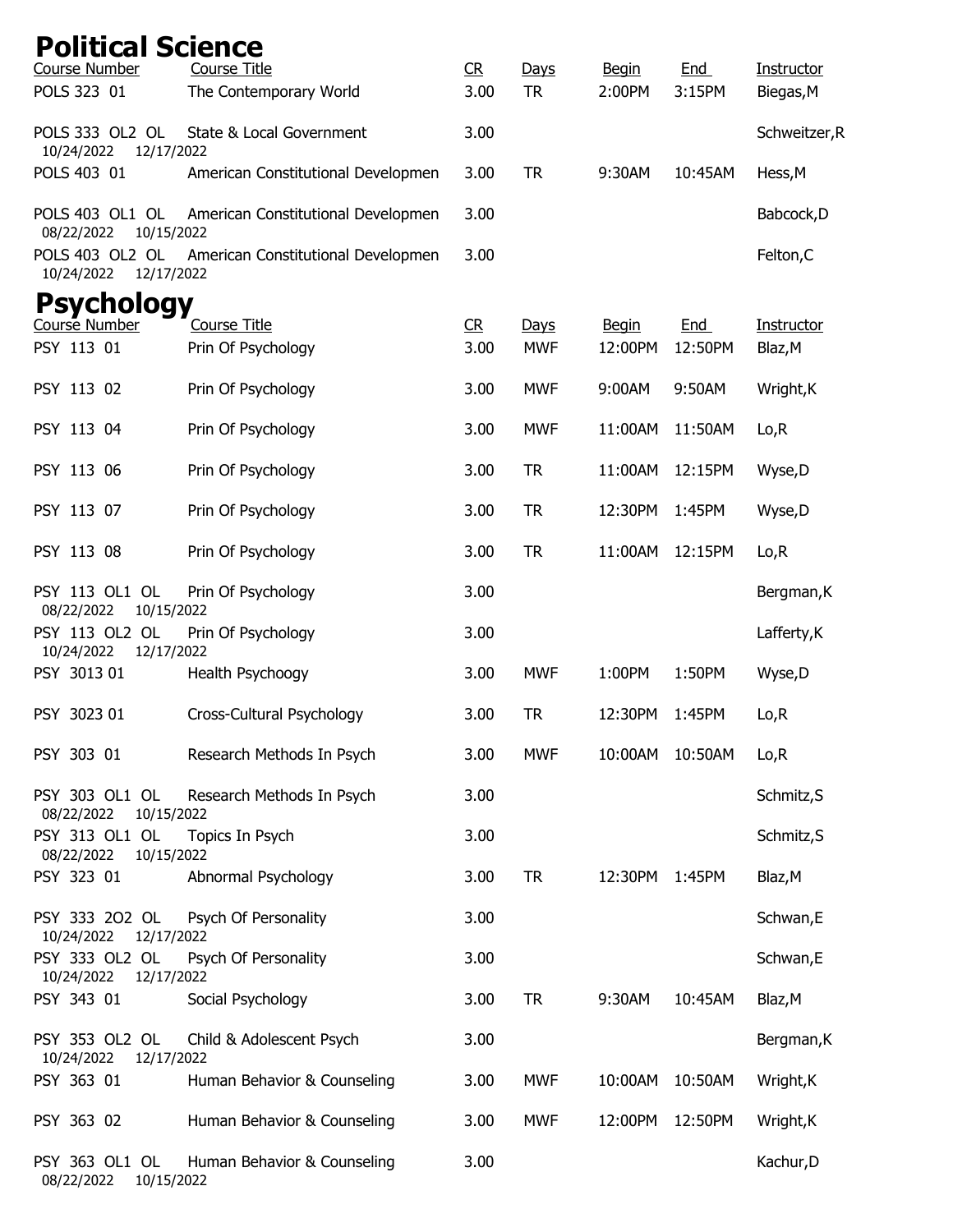|            | <b>Psychology</b><br>Course Number   | <b>Course Title</b>                            | R         | Days       | <b>Begin</b> | End        | Instructor              |
|------------|--------------------------------------|------------------------------------------------|-----------|------------|--------------|------------|-------------------------|
| PSY 383 01 |                                      | Forensic Psychology                            | 3.00      | <b>TR</b>  | 2:00PM       | 3:15PM     | Talbot, S               |
| 08/22/2022 | PSY 403 OL1 OL<br>10/15/2022         | Human Sexuality                                | 3.00      |            |              |            | Felton, C               |
| PSY 413 01 |                                      | Psych Of Addiction                             | 3.00      | <b>TR</b>  | 11:00AM      | 12:15PM    | Wright, K               |
| 08/22/2022 | PSY 423 OL1 OL<br>10/15/2022         | Counseling Theory & Prac                       | 3.00      |            |              |            | Pranger, J              |
| 10/24/2022 | PSY 433 OL2 OL<br>12/17/2022         | Issues Substance Abuse Family Sys              | 3.00      |            |              |            | Pranger, J              |
| PSY 453 01 |                                      | Clinical Intern I                              | 3.00      |            |              |            | Wright, K               |
| PSY 463 01 |                                      | Clinical Internship II                         | 3.00      |            |              |            | Wright, K               |
| PSY 473 01 |                                      | Psychology Capstone Demonstratior              | 3.00      |            |              |            | Wright, K               |
| 10/24/2022 | PSY 473 OL2 OL<br>12/17/2022         | Psychology Capstone Demonstratior              | 3.00      |            |              |            | Schwan, E               |
| 08/22/2022 | PSY 483 OL1 OL<br>10/15/2022         | Counseling Issues Substance Abuse              | 3.00      |            |              |            | Schwan,E                |
|            | <b>Study Abroad</b><br>Course Number | Course Title                                   | CR        | Days       | <b>Begin</b> | <b>End</b> | Instructor              |
| SA 2012 01 |                                      | Study Abroad Experience                        | 12.00     |            |              |            | Kazi, H                 |
|            | Science                              |                                                |           |            |              |            |                         |
| SCI 412 01 | <b>Course Number</b>                 | <b>Course Title</b><br>Senior Research Seminar | R<br>2.00 | Days       | <b>Begin</b> | <b>End</b> | Instructor<br>Drerup, S |
| SCI 434 01 |                                      | Science Internship                             | 4.00      |            |              |            | Glowinski, A            |
|            |                                      | <b>Software Engineering</b>                    |           |            |              |            |                         |
|            | <b>Course Number</b>                 | Course Title                                   | R         | Days       | <b>Begin</b> | <u>End</u> | <b>Instructor</b>       |
| SE 353 01  |                                      | Software Engineering                           | 3.00      | <b>TR</b>  | 12:30PM      | 1:45PM     | Khadka, M               |
|            |                                      | <b>Social Innovation</b>                       |           |            |              |            |                         |
|            | Course Number                        | Course Title                                   | R         | Days       | <b>Begin</b> | <b>End</b> | <b>Instructor</b>       |
| 10/24/2022 | SI 213 OL2 OL<br>12/17/2022          | Theories & Phil Social Innovation              | 3.00      |            |              |            | Trusty, K               |
| 08/22/2022 | SI 403 OL1 OL<br>10/15/2022          | Social Innovation Practicum                    | 3.00      |            |              |            | Trusty, K               |
|            |                                      | <b>Sport Management</b>                        |           |            |              |            |                         |
|            | Course Number                        | Course Title                                   | R         | Days       | <b>Begin</b> | <b>End</b> | Instructor              |
| SM 133 01  |                                      | Contemporary Issues in Sport                   | 3.00      | <b>TR</b>  | 8:00AM       | 9:15AM     | Staff-Business, S       |
| SM 133 02  |                                      | Contemporary Issues in Sport                   | 3.00      | <b>TR</b>  | 9:30AM       | 10:45AM    | Podgorski, B            |
| SM 313 01  |                                      | Princ Sport/Rec Mgt                            | 3.00      | <b>MWF</b> | 11:00AM      | 11:50AM    | Podgorski, B            |
| SM 333 01  |                                      | Sports Law & Ethics                            | 3.00      | <b>MWF</b> | 1:00PM       | 1:50PM     | Podgorski, B            |
| SM 393 01  |                                      | Sport Psychology                               | 3.00      | <b>MWF</b> | 11:00AM      | 11:50AM    | Wyse, D                 |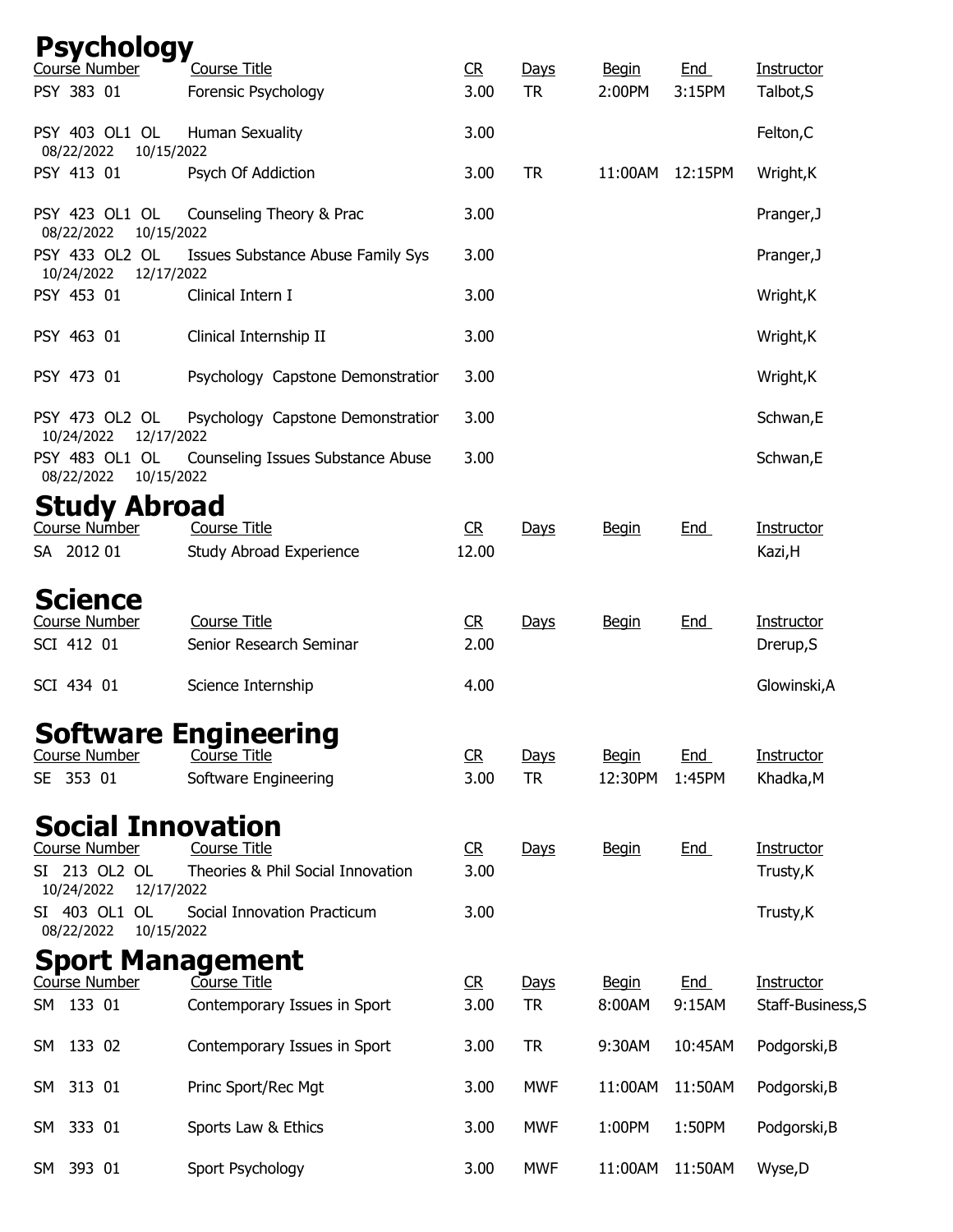|                                               | <b>Sport Management</b><br>Course Number<br>Course Title<br>C <sub>R</sub><br>End<br>Instructor<br>Days<br><b>Begin</b> |                        |                   |                         |                       |                        |  |  |  |  |  |
|-----------------------------------------------|-------------------------------------------------------------------------------------------------------------------------|------------------------|-------------------|-------------------------|-----------------------|------------------------|--|--|--|--|--|
| 393 02<br>SM                                  | Sport Psychology                                                                                                        | 3.00                   | <b>MWF</b>        | 9:00AM                  | 9:50AM                | Powell, D              |  |  |  |  |  |
| 423 01<br>SM                                  | Capstone in Sport Management                                                                                            | 3.00                   | <b>TR</b>         | 2:00PM                  | 3:15PM                | Podgorski, B           |  |  |  |  |  |
| <b>Sociology</b><br>Course Number             | <b>Course Title</b>                                                                                                     | C <sub>R</sub>         | Days              | <b>Begin</b>            | <u>End</u>            | <b>Instructor</b>      |  |  |  |  |  |
| SOC 103 02                                    | Prin Of Sociology                                                                                                       | 3.00                   | <b>MWF</b>        | 12:00PM                 | 12:50PM               | Biegas, M              |  |  |  |  |  |
| SOC 103 OL2 OL<br>10/24/2022<br>12/17/2022    | Prin Of Sociology                                                                                                       | 3.00                   |                   |                         |                       | Kachur, D              |  |  |  |  |  |
| SOC 323 01                                    | The Family                                                                                                              | 3.00                   | <b>MWF</b>        | 12:00PM                 | 12:50PM               | Wyse,D                 |  |  |  |  |  |
| SOC 323 OL2 OL<br>10/24/2022<br>12/17/2022    | The Family                                                                                                              | 3.00                   |                   |                         |                       | Schmitz, S             |  |  |  |  |  |
| SOC 343 01                                    | Social Psychology                                                                                                       | 3.00                   | <b>TR</b>         | 9:30AM                  | 10:45AM               | Blaz, M                |  |  |  |  |  |
| SOC 363 01                                    | Human Behavior & Counseling                                                                                             | 3.00                   | <b>MWF</b>        | 10:00AM                 | 10:50AM               | Wright, K              |  |  |  |  |  |
| SOC 363 02                                    | Human Behavior & Counseling                                                                                             | 3.00                   | <b>MWF</b>        | 12:00PM                 | 12:50PM               | Wright, K              |  |  |  |  |  |
| Speech                                        |                                                                                                                         |                        |                   |                         |                       |                        |  |  |  |  |  |
| Course Number<br>203 01<br><b>SP</b>          | <b>Course Title</b><br><b>Effective Speaking</b>                                                                        | C <sub>R</sub><br>3.00 | Days<br><b>TR</b> | <b>Begin</b><br>9:30AM  | <u>End</u><br>10:45AM | Instructor<br>Homan, L |  |  |  |  |  |
| 203 02<br><b>SP</b>                           | <b>Effective Speaking</b>                                                                                               | 3.00                   | <b>TR</b>         | 2:00PM                  | 3:15PM                | Homan,L                |  |  |  |  |  |
| 203 03<br><b>SP</b>                           | <b>Effective Speaking</b>                                                                                               | 3.00                   | <b>TR</b>         | 11:00AM                 | 12:15PM               | Homan,L                |  |  |  |  |  |
| <b>SP</b><br>203 04                           | <b>Effective Speaking</b>                                                                                               | 3.00                   | <b>TR</b>         | 12:30PM                 | 1:45PM                | Heisler, K             |  |  |  |  |  |
| 203 05<br><b>SP</b>                           | <b>Effective Speaking</b>                                                                                               | 3.00                   | <b>TR</b>         | 8:00AM                  | 9:15AM                | Homan,L                |  |  |  |  |  |
| 203 06<br><b>SP</b>                           | <b>Effective Speaking</b>                                                                                               | 3.00                   | <b>MWF</b>        | 11:00AM                 | 11:50AM               | Oliver, M              |  |  |  |  |  |
| <b>SP</b><br>203 07                           | <b>Effective Speaking</b>                                                                                               | 3.00                   | <b>MWF</b>        | 12:00PM                 | 12:50PM               | Oliver, M              |  |  |  |  |  |
| 203 08<br><b>SP</b>                           | <b>Effective Speaking</b>                                                                                               | 3.00                   | <b>MWF</b>        | 1:00PM                  | 1:50PM                | Oliver, M              |  |  |  |  |  |
| 203 09<br><b>SP</b>                           | <b>Effective Speaking</b>                                                                                               | 3.00                   | <b>MWF</b>        | 2:00PM                  | 2:50PM                | Oliver, M              |  |  |  |  |  |
| SP 203 201 OL<br>08/22/2022<br>10/15/2022     | <b>Effective Speaking</b>                                                                                               | 3.00                   |                   |                         |                       | Pence, M               |  |  |  |  |  |
| SP 203 202 OL<br>10/24/2022<br>12/17/2022     | <b>Effective Speaking</b>                                                                                               | 3.00                   |                   |                         |                       | Pence, M               |  |  |  |  |  |
| SP 203 OL1 OL<br>08/22/2022<br>10/15/2022     | <b>Effective Speaking</b>                                                                                               | 3.00                   |                   |                         |                       | Wallace, M             |  |  |  |  |  |
| SP 203 OL2 OL<br>10/24/2022<br>12/17/2022     | <b>Effective Speaking</b>                                                                                               | 3.00                   |                   |                         |                       | Wallace, M             |  |  |  |  |  |
| <b>Spanish</b><br>Course Number<br>SPN 113 01 | Course Title<br>Spanish Read & Write I                                                                                  | R<br>3.00              | Days<br><b>TR</b> | <b>Begin</b><br>11:00AM | End<br>12:15PM        | Instructor<br>Boman, A |  |  |  |  |  |